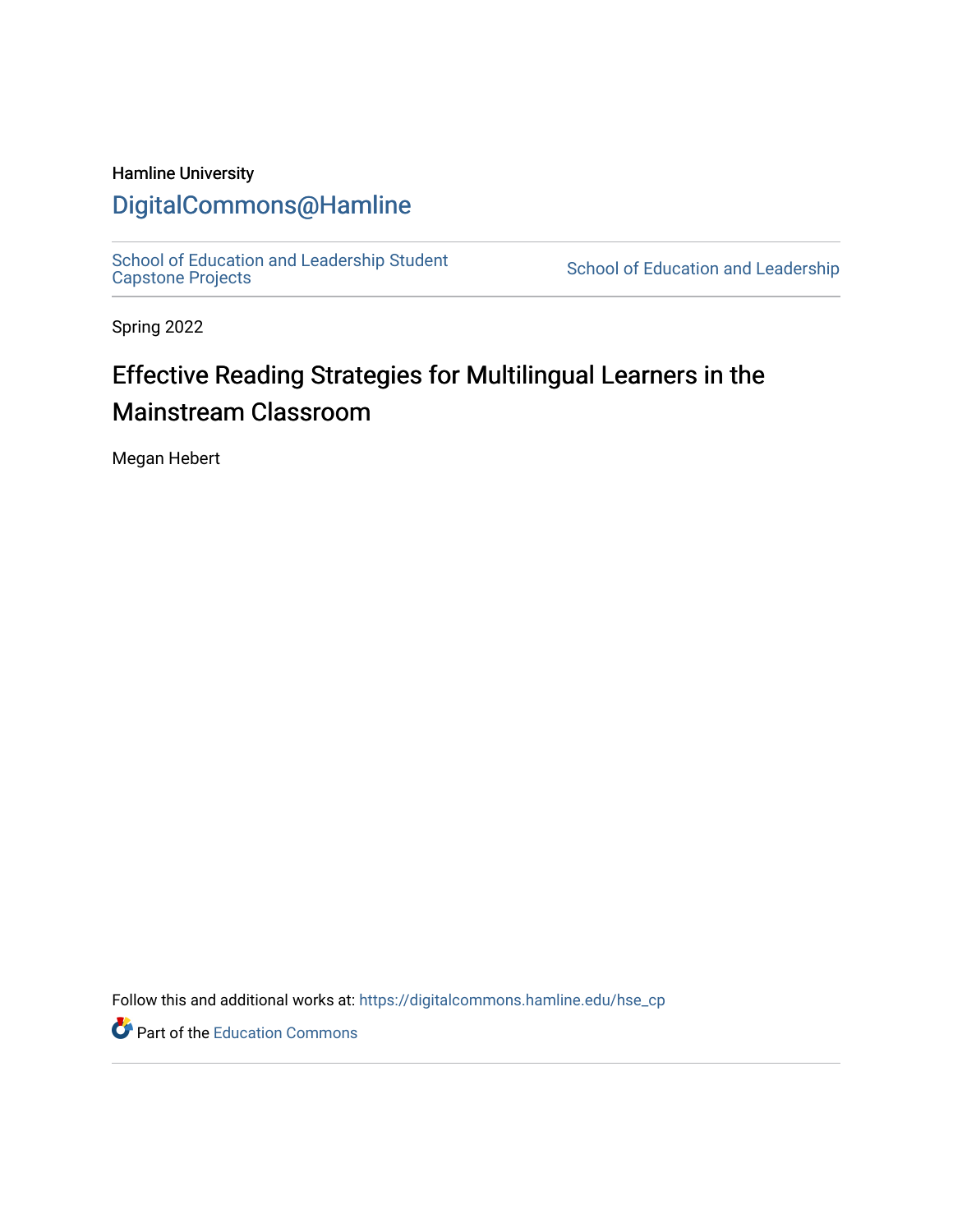Effective Reading Strategies

for Multilingual Learners in the Mainstream Classroom

By

Megan Hebert

A capstone project submitted in partial fulfillment of the requirements for the degree of Master of Arts in Literacy Education

Hamline University

Saint Paul, Minnesota

May 2022

Capstone Project Facilitator(s): Shelley Orr, Julia Reimer Content Expert: Brittany Geistfeld, Jessica Olson Peer Reviewer: Morgan Hanlon, Emma Johnson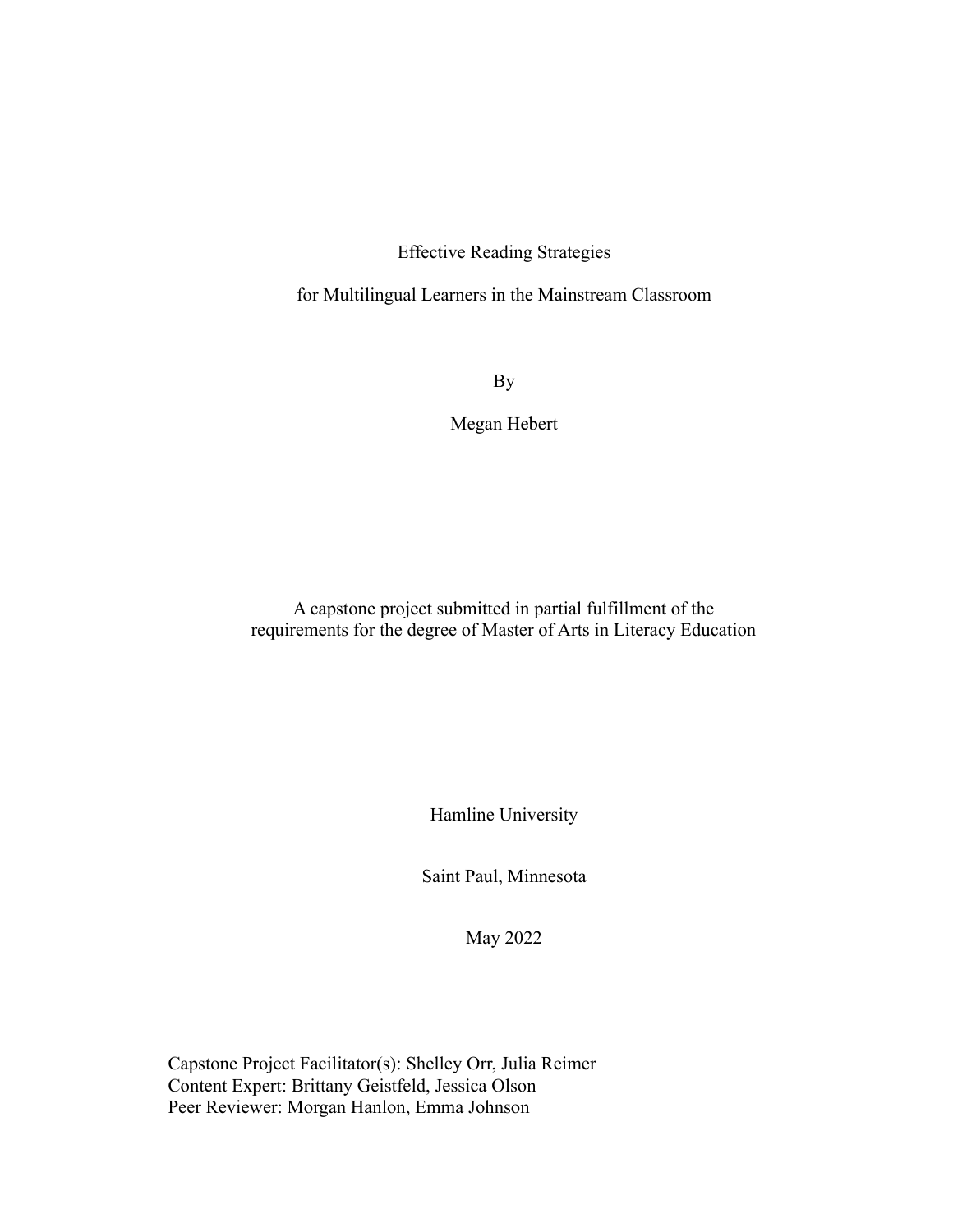#### DEDICATION

To my family and friends, thank you for your support over the past two years. I had a goal to complete a Master's program at some point in my teaching career. It felt right to take on the challenge during the many months stuck inside during the pandemic. Thank you for the words of encouragement, the check-ins, and the many calls and texts. I could not have done this without all of you.

To my past, present, and future students, I hope I have made a positive impact on your educational experience. I find so much joy in teaching each of you and I hope that this time spent educating myself and others will continue to create a more inclusive environment in which you can all thrive, like you deserve to.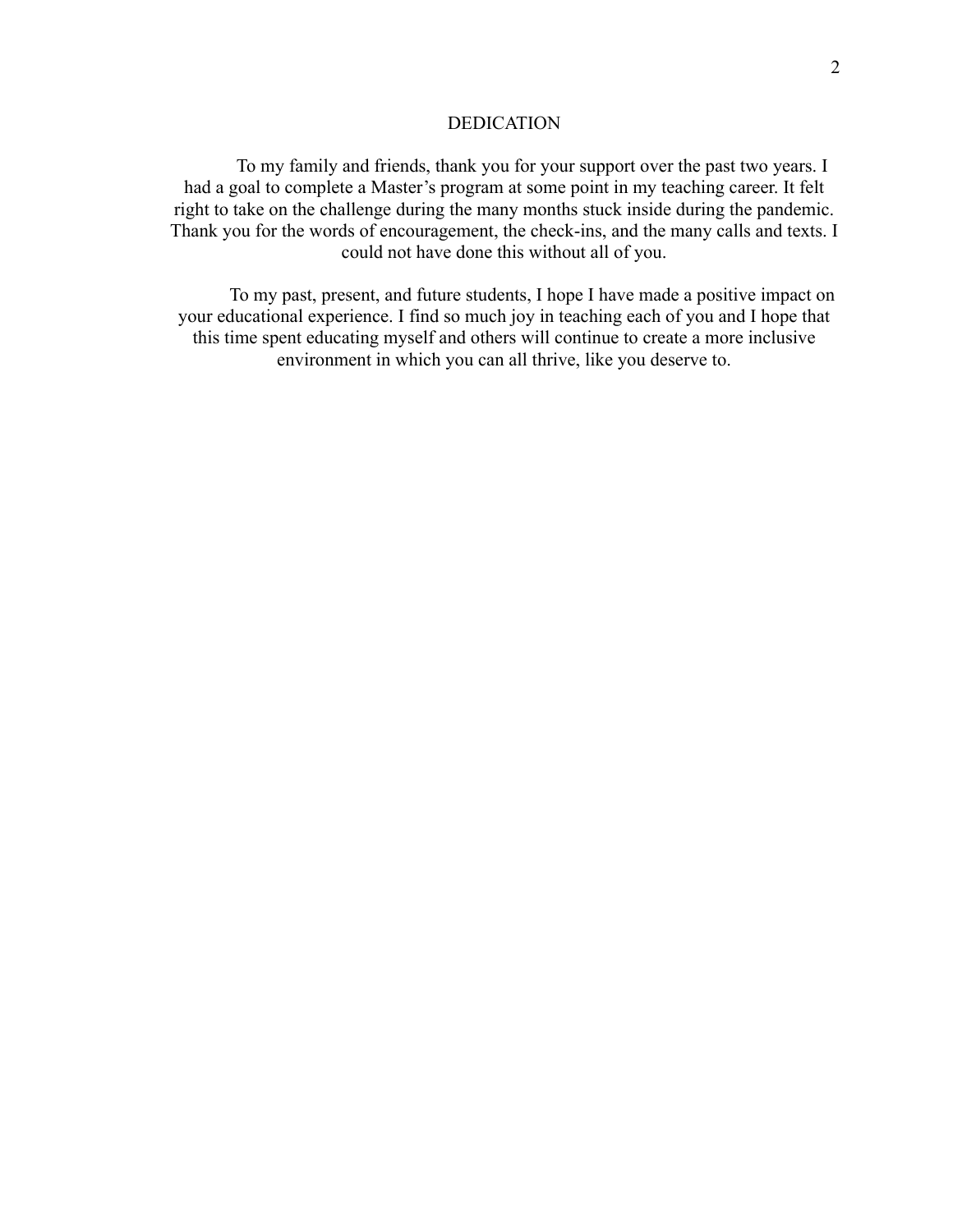## TABLE OF CONTENTS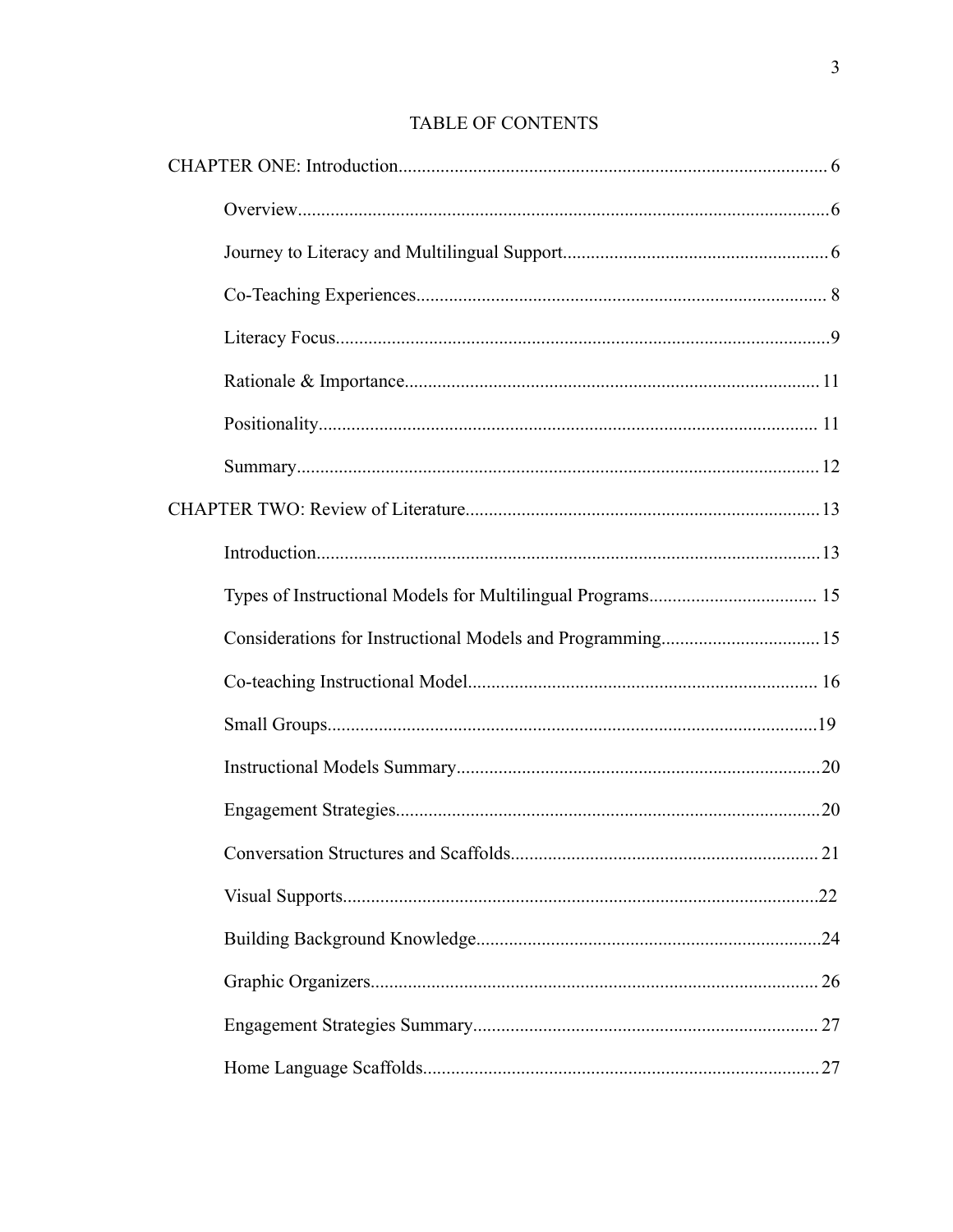|  | 47 |
|--|----|
|  |    |
|  |    |
|  |    |
|  |    |
|  |    |
|  |    |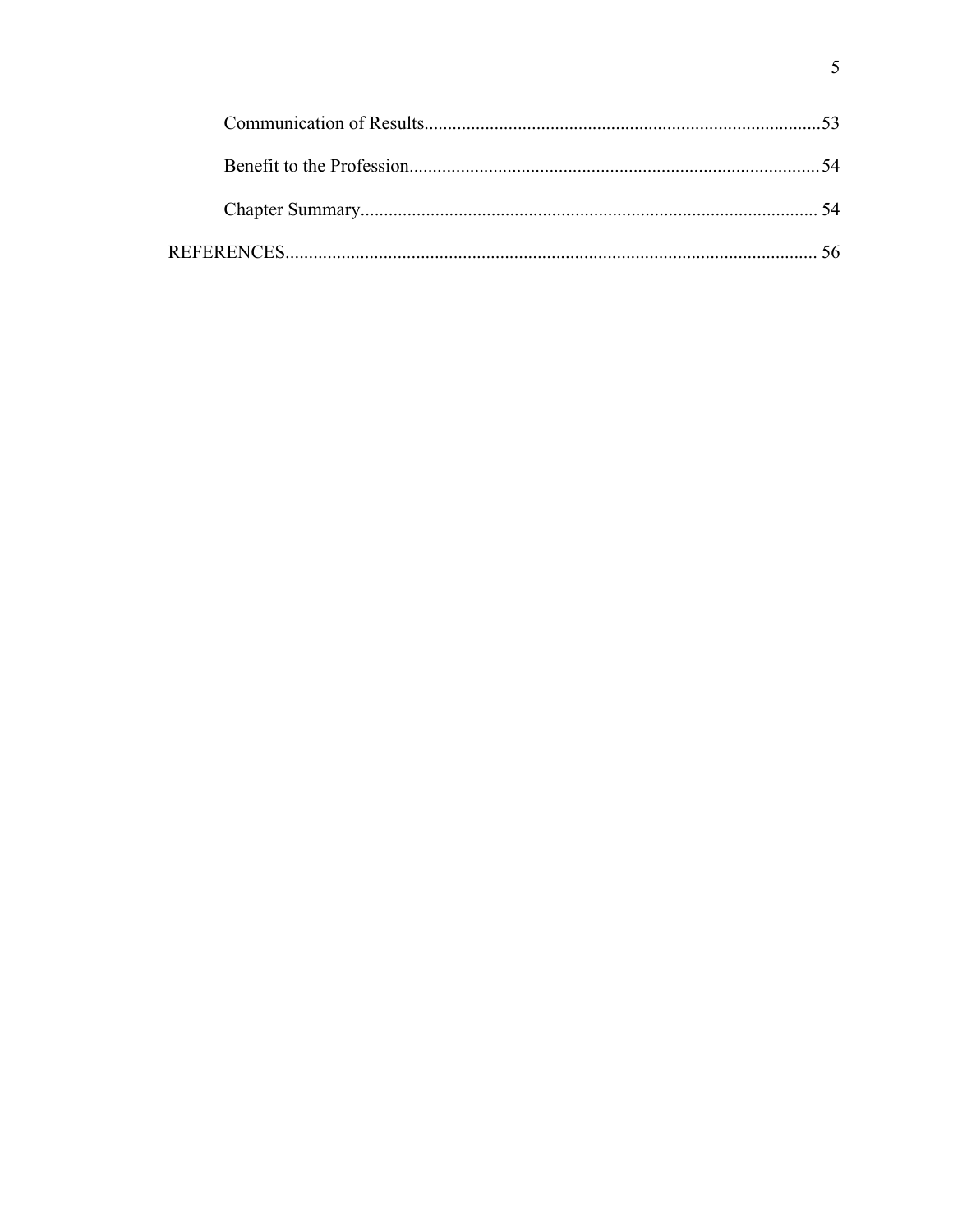#### **CHAPTER ONE**

#### **Introduction**

#### <span id="page-6-2"></span><span id="page-6-1"></span><span id="page-6-0"></span>**Overview**

As a monolingual teacher charged with the language development of multilingual learners, I am well aware of the consistent and continued need for professional growth. It is the duty of any teacher to be a lifelong learner for the benefit of their students. It is integral to my work to better understand how language is functioning in the classroom and provide scaffolds so that my students can access the learning at the same level as their native-English speaking peers. My primary goal is to create sustainable strategies and support for multilingual learners in their mainstream classrooms so that they are able to learn content and language simultaneously. This push-in style of support is underutilized and the significant academic growth it fosters is worth the time and energy to make it work. This goal will center on literacy development for multilingual learners, with a focus on fourth and fifth grade. This leads me to my research questions: *How can multilingual learners develop strong literacy skills within their mainstream classrooms? What strategies, resources, and instructional models best support them in this learning?* Chapter One will cover my journey towards merging the worlds of literacy and multilingual learner support, my rationale for choosing this topic, a summary of this chapter and a look at what is to come in the forthcoming chapters.

#### <span id="page-6-3"></span>**Journey to Literacy and Multilingual Support**

As a student myself, I was enamored with reading. I found numerous book series that I was passionate about and characters that I could easily relate to. I immersed myself, became lost in fictional worlds, and found that I was imagining myself as the protagonist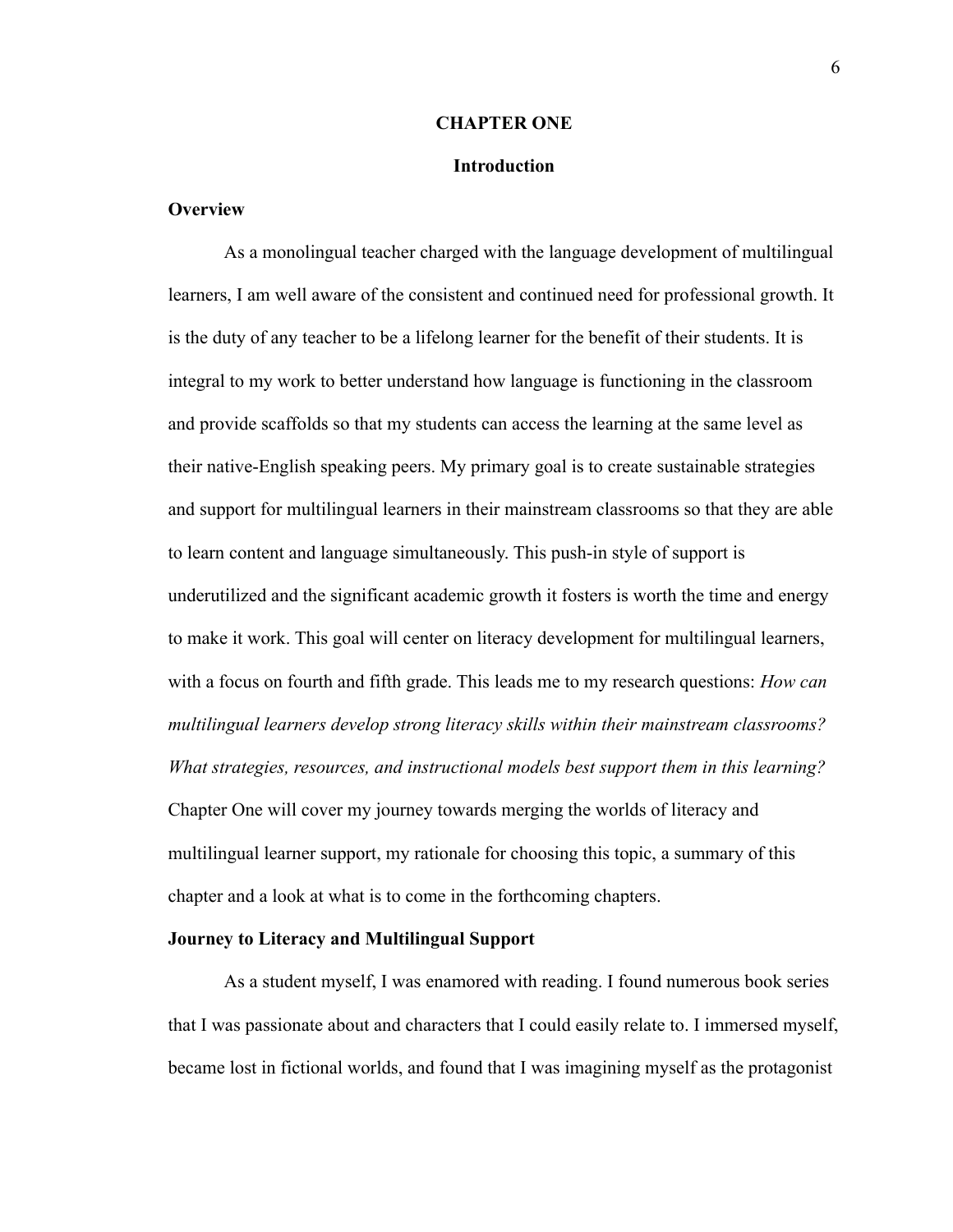of every story I read. I looked forward to my weekly trips to the local library and I simply couldn't understand those who didn't share my passion for a good book. Silent reading, for me, was my sanctuary at school and it felt like my moment to breathe.

When I began college at the University of Wisconsin-Madison, I considered finding a career that would allow me to use my reading passion for a future job, but I quickly realized my passion only went so far. I struggled for multiple semesters to decide my college major, switching too many times to count. I knew in my heart that I wanted a career that served others. Through this journey I eventually stumbled blindly into English as a Second Language (ESL) education. I had finally decided education would be my path and I had hoped to become a classroom teacher. Through this process I earned a dual degree in ESL education and elementary education.

Throughout my coursework in my pre-service teaching program, a common theme was repeated each semester by our various professors and advisors. The consistent theme was that the best English language support happens when services are provided within mainstream classrooms. They stated that this was especially true for students who are no longer considered newcomers to the English language. This research-backed argument ingrained itself in my teaching philosophy and I made it my mission to provide the best support that I could within the confines of my colleagues' classrooms. The rationale was that students are very capable, and by utilizing a pull-out model of instruction, we limit their time and ability to access the content, social interactions, and discussions that occur in their mainstream classroom. This philosophy carried through as I progressed and completed my teaching program.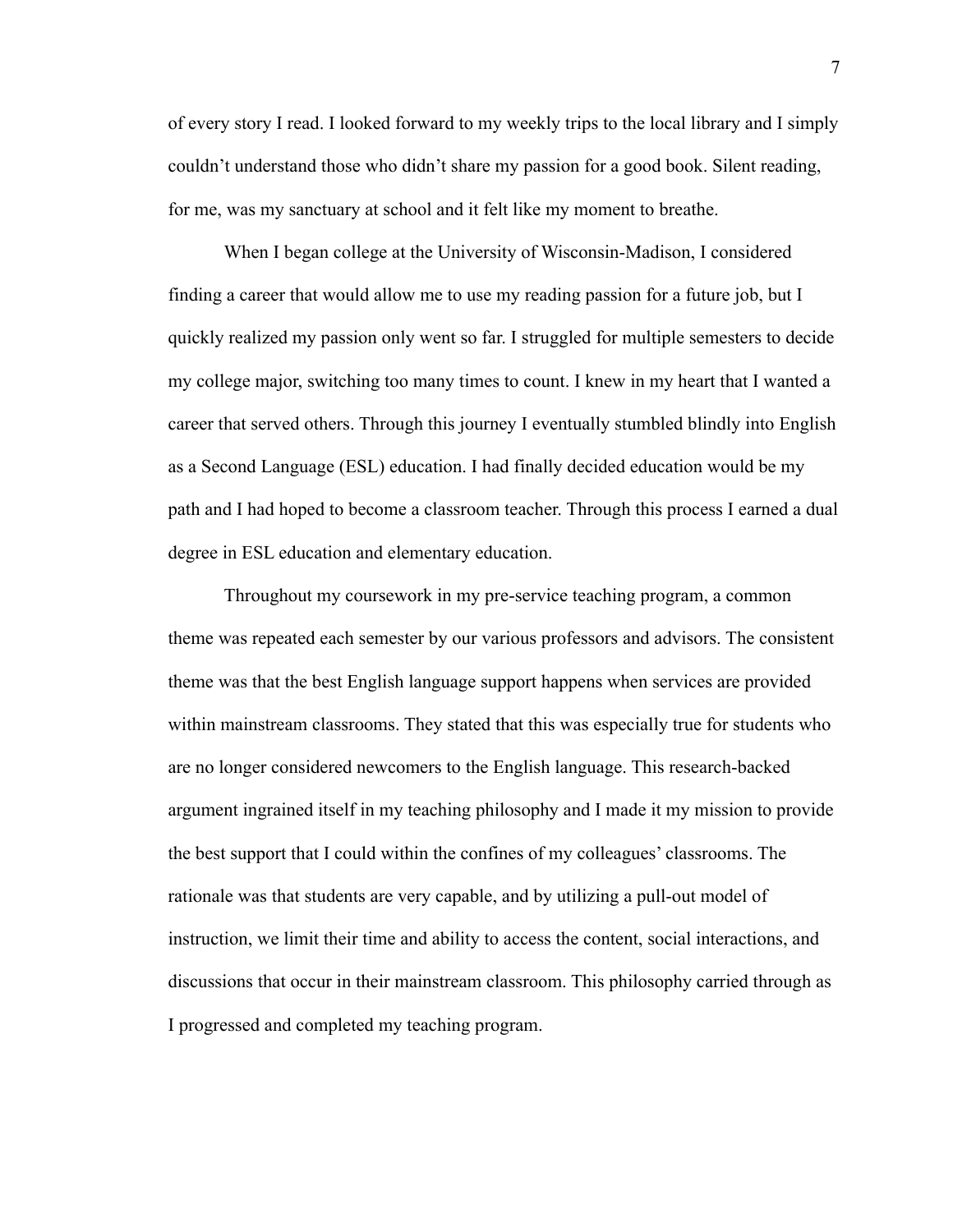After completing my degree and gaining my Minnesota teaching licenses in elementary and ESL education, I was able to secure an ESL teaching position in Shoreview, Minnesota. When I began my work, I encountered an uphill battle. My first year was split between a kindergarten center, an elementary school, and a middle school. To say I was overwhelmed would be an understatement. I survived the first year, disappointed that I could not provide push-in and co-teaching support because I was merely trying to stay afloat and serve all of my students. Fast forward to my second year and I had been given the opportunity to work full-time at Turtle Lake Elementary School. This gave me the chance to implement types of instructional support that I knew were best practice and most supportive to the multilingual learners (MLs, as I will refer to them moving forward) in my school. Over the course of my years as an ESL teacher at Turtle Lake, I began to build a reputation and I used this reputation to bridge my two passions: literacy development and English language development.

#### <span id="page-8-0"></span>**Co-Teaching Experiences**

To begin, I built strong relationships with my homeroom partners. Homeroom partners were chosen to have a small cluster of MLs in their class. Through these strategic placements and collaborative partnerships, I was able to establish an ideal avenue for supporting ML language acquisition. The ESL instructional model I have structured my support around is commonly known as content-based English language programming. The idea of this model is that the ESL teacher acts as the language expert and the homeroom teacher acts as the content expert. Through cohesive and strategic collaboration, the two experts provide instruction that targets both areas. In addition to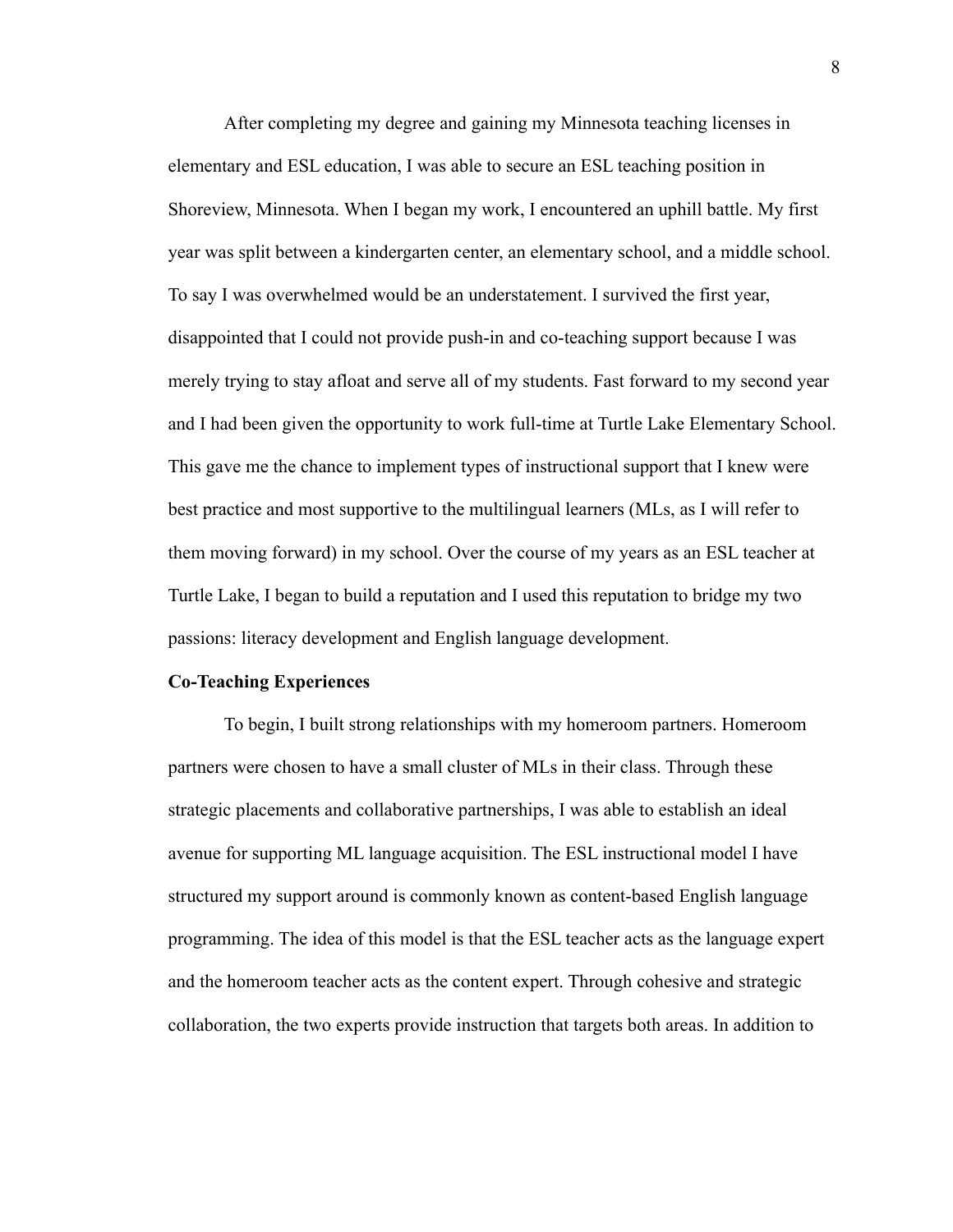this strong support, teachers learn from each other, and in doing so they build their capacity to support students in other subject areas throughout their day.

During my first year of co-teaching I was fortunate enough to find three colleagues who were willing to plan, create, and collaborate as a team with me. After my previous year was spent traveling between buildings on my own and rarely collaborating, or even speaking to other teachers, this was an absolute dream come true. We spent hours creating engaging, creative, and supportive lessons with a plethora of scaffolds to support multilingual learners and striving readers. I can recall a time early in co-teaching when I walked into my partner's room on my birthday and I was greeted with a flash of color as students from every angle threw confetti at my face and screamed "Happy Birthday, Ms. Hebert". I was so emotional and I felt so close to the school community in a whole new way. I was invigorated and energetic to support all students and I was so appreciative of the opportunity to make English language support more visible in our school.

#### <span id="page-9-0"></span>**Literacy Focus**

As I have worked more closely in the area of literacy through co-teaching support, I noticed that the literacy curriculum, Lucy Calkins' *Units of Study*, was not supportive to the needs of my students, or to any striving reader for that matter. I have spent the last four years of my career creating resources, such as slides, graphic organizers, vocabulary charts, and more to supplement the areas that this curriculum falls short. In first, second, and third grade, our school uses Jan Richardson's *Guided Reading Plus* as a resource for small guided reading groups, which has been very successful and impactful for MLs. However, in fourth and fifth grade we do not have an additional resource to supplement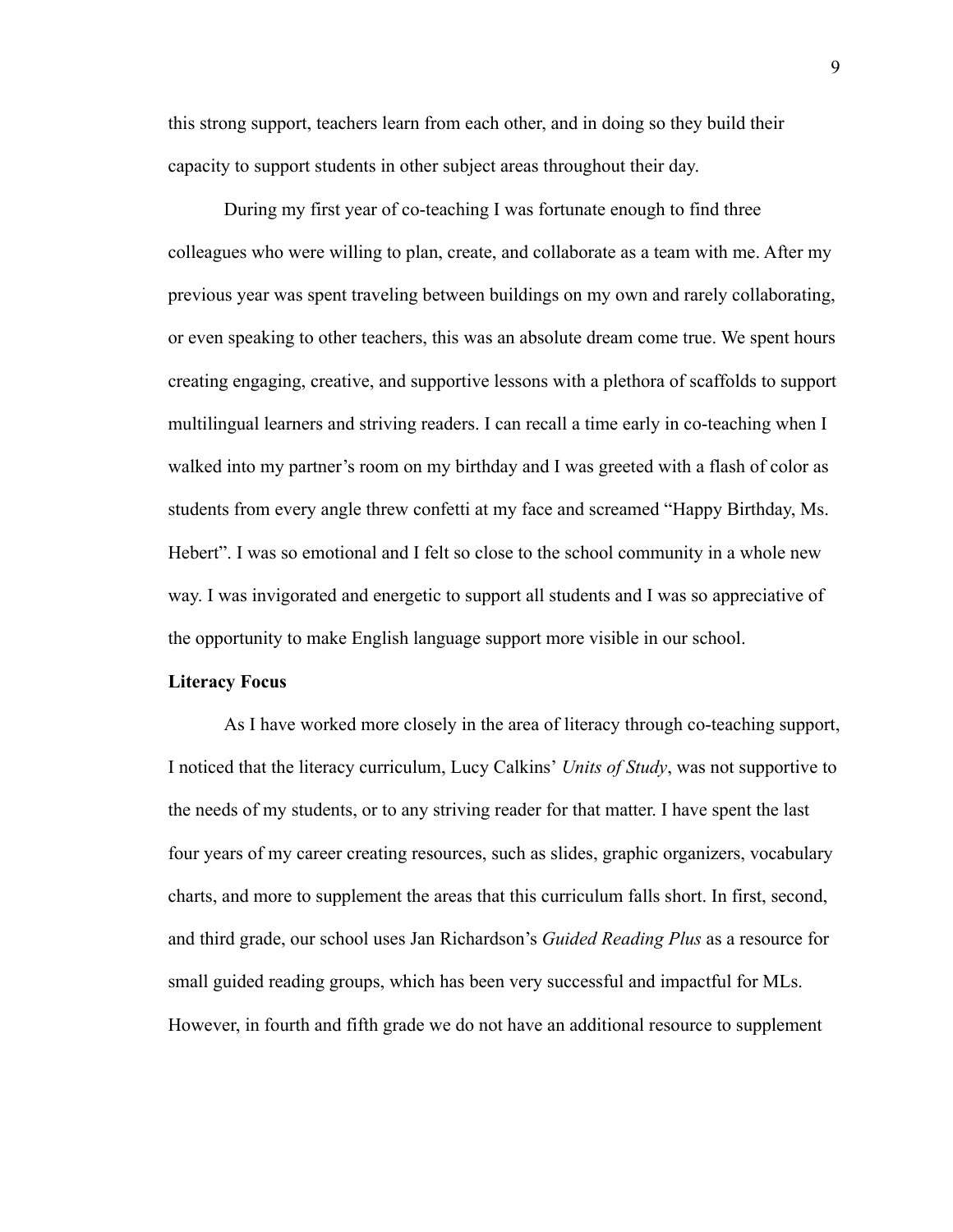the areas that need more support. This is where I see a glaring need for more scaffolding, accessible strategies, and research supported guidance for teachers.

To better explain the inaccessibility and rigor of this curriculum, I will provide this example. The Lucy Calkins curriculum in fifth grade asks students to identify the author's technique and goal, with the author's craft being the overall topic of discussion. The curriculum includes 15 different techniques, such as multiple plot lines, symbolism, tone, and metaphor, as well as 15 different goals such as showing character's motivations, building a mood, building suspense, and stirring empathy. In the overview of the lessons that cover this topic, there is no opportunity for building background knowledge, engaging in peer discussion, defining new terms, or any scaffolding that might be appropriate for the challenges this lesson presents. The authors assume that students come to the lesson with this knowledge.

Surprisingly, after implementing supplemental support, this particular lesson is now one of my favorites to teach. My co-teacher and I created flashcards of the goals and techniques so that students could easily manipulate them. We also created a paper mat that outlined an area that students could place their cards with a sentence frame above that reads "The author used in order to zero. This allows students to manipulate the cards so that they would need to find a technique and goal that fit a particular passage in our mentor text or their own book. The level of engagement and understanding was outstanding and now the entire fifth grade team uses these strategies and resources to teach this lesson to their students. There is an obvious need for this type of support in more areas of literacy in fourth and fifth grade, which is why I see this as my opportunity to address these needs.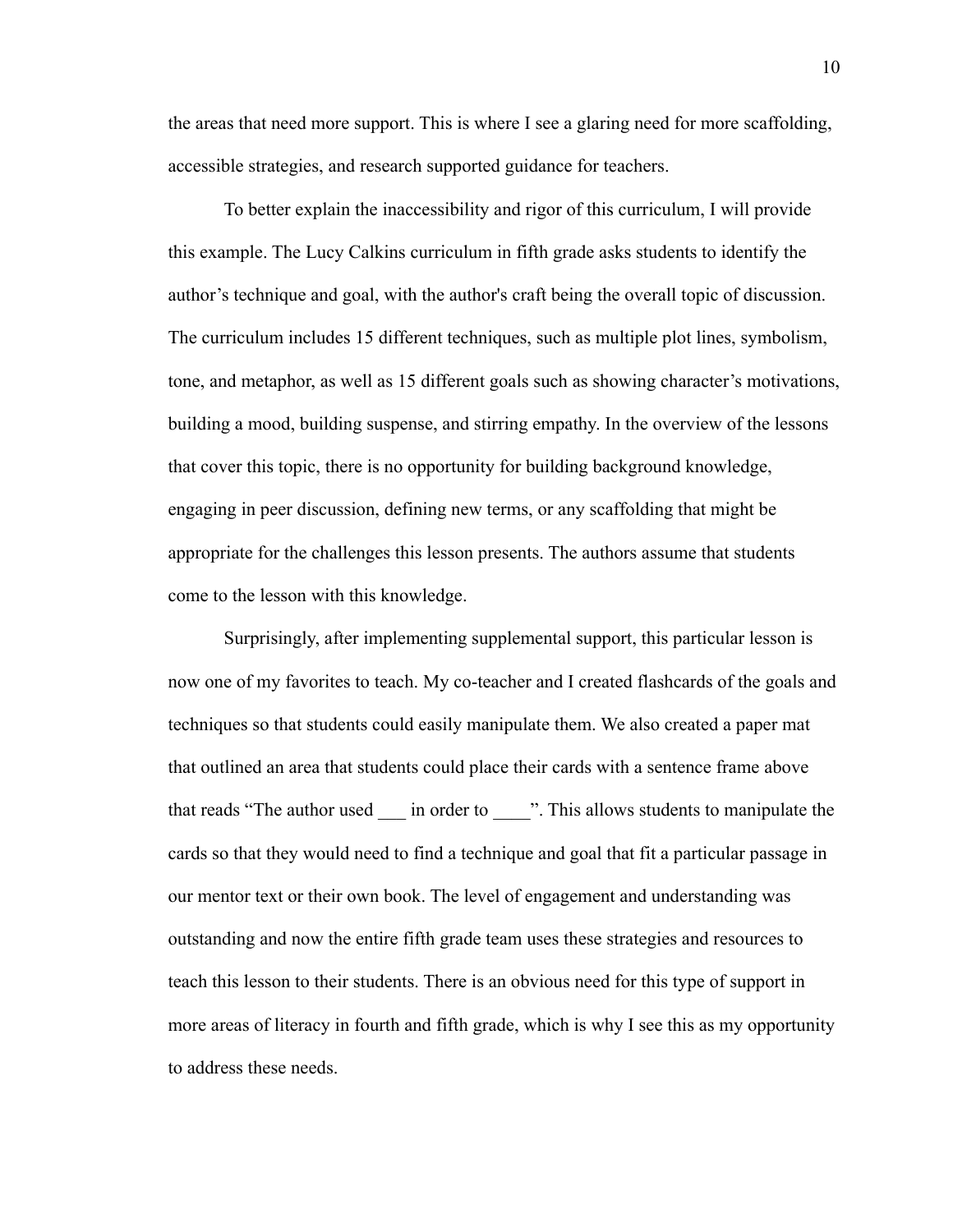#### <span id="page-11-0"></span>**Rationale & Importance**

These strong co-teaching partnerships and the content-based English language programming have been so impactful for our MLs and the ESL program at Turtle Lake Elementary. However, there is a great amount of work yet to be done. Supporting language growth and acquisition in each content area is a massive challenge and undertaking. Teachers need strategies and resources to support these needs and it is my goal to provide more guidance and research to support this work. In the past couple of years, we have seen MLs be disproportionately affected by the Covid-19 pandemic. There is a remarkable amount of learning that needs to be made up for, and educators need a strong set of tools in their toolkits in order to meet the needs of their students. Homeroom teachers are not only addressing the academic needs of their students, but also the social and emotional needs. They have a lot on their plate, so as a language acquisition expert, I realize providing them with reliable and research-based strategies to support their mission is of the utmost importance.

#### <span id="page-11-1"></span>**Positionality**

As I review the literature and describe my capstone project in the upcoming chapters, it is important to note my positionality on this topic. As a current ML teacher, I am actively involved in a ML program. As the sole ML teacher at my school, I have the responsibility of giving direct service to all students who qualify for ML services and I am also given the opportunity to shape the instructional model based on my schedule and what I believe is best for the students. This paper focuses on strategies, instructional models, and considerations that I believe are integral to the educational setting. I am undoubtedly biased towards the proposed implementations because I have personally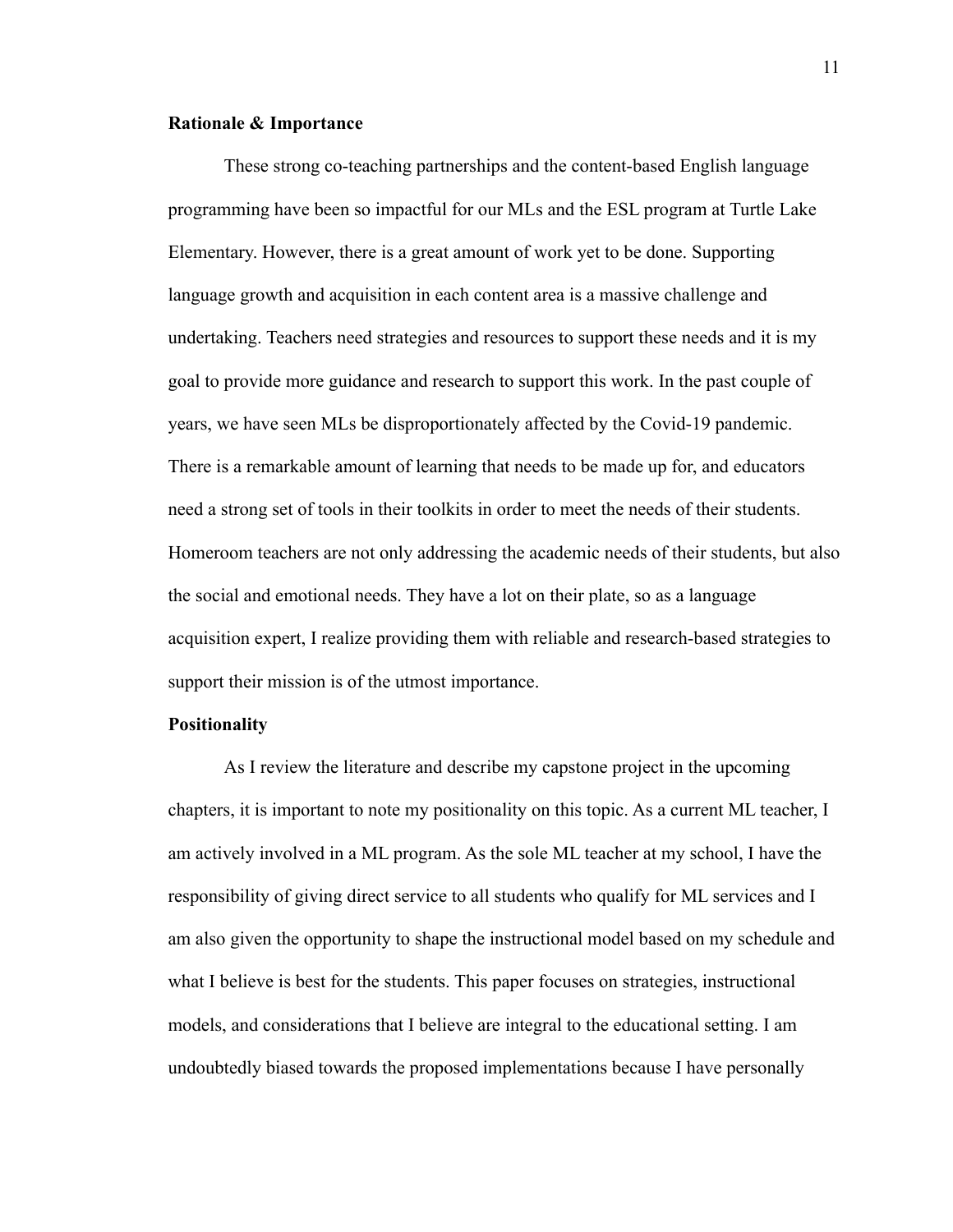implemented them for my school and students. My decisions are backed by research and best practices for MLs, but it is still important to note that each aspect described is deeply embedded into my personal teaching philosophy.

Additionally, it is important to note that I am a White woman in a position of power, in charge of teaching the dominant culture's language to a group of multicultural students. This places me in a unique position and I must consider carefully how I perceive my students, their homes, their cultural values, and how their perspective and mine may differ. I grew up in a small town in northern Wisconsin that had very little diversity. I grew up going to church on Sundays but I am not religious and I consider myself to be a very libreral and open-minded person. I have had to do a lot of learning due to lack of exposure to anything other than the White dominant culture during my youth, but I have spent my time devoting myself to understanding my role in this society. My goal in everything is finding ways to empower and unite, rather than continuing the cycle of oppression and exclusivity. This is one of the many reasons why I chose to be a ML teacher.

#### <span id="page-12-0"></span>**Summary**

In summation, the need for robust and effective instructional models for multilingual learners within the mainstream classroom is integral to the continued growth of both language and content acquisition. Through collaboration with homeroom teachers, ML teachers can make a massive impact on both the students they serve and the colleagues they support. There is a space for professional learning that many colleagues and myself want to engage in for the benefit of our students. Now is the time to hone our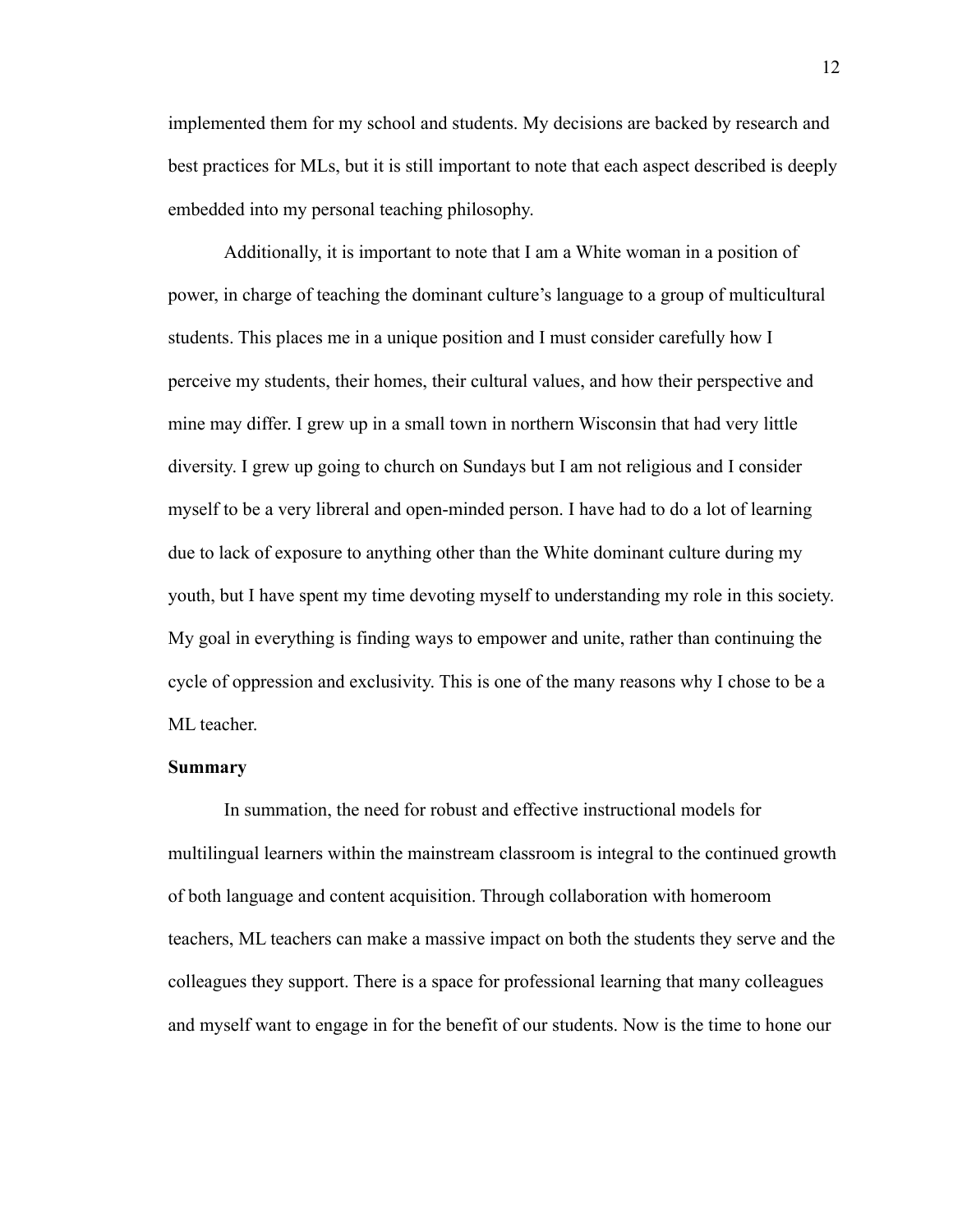skills to be better prepared for the needs that will inevitably arise in our classrooms this year and the years to come.

In the remaining chapters of this paper, I will continue to dig deeper into this topic as I begin to find answers to the questions: *How can multilingual learners develop strong literacy skills within their mainstream classrooms? What strategies, resources and instructional models best support them in this learning?* In Chapter Two, I will review and analyze related articles and academic journals that specifically address the questions I have raised in this first chapter. In Chapter Three, I will outline my capstone project, which is a website with resources that can be utilized for the benefit of students and teachers. In Chapter Four, I will reflect upon the completion of my project and my research.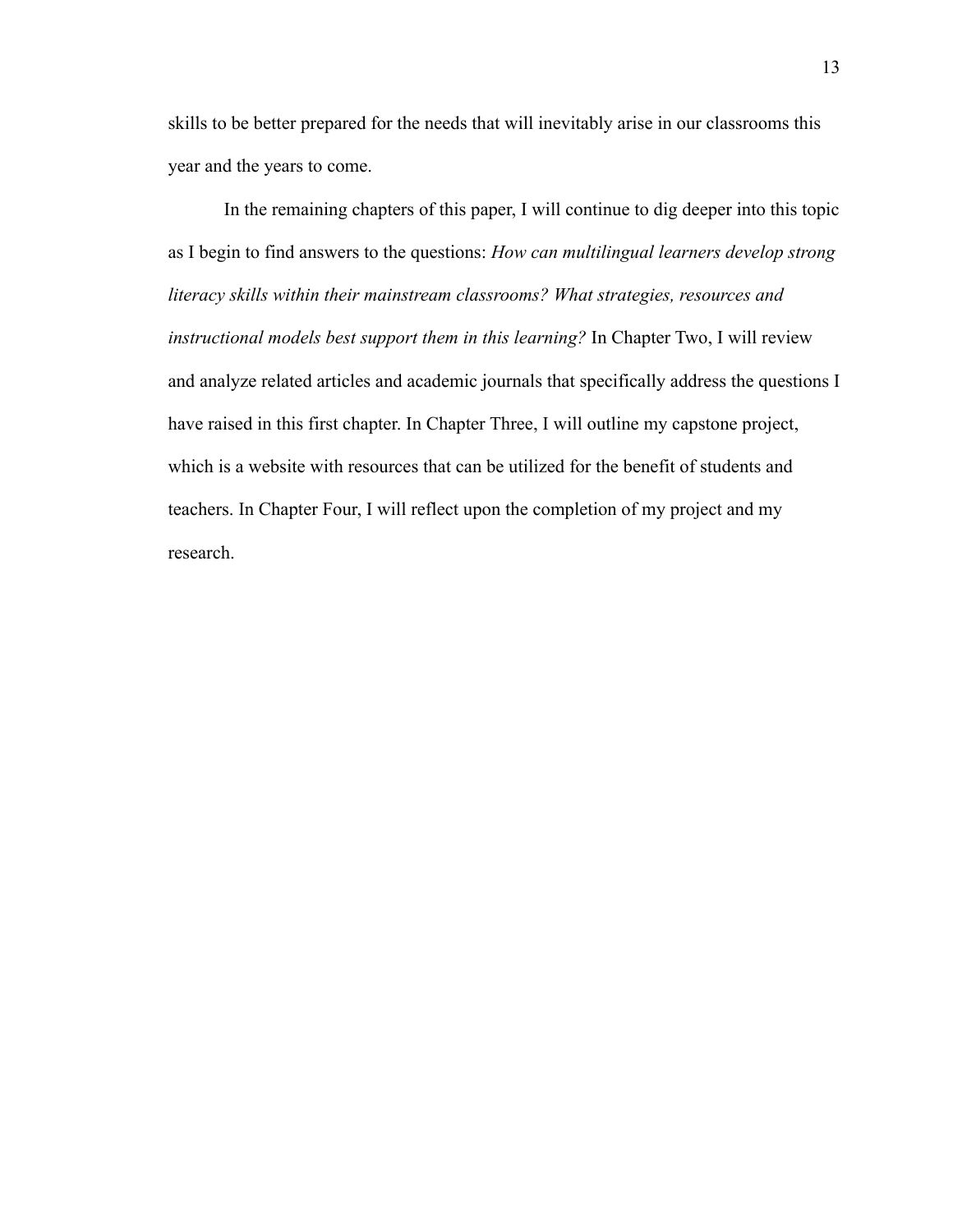#### **CHAPTER TWO**

#### **Review of Literature**

#### <span id="page-14-1"></span><span id="page-14-0"></span>**Introduction**

The goal of this second chapter is to analyze and synthesize relevant research that relates to multilingual learning and literacy development. There are many factors and considerations to take into account in multilingual learning and therefore there is a wide variety of academic research to explore. The guiding questions for this literature review are: *How can multilingual learners develop strong literacy skills within their mainstream classrooms? What strategies, resources, and instructional models best support them in this learning?*

This chapter consists of four subtopics that delve into different areas of the research question. First, there will be an overview of multilingual instructional models. Exploring the benefits and considerations of each, this chapter will emphasize the instructional models that encourage language and content learning within the mainstream classroom. Secondly, there will be an analysis of engagement strategies that educators can use in their classrooms to actively target successful multilingual student learning. The use of engagement strategies is integral to producing language that is comprehensible and makes simultaneous language and content learning possible. The third section will explore cultural considerations that are vital to examine as a socially and culturally responsive educator. These considerations will include diverse book selections, honoring cultures in the classroom, and creating a safe and accomodationg learning environment. Lastly, instructional strategies will be addressed that integrate student home languages so that language learners can utilize their first language strengths to bridge their second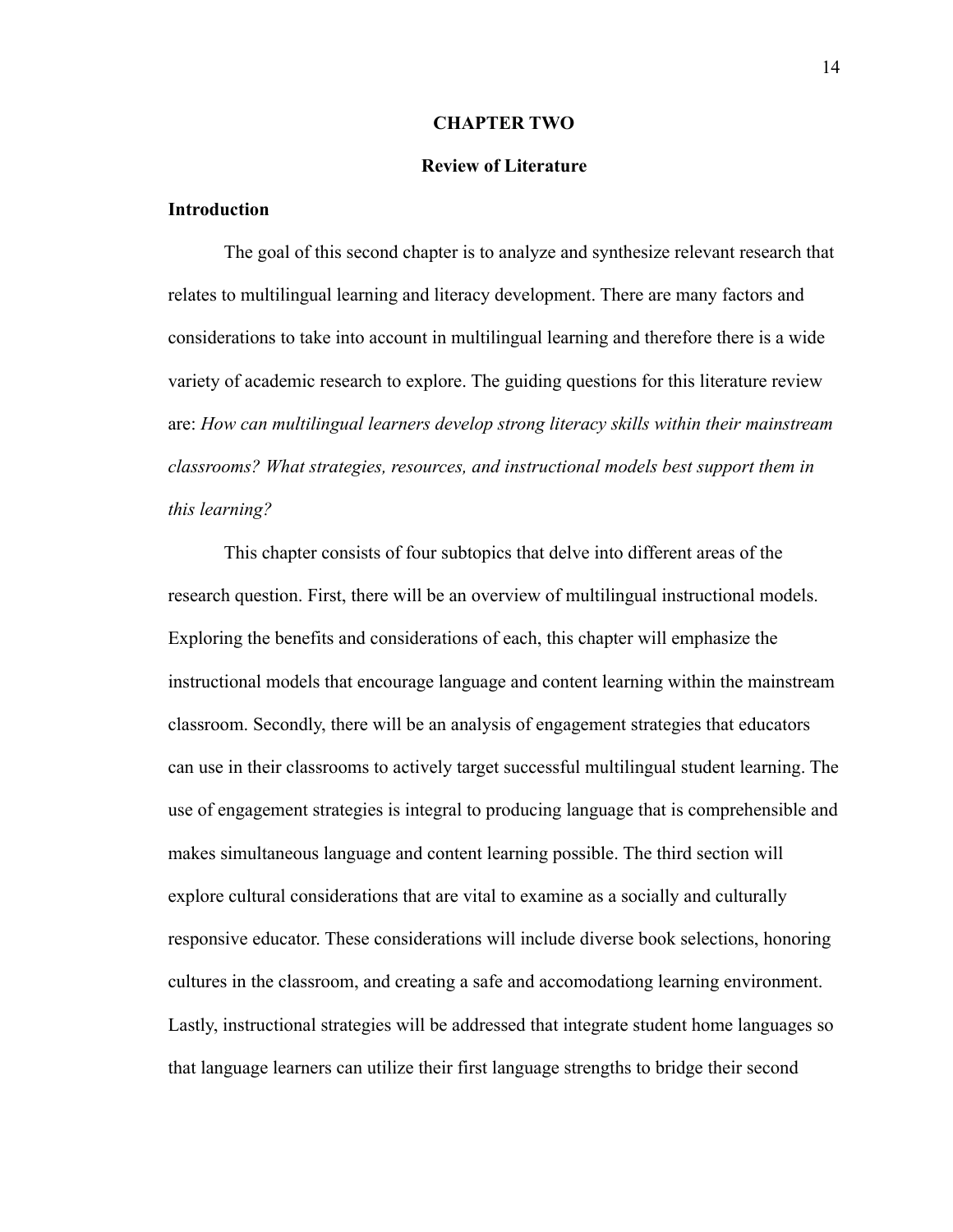language learning. These four subtopics will seek to answer the research question stated above and provide relevant and intentional strategies that educators can use to actively engage their multilingual learners.

#### <span id="page-15-0"></span>**Types of Instructional Models for Multilingual Programs**

In this section, instructional models that schools could implement for their multilingual learning programs will be analyzed. It will specifically focus on the options that provide language learning in the mainstream classroom to support linguistic and literacy development, rather than pull-out instructional models. Pull-out instructional models are structures that have the ML teacher take, or "pull-out", their multilingual students from the homeroom classrooms and instruct them in a separate space. These instructional models typically focus on language learning, placing content learning as secondary. For the purpose of this chapter, the focal point will be on models that provide language learning to benefit literacy development within the homeroom, or content, classroom. The instructional models that will be discussed in this section are co-teaching and small group instruction.

#### <span id="page-15-1"></span>*Considerations for Instructional Models and Programming*

Districts and schools must make decisions about how they will meet the needs of their identified multilingual students. Under ESSA (Every Student Succeeds Act), schools must provide meaningful support to all MLs that qualify for services (U.S. Department of Education English Learner Toolkit, 2016). Before instruction in the classroom even starts, decisions must be made about how districts should staff and support the multilingual programs they are charged with maintaining. According to the U.S. Department of Education English Learner Toolkit, Local Education Agencies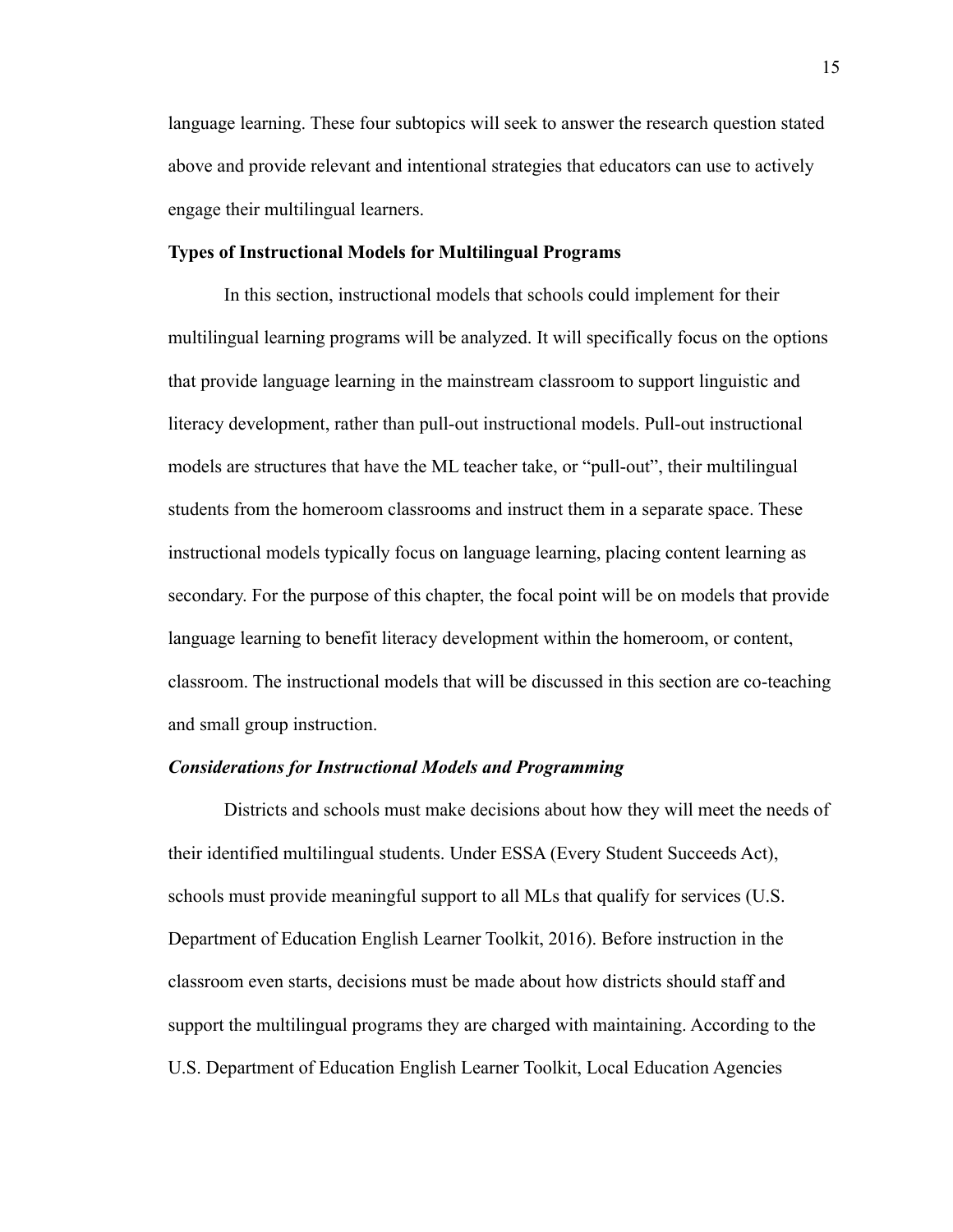(LEAs) must hire qualified teachers, provide an adequate number of qualified ML staff, and adequate resources for language programming. Additionally, LEAs should consider whether or not their staff, including EL teachers, core-content teachers, and special education teachers, has the necessary training and strategies to support multilingual learners. Despite these understandable goals, many teachers are underprepared and lack the training to support multilingual learners in their classrooms, specifically in the area of literacy development, an area considered closely in this chapter (Barr, 2016). Program implementation that places qualified staff at the center has the potential to reverse this perpetuating problem for teachers operating in silos without the support of ML staff.

The role of ML teachers has shifted, adding new responsibilities beyond linguistic and literacy development, such as supporting acculturation into United States school systems, supporting the social emotional needs of students, and supporting families above and beyond (Dove & Honigsfeld, 2018). However, the shift has allowed for clarity about how the expertise of ML teachers can be leveraged for the benefit of students, colleagues, and themselves through a more collaborative approach. According to Dove and Honigsfeld (2018), the most current understanding of the educational community is that language acquisition is not a process that should be done in isolation, but rather in collaboration. It is best supported in the classroom, where authentic language use is necessary and supports both content and language learning in conjunction.

#### <span id="page-16-0"></span>*Co-teaching Instructional Model*

One of these collaborative models is co-teaching. Co-teaching is a flexible and supportive model that places both the ML teacher and content teacher in the room together. Collaborative teaching allows teachers to benefit from one another's strengths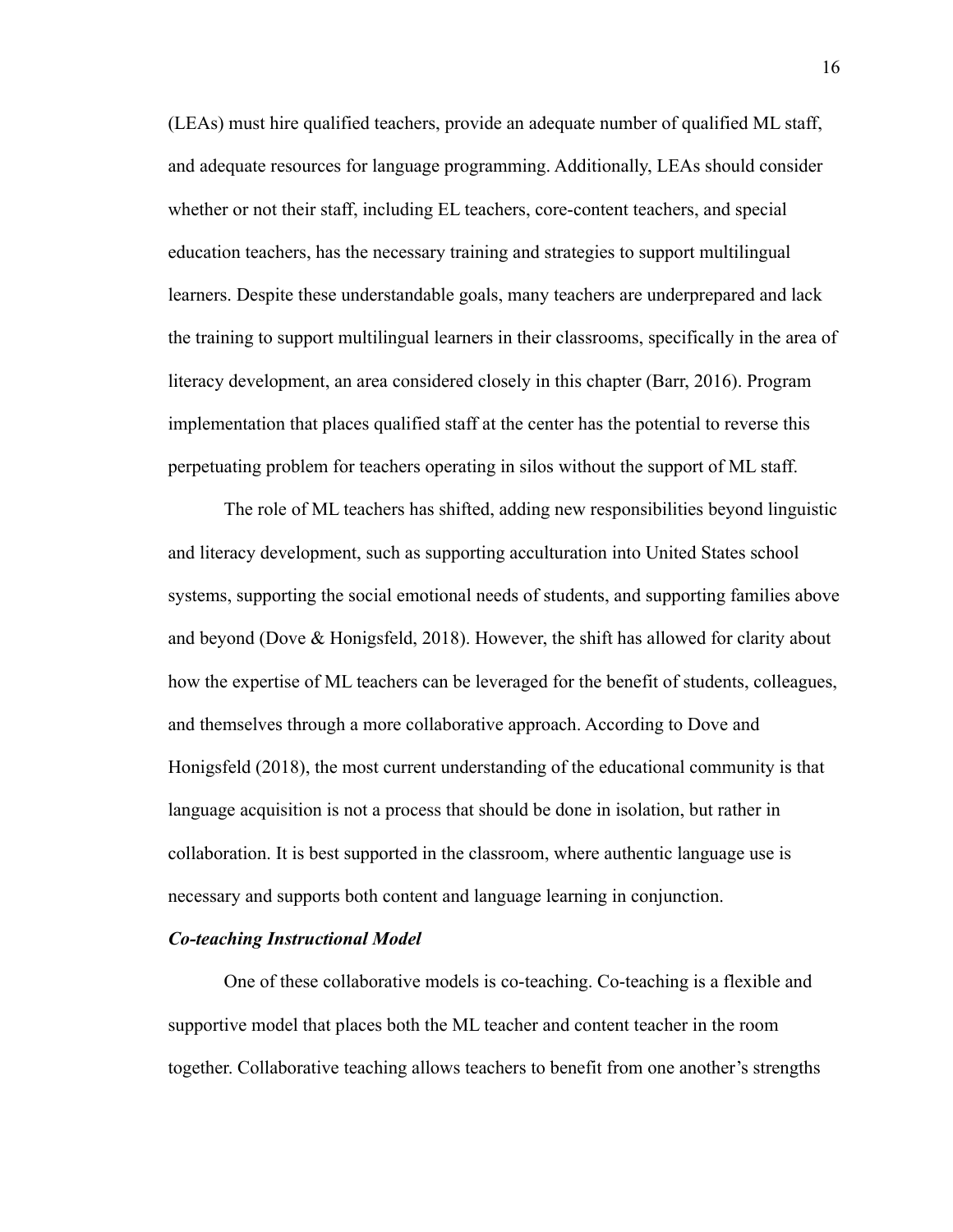and utilize a wide variety of instructional model types, broken down into whole group, two small groups, and multiple small group options as explained by Dove and Honigsfeld (2018).

Whole group options include:

- One Leads, One "Teaches on Purpose";
- Two Teach the Same Content;
- One Teaches, One Assesses

While two small group options include:

- Two Teach Same Content;
- One Preteaches, One Teaches Alternative Information;
- One Reteaches, One Teaches Alternative Information;

Lastly, a multiple group option called:

• Two Monitor and Teach.

The success of co-teaching is in the flexibility it allows and the ability to meet the needs of students in the moment. With collaboration between teachers, there are two sets of eyes, working together to study and act on what is happening in the classroom.

The success in co-teaching can be traced back to the foundational idea that it is only successful when the participants are willing and committed. According to Vintan and Gallagher (2019), the mindset that happens when teachers collaborate is a shared goal that allows for a reduction in role differentiation. The shared expertise and ability to problem solve as a team, rather than as an individual, allows for a better understanding of the roles each individual plays in the learning process of the students they serve. Additionally, ML teachers are more visible to all students and staff, rather than isolating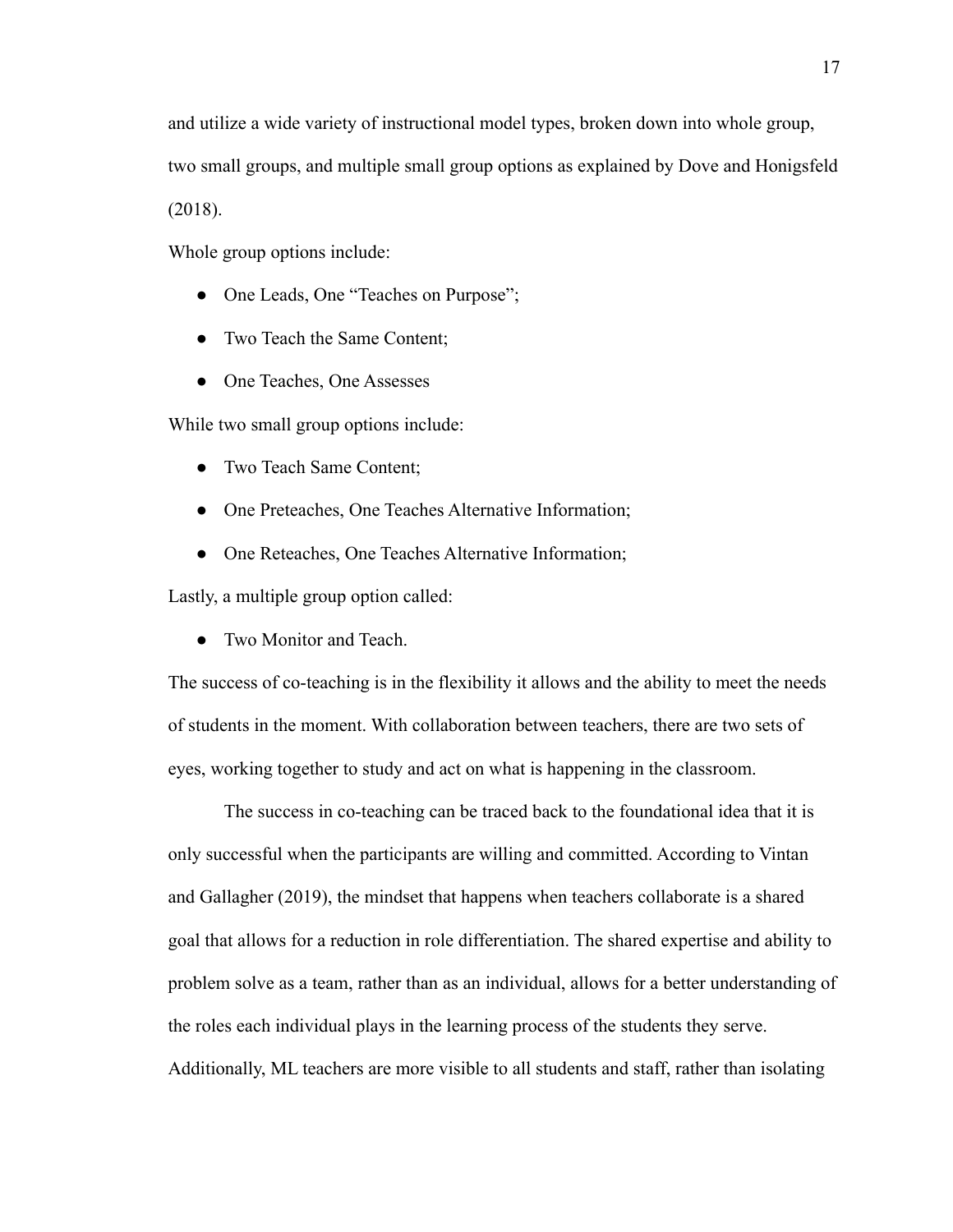themselves, and their work, to a separate room. This visibility makes it possible for collaboration to thrive and appropriately meet the needs of the shared learners.

Despite the benefits of a co-teaching and collaborative model, it does come with challenges and barriers. ML teachers and mainstream teachers are asked to collaborate and make shared decisions about students and instruction. For some, this may feel difficult. According to Arkoudis (2008), ML teachers and mainstream teachers operate under different views of language within their respective subject disciplines. In order to navigate the partnership, the two teachers must find a balance between the rules and structures they have constructed and find common ground by positioning themselves in one another's role. There is also a balance of power and level of trust that must be maintained and considered. Vintan and Gallagher (2019) stated that there are additional challenges that often hinder collaborative partnerships' ability to flourish, including schedule planning, misunderstandings of the role of an ML teacher, and minimal opportunities for professional development for ML teachers. By addressing these challenges, ML teachers could enter the classroom as a non-threatening and resourceful colleague, who provides the opportunity to build the capacity of their partner. This, in turn, ensures that the other times of the day that are spent without the ML co-teacher, MLs are still receiving quality and supportive instruction from their mainstream teachers (Vintan & Gallagher, 2019). With appropriate professional development and support of administrators, ML teachers can build their ability to support mainstream teachers through strong co-teaching partnerships. This instructional model does not work well for all ML or mainstream teachers, which is why flexibility and clear communication is key to maintaining a functional co-teaching model (Arkoudis, 2008).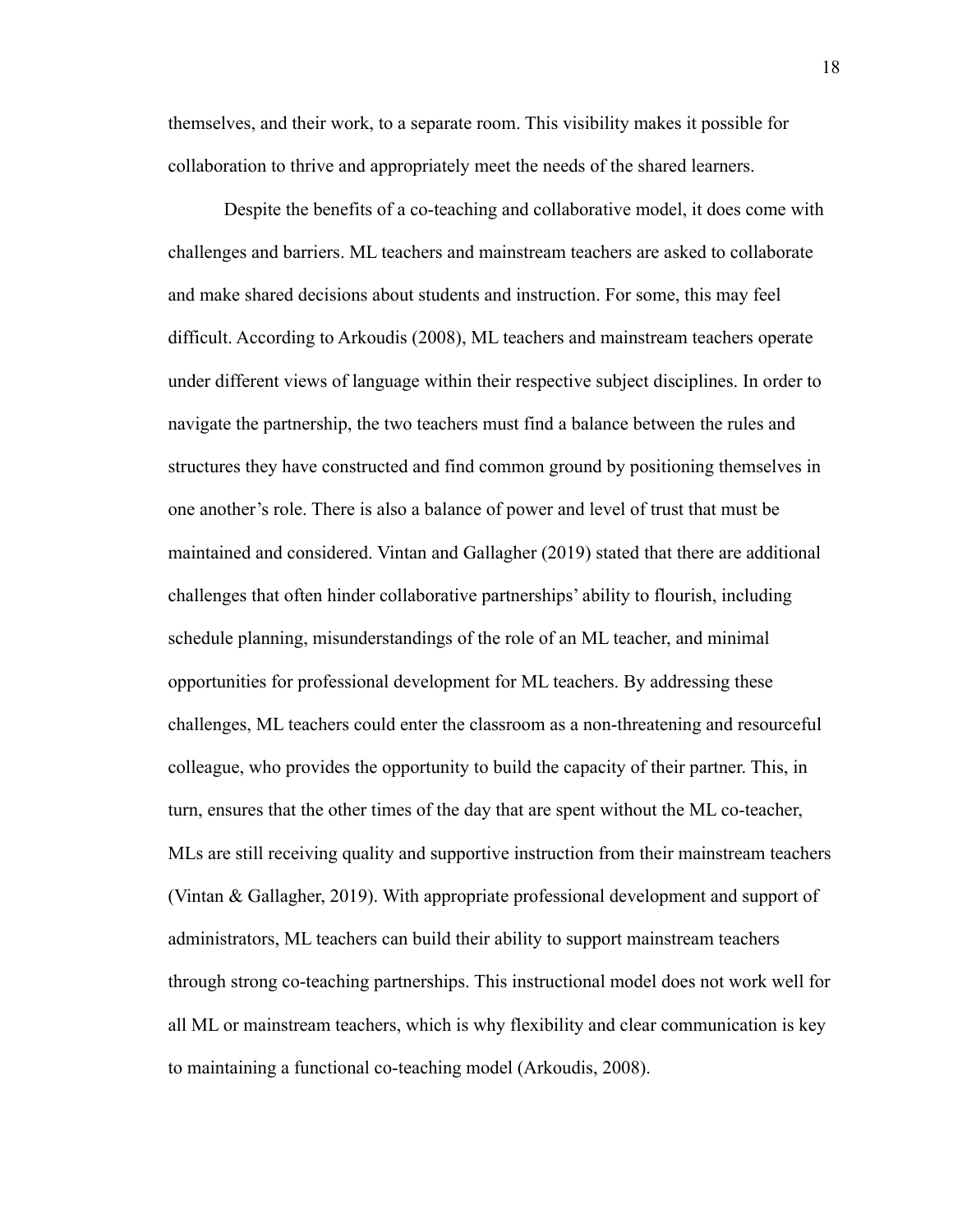#### <span id="page-19-0"></span>*Small Groups*

An alternative version of co-teaching is the instructional model of small group support. ML teachers can instruct their students within the mainstream classroom by providing small group instruction through guided reading groups, strategy groups or language focus instruction. The flexibility of this model can position the ML teacher as an integral part of the mainstream classroom, while still maintaining their identified role as separate from the mainstream teacher in the classroom setting. This instructional model may work more effectively for schools with large populations of MLs or for those for whom co-teaching partnerships are difficult to cultivate.

Small group instruction allows the educator to cater to the individual needs of the students. In this model, teachers are working to teach skills or strategies that would eventually transfer to become independent skills. According to Serravallo (2010), teachers using small groups to support literacy instruction are working to find a balance between the amount of teacher support and student independent practice. Additionally, the instruction should be within a student's current capabilities as a learner but stretch them to push their skill level to the next step. Small group instruction relies heavily on explicit instruction. Serravallo (2010) explains that as students gain proficiency on the given strategy that is being explicitly taught, the need to consciously and thoughtfully consider the action being taken will fade and eventually become more automatic and unconsciously done. Serravallo stated, "The strategy gives way to a skill" (p. 12). For MLs, it is important to give them opportunities for this explicit instruction, especially in the area of literacy. ML teachers have the added responsibility of supporting students in their comprehension of text, along with the skills of phonological awareness, phonics,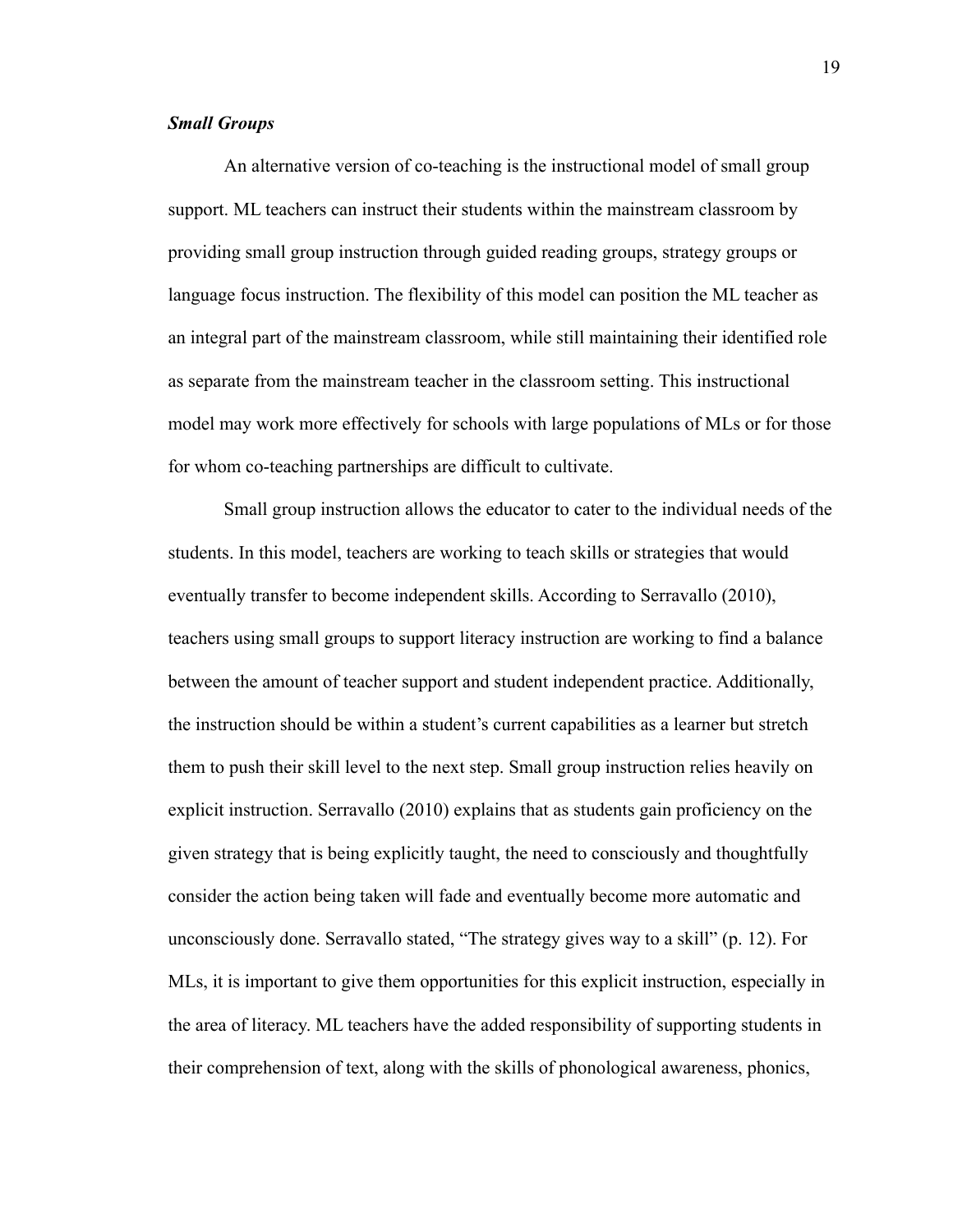fluency, spelling, and vocabulary (Barr et al., 2016). In response to a study about the lacking knowledge of literacy constructs of mainstream teachers, Barr et al. (2016) stated, "These studies revealed that students with more knowledgeable teachers who delivered explicit instruction made statistically significantly stronger word-reading gains than their counterpart students with less knowledgeable teachers who also delivered explicit instruction" (p. 63). Through a small group instructional model and the use of collaborative planning between ML teachers and mainstream teachers, MLs have a higher likelihood of making significant progress in the area of literacy.

#### <span id="page-20-0"></span>*Instructional Models Summary*

Districts and schools have to determine what instructional models will be most effective and appropriate for the MLs that they serve, especially in the language-rich literacy setting. Co-teaching and small group instruction are both effective models to ensure that MLs are not missing core instruction in the mainstream classroom and that literacy and language learning can be acquired together. At the heart of these models is the foundational idea that students do not need to be removed from the classroom to learn language skills because language learning is part of the entire school experience. The flexibility and collaboration of these two instructional models are why they have been successful in many schools and districts.

#### <span id="page-20-1"></span>**Engagement Strategies**

Teachers make a multitude of decisions about instruction on a daily basis. An integral aspect of instructional decision making is the use of strategies that will engage learners and encourage them to be active participants in their own learning. As discussed in the last section, there are instructional models that support the collaboration of ML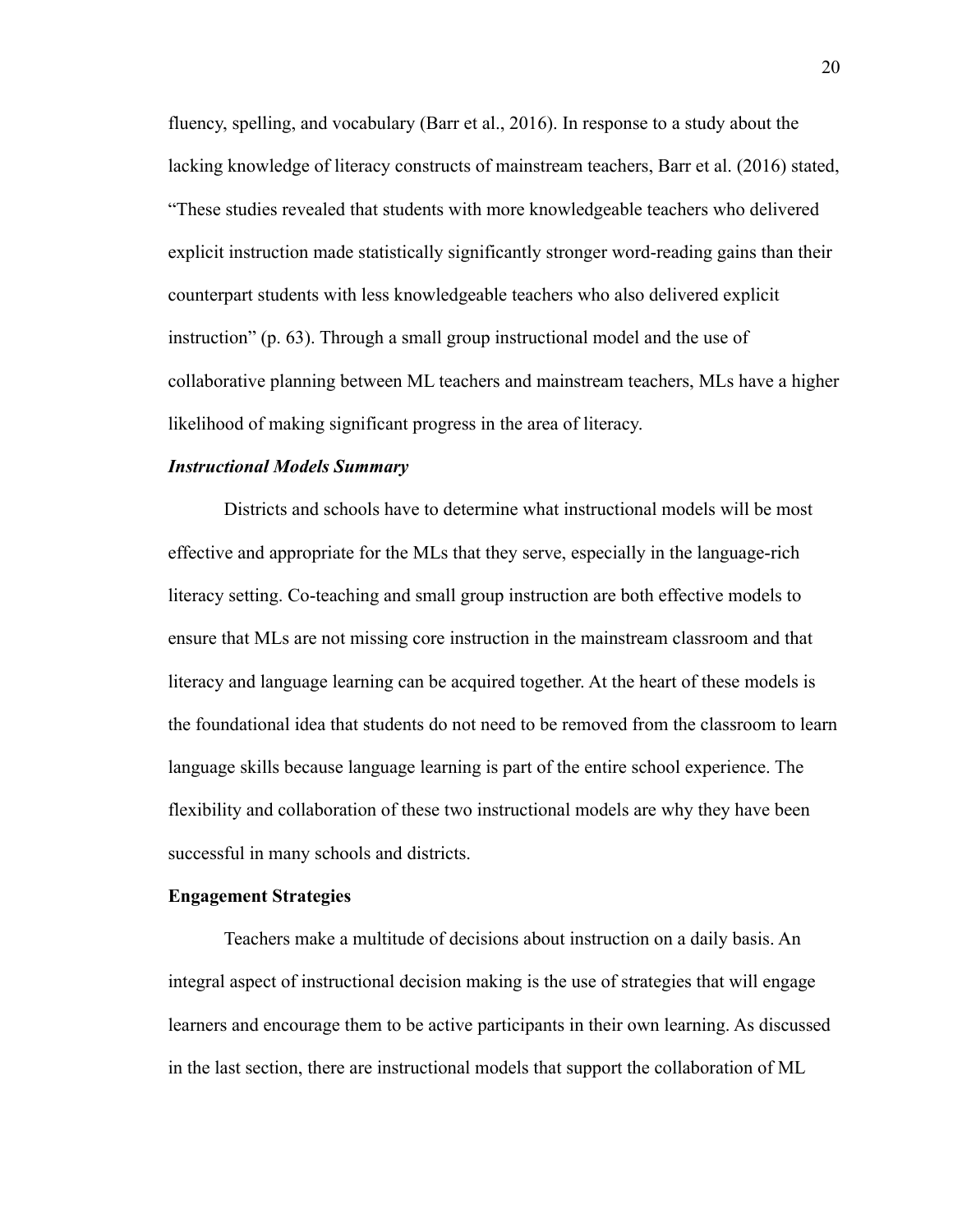teachers and homeroom teachers, and a component of collaborative planning and co-teaching is creating a space to share these effective strategies within the partnership. A content area that is particularly impacted by this type of instruction is literacy. Literacy development requires a strong understanding of language and therefore offers a natural pairing between mainstream and ML teachers and an ideal setting for integrating effective strategies for engagement. Best practices for MLs often benefit all learners, regardless of language background. Some of the best strategies include conversation structures and scaffolds, visual supports, building background knowledge, and graphic organizers.

#### <span id="page-21-0"></span>*Conversation Structures and Scaffolds*

Conversations, both academic and social, are an important part of the learning process. Teachers need to integrate opportunities for authentic talk in the classroom and this is especially important for multilingual learners. Through the use of intentional scaffolds for talking, teachers can create a rich language environment that propels MLs forward in their oral language development.

A scaffold is a support given by the teacher that is temporary to boost a student's ability to complete a given task in the classroom. Scaffolds are temporary because they are meant to build the student's capability of completing the task independently after practice so that the skill or strategy eventually becomes an independently accessible tool for the learner to utilize in the future (Fenner & Snyder, 2017, p. 60). Examples of scaffolding that might increase the amount and quality of spoken language in a classroom conversation include modeling, intentional grouping and seating, structured turn and talks, and starting activities with a "think-write". These strategies, as described by Ward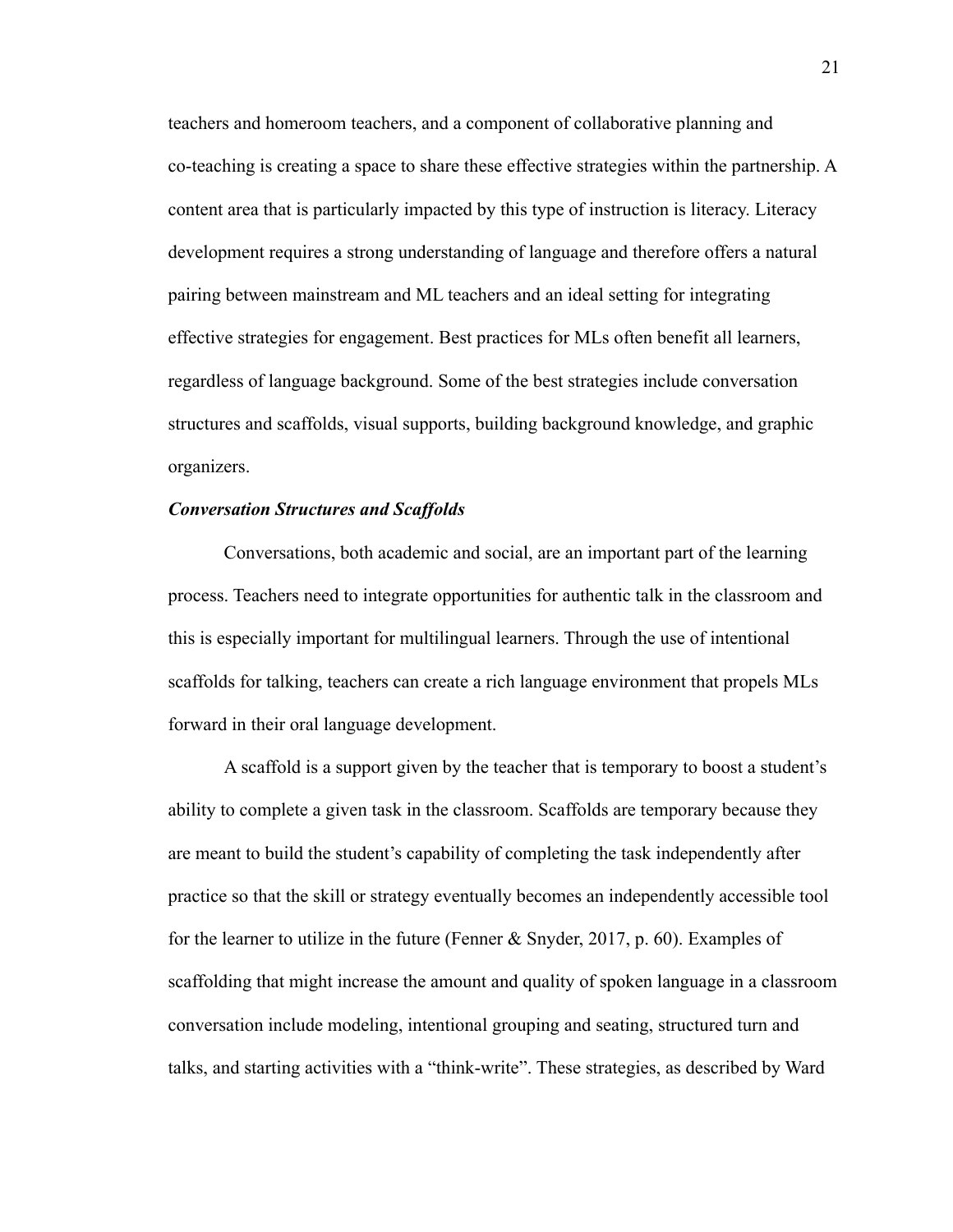Singer (2018), are intended to engage students who are not actively engaging in conversations, those who may only say one idea and then stop, and those who may only speak with a linguistic frame. Modeling is a strategy that places the teacher in the role of the student, showcasing what will be expected of the students when it is their turn to speak. For intentional grouping and seating, teachers should encourage or specifically place reluctant speakers next to students who often engage in academic discourse, but won't dominate the conversation. Additionally, MLs should be placed in a group of three, if applicable, to lighten the linguistic load and create an environment where they can listen to the other students in their group. However, if an ML is with one other student, teachers can implement a structured turn and talk routine. In this strategy, teachers should assign roles and time allotted for each student to speak. This ensures that the more confident speakers go first and there is little interference with dominating personalities taking over the conversation (Singer, 2018).

#### <span id="page-22-0"></span>*Visual Supports*

One of the fundamental strategies that can be used with language learners is the use of visuals, such as photos, videos, or other images, to support comprehension of oral language. This is an essential tool that all teachers can use to ease the linguistic load needed to understand written or spoken language. When a photo is presented, connections and recognition can be acquired faster, creating more accessible entry into a lesson. Educators who work with multilingual students should use photos in their classroom since it increases the odds that students will understand what is being taught, therefore spending less time trying to understand the language and more time spent understanding the content being presented.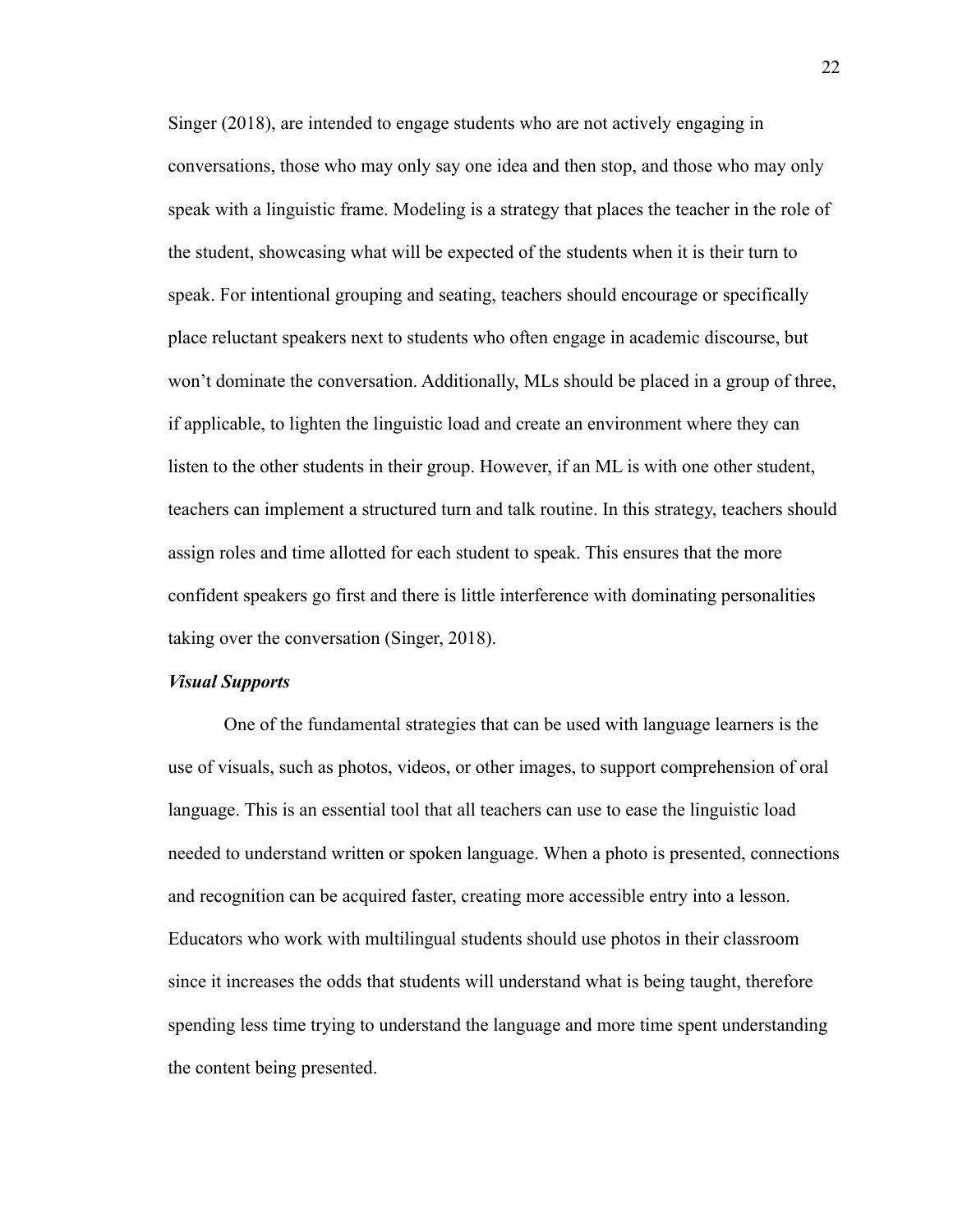Ferlazzo and Sypnieski (2018) outline a strategy originally from Calhoun (1999) called Picture Word Inductive Model (PWIM) that exclusively uses photos to drive a lesson. This strategy is a multi-step process that is typically utilized with English newcomers but could be modified for all levels. Teachers select an image that represents and connects to the topic being taught. For example, if the topic is swimming, the teacher might select a photograph of a swimming pool lined with swimmers preparing to dive in and judges standing by to time them. Students will label all the objects in the image that they already know, utilizing an activating prior knowledge strategy. Teachers can use the information gathered from this lesson to extend into further lessons, perhaps offering students more opportunities to write about the words they wrote. Additionally, teachers can incorporate this into a reading lesson by revisiting the PWIM and adding more labels after reading the text and gaining new vocabulary knowledge. A simple visual is the center of this activity and it has the added benefit of offering students the chance to show what they know about a topic prior to reading.

Another visual strategy from Gibbons (2015) offers a simple way to quickly engage students in a predicting conversation based on a visual in a text. Using a photo or illustration from a text to spark conversation is a quick way to offer students the opportunity to talk with peers and their teacher, as well as get students to actively think about story plots and patterns. Gibbons (2015) suggests this as a gateway conversation for the teacher to informally teach technical vocabulary knowledge needed for understanding the book. This prepares students for the task of comprehension through context and conversation in a low-risk environment. Incorporating a visual in a lesson is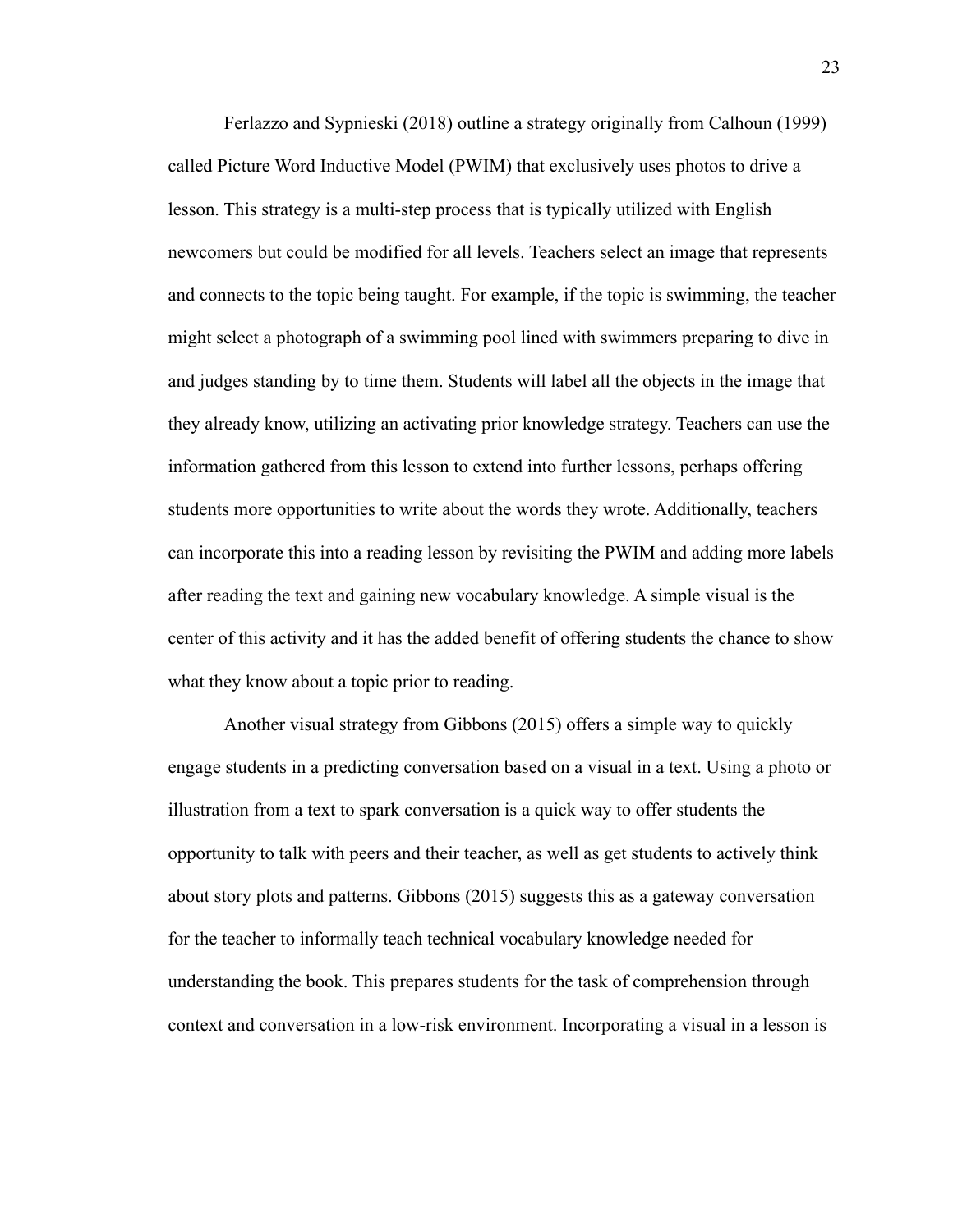effective, accessible to all, and a method for helping students engage in meaningful conversations on topic.

#### <span id="page-24-0"></span>*Building Background Knowledge*

A key strategy to increasing the likelihood of learning and success of a lesson is to build background knowledge for MLs. This strategy works well because it allows students to preview and grasp some of the key learning points so that they can have some familiarity with the content as it is presented. This is especially important for MLs because there could be vocabulary, experiences or cultural differences that students may not have exposure to.

Through the act of building background knowledge, the teacher ensures that all students then have that exposure to actively engage in the lesson or task (Honigsfeld, 2019). If this strategy is implemented by teachers as a pre-reading strategy, it will help students build confidence going into the academic task. Human brains can only attend to a limited amount of information at a time, so if teachers focus on building comprehension prior to reading, students will focus their attention more on the mental load of decoding and fluently reading the words in the book. This will improve their overall ability to enjoy reading and make deeper connections because they are breaking down the tasks of reading into more manageable chunks, thus building their confidence and ability to read well.

According to Honigsfeld (2019), a few strategies that teachers can use to build background knowledge include, but are not limited to: previewing the text and pictures; using realia, visual concept maps, pictures, videos, or photographs; and previewing predictable texts to familiarize students with the pattern. Previewing the text allows time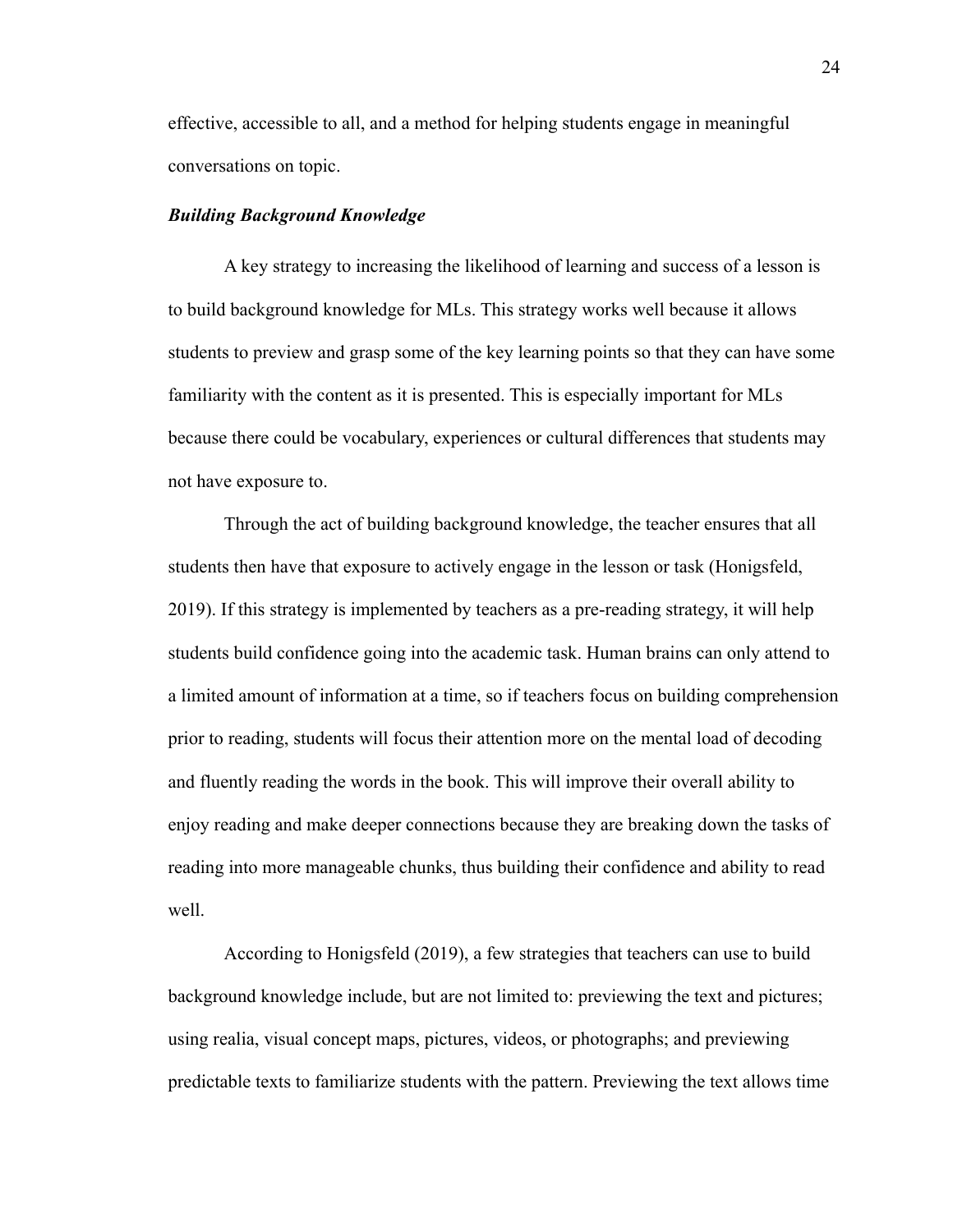for students to make connections, ask questions and familiarize themselves with the sequence of the book, which in turn allows the students to focus more exclusively on the action of reading during the next phase of the lesson. The use of realia, visual concept maps, pictures, videos, or photographs gives the reader the chance to make even more tangible connections and understandings of the concepts, experiences or vocabulary outside of the context of the book. For younger readers or MLs who are just learning to read in English for the first time, it is helpful to preview the predictable reading pattern to support the overall comprehension of the text and lighten the cognitive task.

Ferlazzo and Sypnieski (2018) suggest a few more background building strategies, including KWL (Know, Wonder, Learn) charts that allow students to write about what they know and wonder prior to reading, previewing text structures in order to help students notice differences and make predictions, and setting a purpose for reading to help students understand why they are reading. These strategies are not only helpful to students, but they also support teachers by gauging what their students already know and what might require additional pre-teaching or comprehension checks throughout reading.

According to Fenner and Snyder (2017), our prior knowledge greatly influences the new learning and comprehension of what we read. Since multilingual learners come from diverse backgrounds, there is a wealth of information that students can share with their teachers and fellow classmates. With this in mind, carefully choosing the text is vital. Selecting books that give a chance for students to share knowledge they already possess from their culture is incredibly powerful, as it provides students the opportunity to feel successful and confident.

25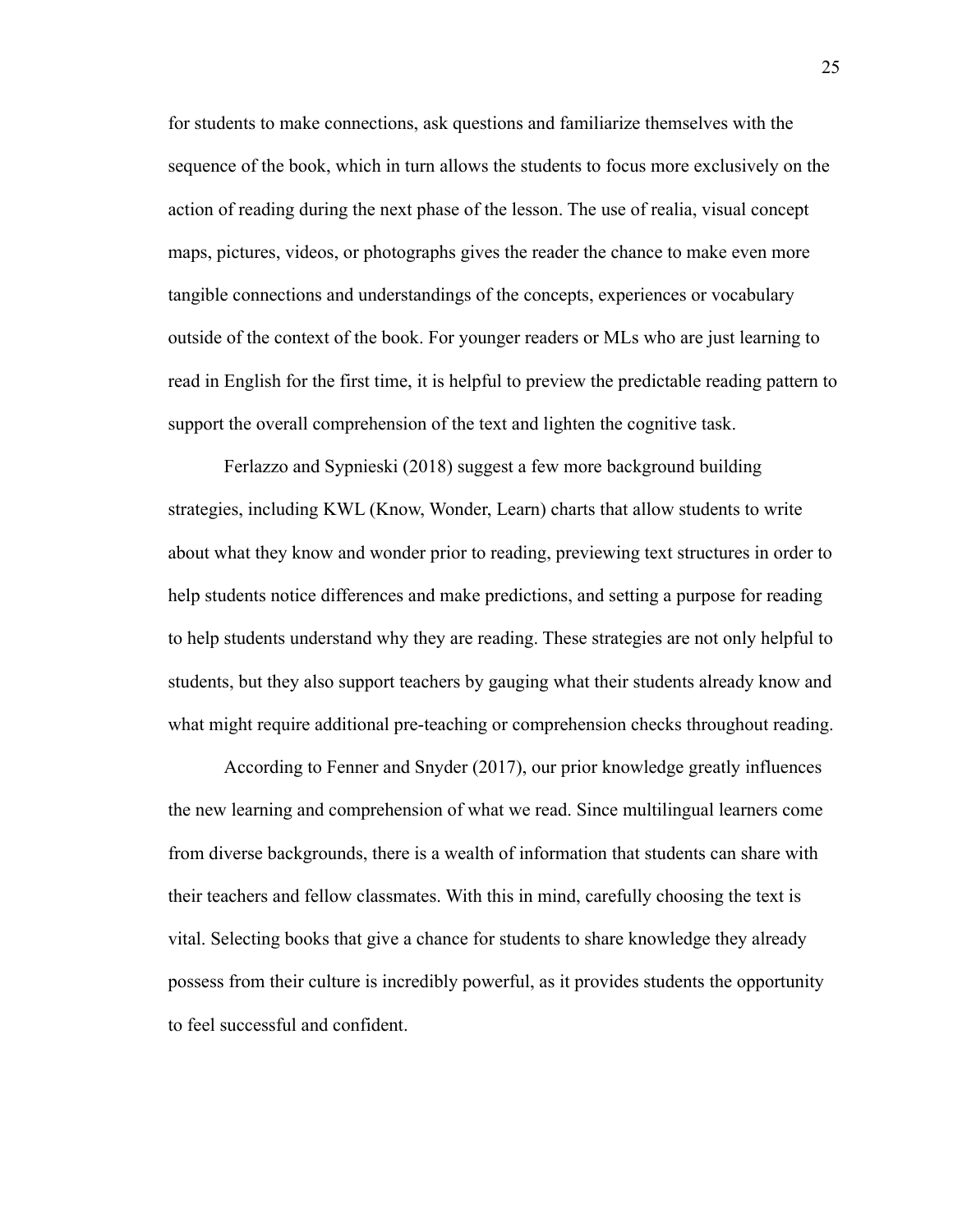Teachers who choose a book that covers a topic or experience they know will be new for their students can implement as many building background knowledge strategies as necessary to help their students feel successful and prepared to tackle the new material. Fenner and Snyder (2017) describe a framework for teachers that can help determine the amount of background knowledge needed for students. The framework is described in four parts. Part one asks teachers to determine the amount of background knowledge that the MLs already have on the topic. Part two challenges teachers to decide what information is truly essential for students to know prior to reading. It is important not to spend too long pre-teaching, but spending only a few minutes targeting the crucial material. Part three is the process of accessing the prior knowledge of the students in order to inform the next phase of the lesson, which leads to part four, which is the process of quickly and concisely teaching the background knowledge needed. This systematic framework is helpful for teachers in determining the needs of their students and making informed decisions about their instruction.

#### <span id="page-26-0"></span>*Graphic Organizers*

Language learners are by nature visual learners, due to the fact that visuals lighten the amount of language processing needed. Through the use of a graphic organizer, students can organize their thoughts and ideas into a format that is easy to understand and review. A graphic organizer is simply a formatted document of shapes meant to help students organize their thinking into more manageable and comprehensible parts, making it easier to review information later on in the lesson or unit (Ferlazzo  $\&$  Sypnieski, 2018). There are a wide variety of graphic organizers to choose from to fit the needs of the given lesson, such as a venn diagram for comparing and contrasting, sequence charts for step by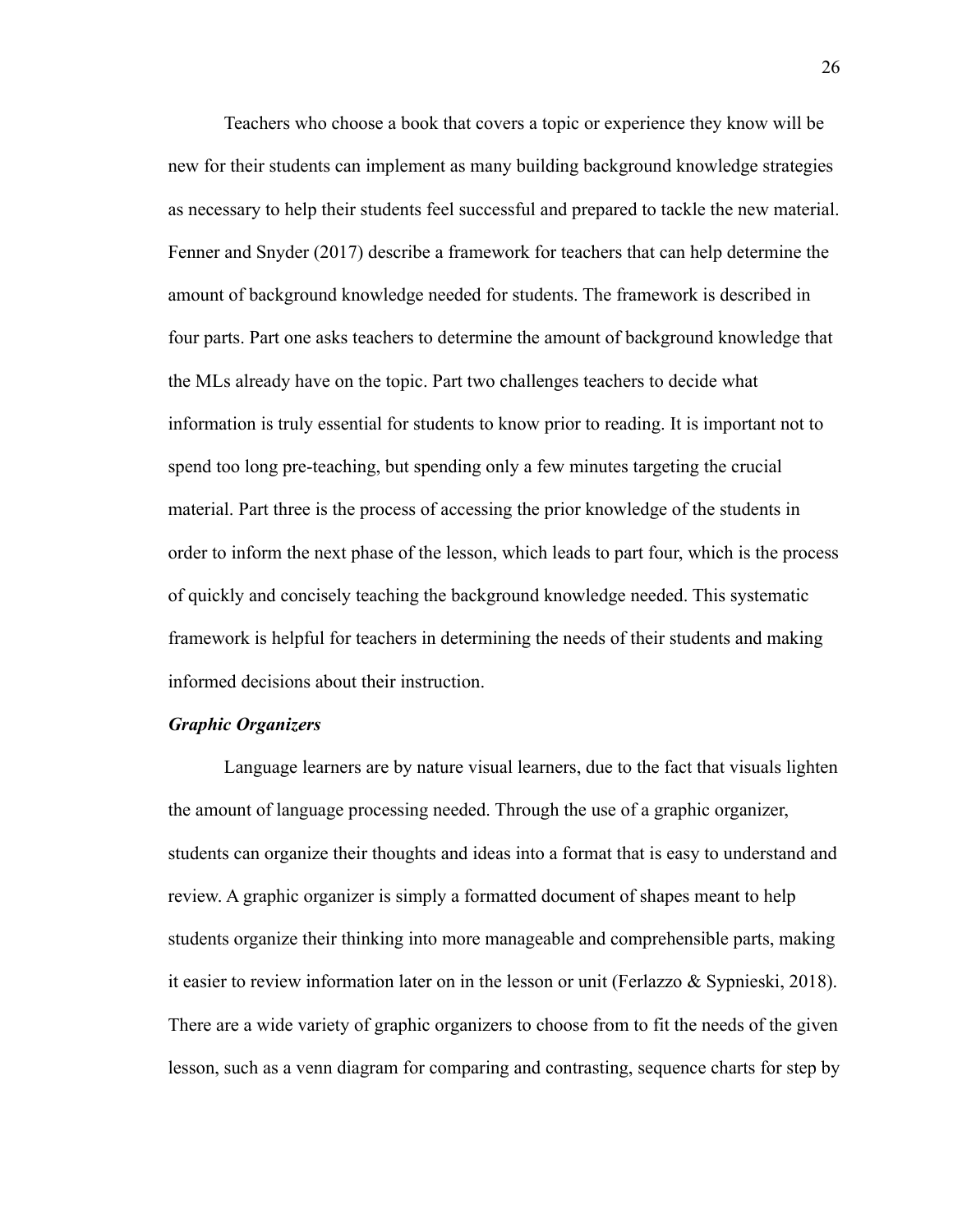step processes, story maps for plot and literary elements, vocabulary graphic organizers for understanding new words, and many more. Each graphic organizer serves a valuable purpose and goal that makes learning more accessible to MLs. Graphic organizers can be used in different capacities during the reading process depending on the goal. They are easy to make, a simple way to engage learners, and an informative tool for teachers to see how students are processing the new content .

#### <span id="page-27-0"></span>*Engagement Strategies Summary*

There are many ways for teachers to assess their own instructional success in the classroom but one of the easiest ways is to stop and notice the number of students actively engaging in the lesson content. By implementing a wide variety of strong engagement strategies in the classroom, teachers can pull in their striving and reluctant learners. The strategies outlined in this section are meant to particularly benefit multilingual learners, however the blessing is that they support all other types of learners too. A good strategy for a multilingual learner is a good strategy for any learner.

#### <span id="page-27-1"></span>**Home Language Scaffolds**

In this section, home language, or first language (L1), scaffolds will be considered as an extension method of support. For multilingual students who are further along in their school experience, they may come to school with language strengths in their L1 that can be applied to their acquisition of academic and social English. It is important to note that teachers should not make assumptions on the academic level of their student's first language. Seeking clarification from families is an important step in determining whether or not using L1 strategies would be effective. If these scaffolds are applicable, then educators will find that MLs can transfer those literacy skills and oral skills at a faster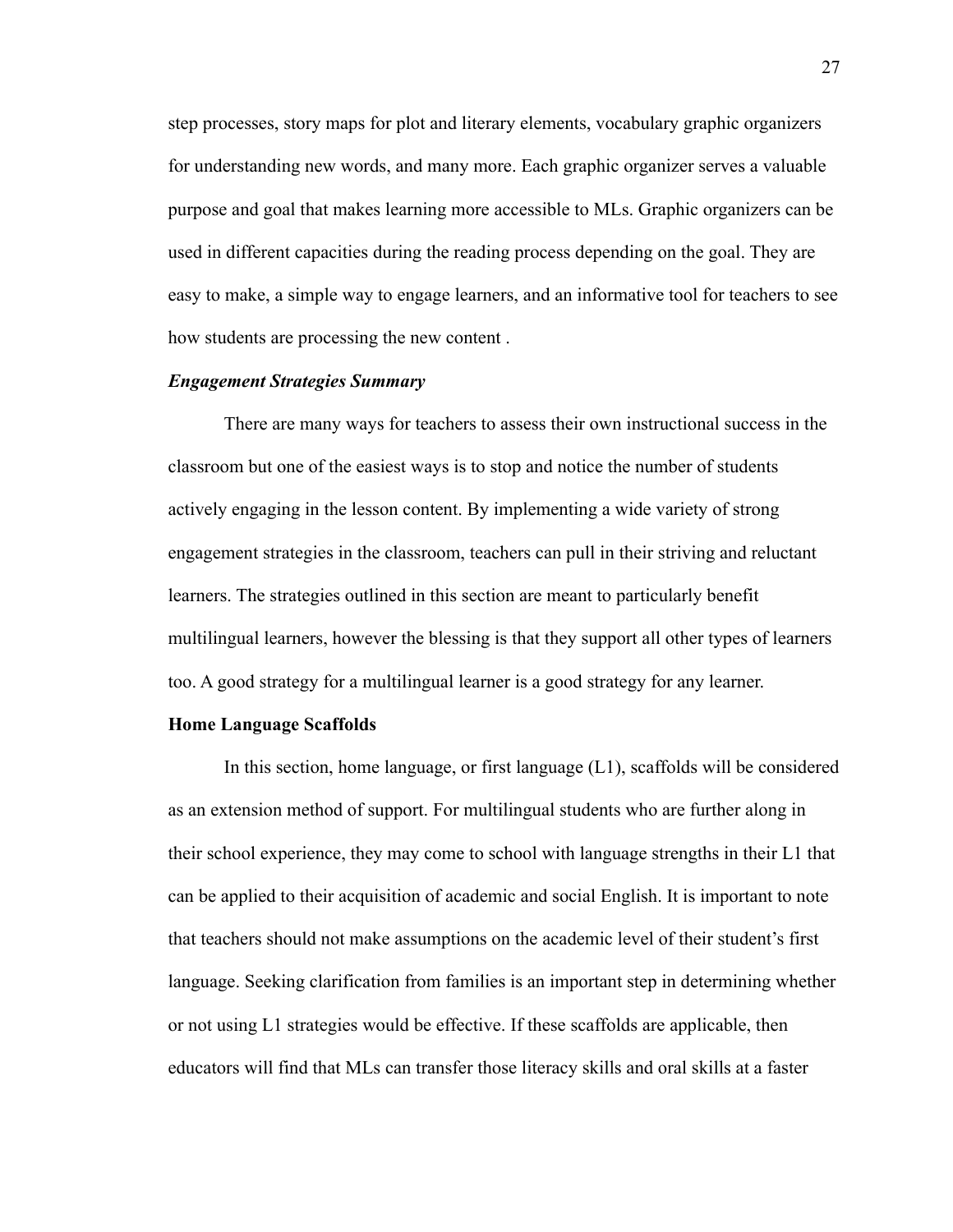rate to their second language (L2), English. Such scaffolds could include opportunities to speak their home language in the classroom, complete work in either their first language or English, and be provided opportunities to make transfers and connections through the use of cognates. Not only are these strategies effective but they also provide a safe learning environment that values and honors students' assets in their native language.

#### <span id="page-28-0"></span>*Benefits of Using First Languages in the Classroom*

There are many immediate benefits from allowing students to use their native language in the classroom setting. First and foremost, allowing a student to utilize their language assets to benefit their academic success will certainly have a positive impact on their impression of the safety of the learning environment. Through the use of a student's L1, teachers can help make faster connections to content learning, especially for vocabulary learning. According to Méndez et al. (2015):

vocabulary instruction that uses a child's stronger language to capitalize on the child's conceptual L1 knowledge prior to introducing the concept in L2 may be beneficial for beginning DLLs [MLs], especially if the strategic use of L1 is delivered in the context of evidence-informed shared reading approaches combining culturally relevant content, explicit vocabulary instruction, repeated exposures, and multimodal strategies. (p. 102)

The knowledge gained by using home languages for vocabulary instruction is obvious. It allows multilingual learners to take charge of their learning and to regain some power over their language learning by communicating and interacting with either language to accomplish the learning goal.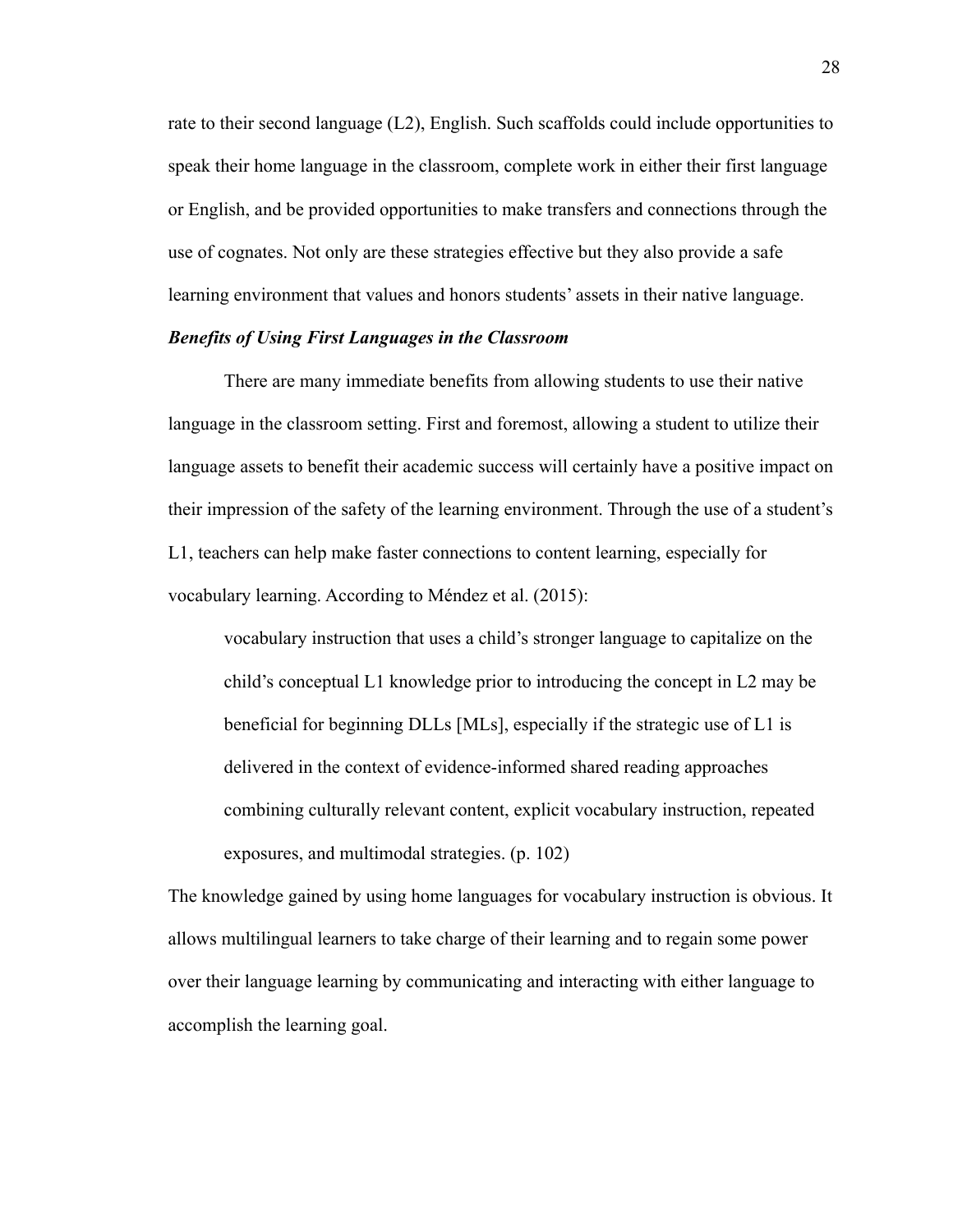An additional asset of accepting native languages in the classroom is the ability to see students code-switch. Code-switching is defined by Unamuno (2008) as "the use of more than one language in conversation" (p. 1). Code-switching is possible if there are multiple students in the classroom that speak the same home language. Code-switching is a wonderful way to allow students to engage in social or academic conversations in both their home language and English, allowing them to clarify and engage in conversations on a deeper level. Language learners who take advantage of their ability to code-switch in the classroom are able to make meaning quickly and efficiently, which in turn allows them to participate more effectively and increase their language repertoire at a faster rate. (Unamuno, 2008).

Integrating L1 in the classroom for academic conversations is hugely beneficial for students, as well as the use of biliteracy skills. Biliteracy is defined by de la Luz Reyes (2012) as "the ability to decode and encode meaning from written texts in two languages" (p. 249). This is particularly valuable while students are learning to read in English for the first time. Research has shown that biliterate students have higher capabilities of "crossing linguistic borders" and can transition between the rules and codes of the two languages to benefit the acquisition of further language skills (de la Luz Reyes, 2012, p. 249). A culturally inclusive classroom environment will allow students to navigate new learning by drawing on previous language knowledge, therefore contributing to the literacy development in academic English.

#### <span id="page-29-0"></span>*Home Language Scaffolds Summary*

Educators should validate their students' strengths in their first language and encourage students to capitalize on these strengths to participate more effectively in the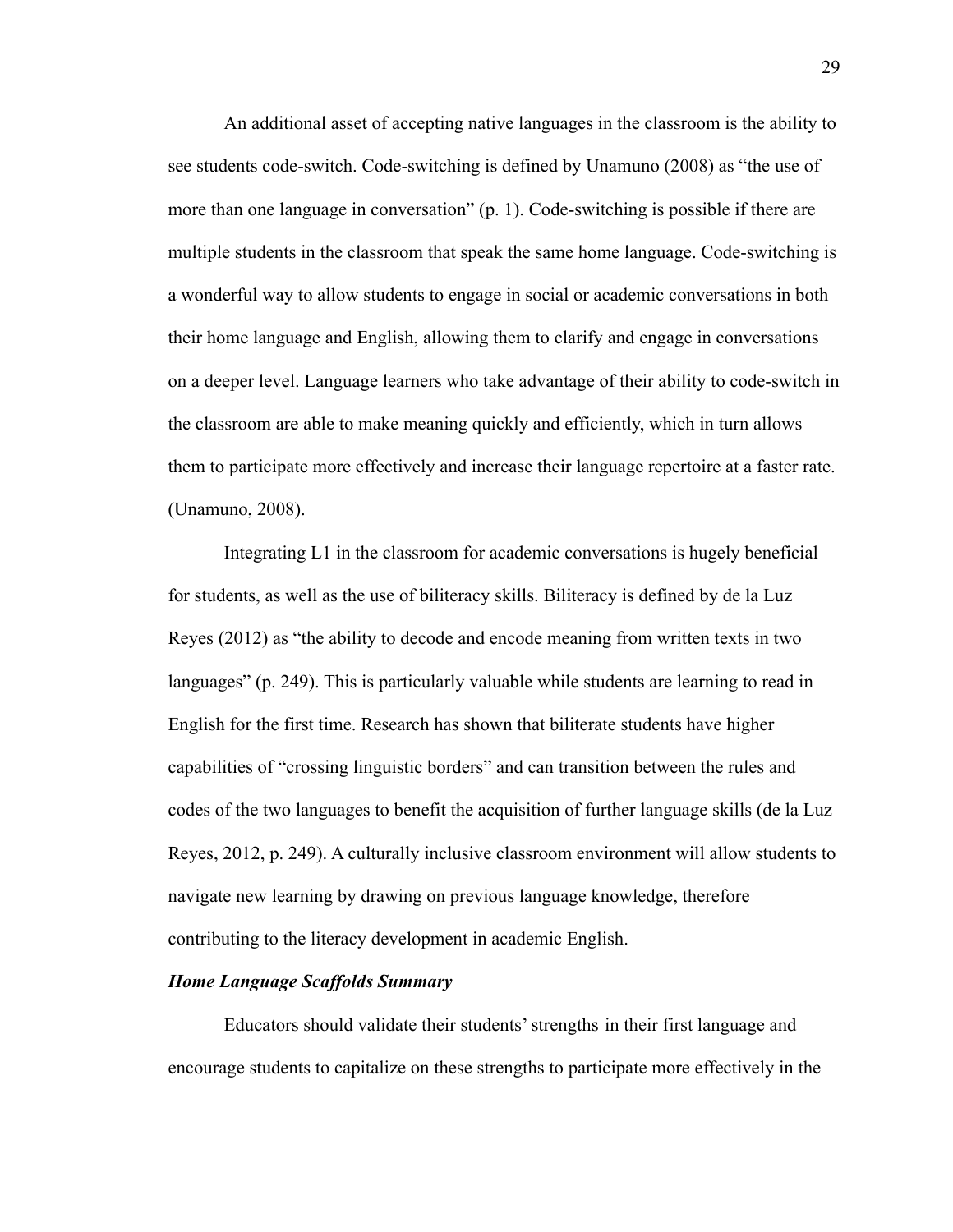classroom. By leveraging this language asset, teachers can not only offer their students a safe learning environment, but they can also show all of their students the value of being multilingual. There is a persistent stereotype in the United States that language learners are unintelligent, however this is absolutely false. As described in this section, there is a significant linguistic challenge that language learners face. They are constantly trying to make meaning and understand context through two or more means of communication. The cognitive load required shows how dynamic being multilingual is. Teachers who allow students to leverage their first language provide a culturally responsive space for their MLs to grow academically. In the next section, I will explore further considerations teachers can make to be culturally inclusive to all students.

#### <span id="page-30-0"></span>**Cultural Considerations for the Classroom**

Classrooms across the country are becoming more and more diverse, creating an increased need for educators to make mindful cultural considerations in their classrooms. Students who feel included and considered by their teachers are more comfortable and willing to engage in the learning that is happening in their classrooms. Educators know how integral a safe learning environment is for their students to thrive. As the diversity of the classroom continues to change, educators must carefully consider the books and characters they decide to showcase, making space for students to share and talk about the cultural knowledge they already have, and finding ways to honor and celebrate the diversity that their students bring to the classroom. Multilingual students will find their voice in the classroom when they are actively included and considered by their teachers.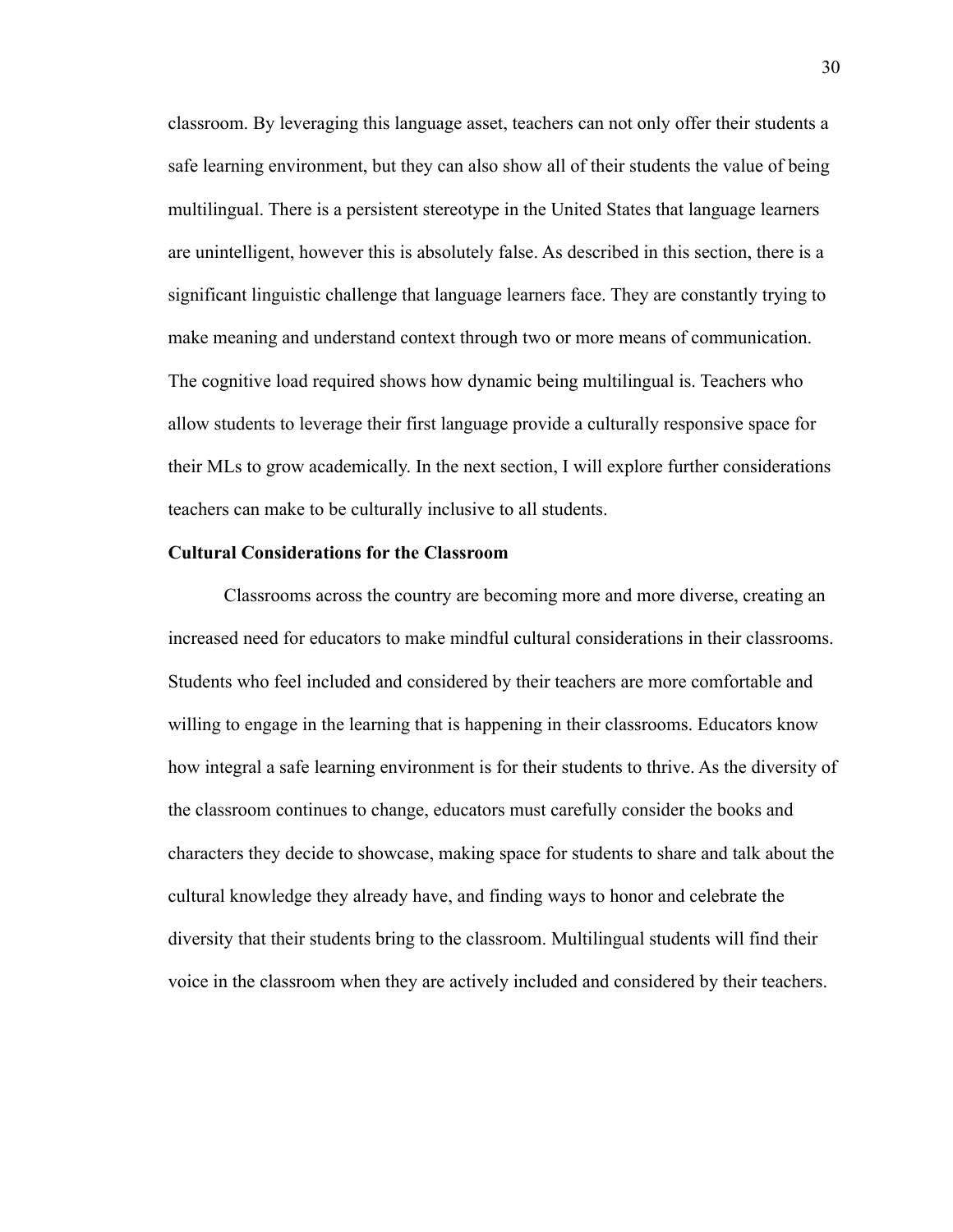#### <span id="page-31-0"></span>*Selecting Diverse Stories*

The joy of sharing and discussing stories in the classroom is one of the most cherished parts of the school experience. The act of sharing stories offers different perspectives and cultures. Stories create the perfect opportunity for students to converse and it is important that teachers think critically about the stories they choose to share. If teachers share stories that fit only within the dominant White culture, they do a disservice to their students. By cultivating a learning environment that honors diversity and offers many chances to see how students can learn from different cultures, there is a better chance that students will be more prepared to be culturally inclusive adults in our global community. Diverse characters offer students the chance to see themselves reflected in the stories they read. By simply reading a story, teachers can begin building bridges for their students to view the world in a more accepting light, which will only help them become more inclusive and understanding adults.

The selection of stories is a task that should not be done without consideration of the other books already present in the classroom. It is important to note that diverse stories are necessary and important. There is a danger to selecting only one type of diverse story. Chimamanda Ngozi Adichie (2009) warns of the danger of the single story in her TedTalk. She explains that often we perceive a group of people through the lens of the stories we hear about them in books, in the media, or one experience. Adichie uses an example of her American college roommate feeling shocked about her ability to speak English so well, despite being from Nigeria. Her roommate had one single understanding of life in Africa and applied it to her perception and understanding of all things African.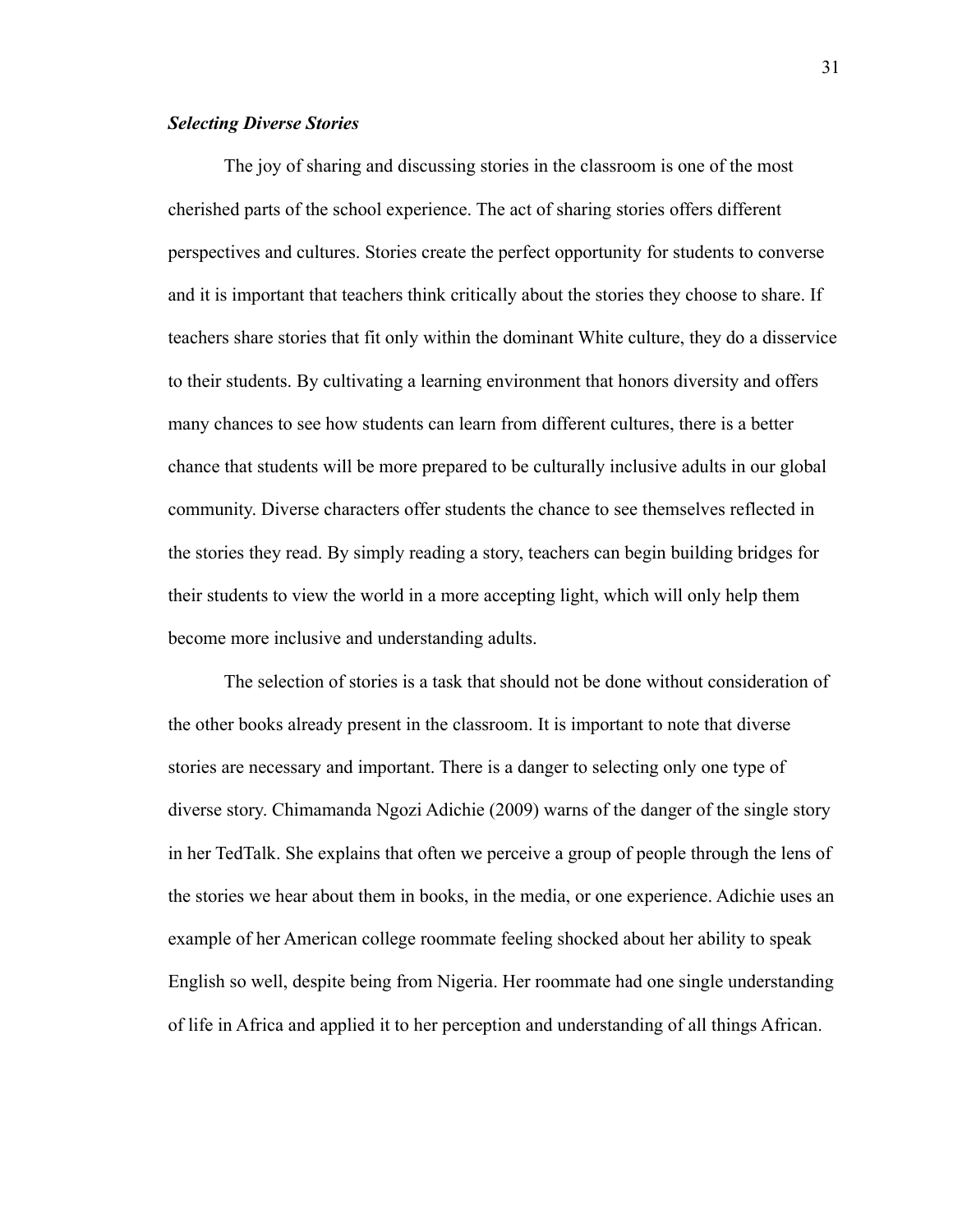Adichie explained, "Power is the ability not just to tell the story of another person, but to make it the definitive story of that person" (2009).

Taking this warning from Adichie and applying it to the classroom, teachers must be especially mindful of the stories they choose, as well as selecting a wide range of stories to represent different cultures and especially the groups that the students in the classroom belong to. The concept of mirrors versus windows in the context of diverse book selection is often used to explain the difference between reading a book as an outsider (through a window) as opposed to reading a book with characters that are reflective (within a mirror) of the reader (Tschida et al., 2014). In order to have more mirrors than windows, books need to have BIPOC (Black, Indigienous, People of Color) at the forefront and showcase a multitude of plots and experiences. More often than not, BIPOC books feature characters experiencing struggles or living through historical events that deeply affected a particular group of people. These books are necessary; however, they perpetuate the single story Adichie (2009) warned against. Furthermore, Balkaran and Killingsworth Roberts (2019) stated, "Minority students who do not see any reflections of themselves, or who see stereotypical, distorted, inaccurate, or comical depictions of themselves, may grow to view themselves of little value, stunting personal growth" (p. 66). In classrooms with an ever-changing and increasingly more diverse demographic makeup, teachers must consider the lasting negative effects they could have on students if they do not take stock of their classroom libraries, intentionally choose mentor texts and mindfully select read-aloud texts.

Thankfully there are websites and universities that are working hard to advocate for an increase in diverse books. According to Elrod and Kester (2020), in 2002, books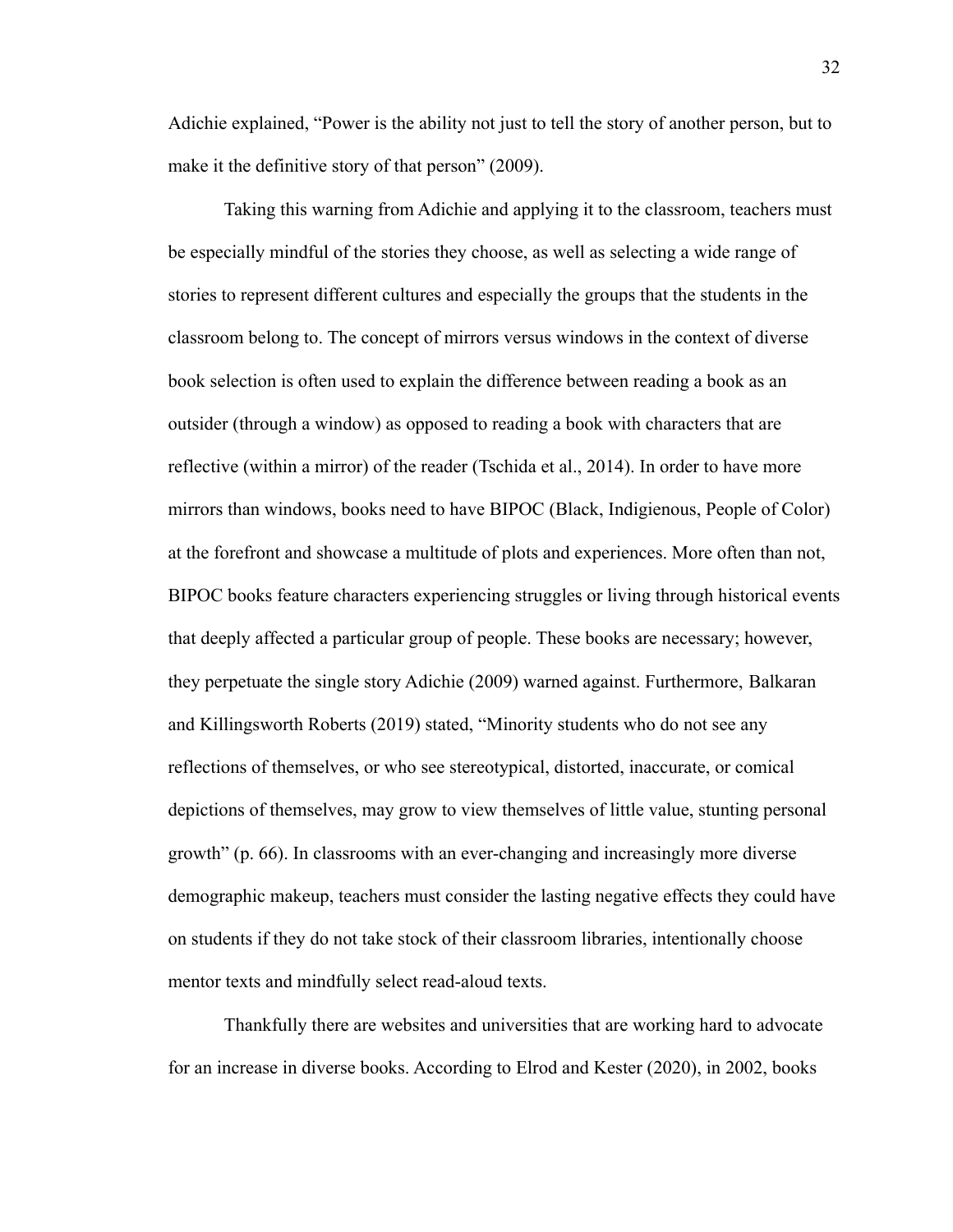that were mainly published in the United States that featured a Black main character only made up 5% of children's books and when analyzed again in 2018 this statistic increased to 11%. This is hardly equitable, but increasing the number of BIPOC authors is an integral part of this process. The University of Florida took a hard look at their Education Library within the College of Education (COE) after their students pointed out the lack of diversity in the library (Elrod & Kester, 2020). This led to the creation of the Diverse Book Finder (DBF). The DBF is a research tool that students can use to find books that specifically represent different groups of people. Tools like these are needed as the wave of publications with diverse characters continues to expand.

Another organization that is seeking to increase the tools and resources for diverse books is We Need Diverse Books (WNDB, n.d.), a nonprofit that has made it their mission to increase the number of BIPOC authors and stories that are published. Their website is also a hub of resources and suggestions for teachers seeking to diversify their classroom libraries and integrate more culturally relevant and responsive texts. Educators should seek out resources to support their learning of recommended books for their students. It is important for all students to be exposed to a wide variety of stories, not just the BIPOC students. It is especially important for White students to read stories that do not have a White main character. Tschida et al. (2014) explained when White students only read stories where the character looks like them, this creates a precedent and thought process that perpetuates a dangerous idea that the dominant White culture is inherently more important. All students must recognize their own self-worth and worth of their peers in this multicultural world. Stories are the stepping stone to having these honest conversations about inclusivity and representation. Selecting books for a classroom is not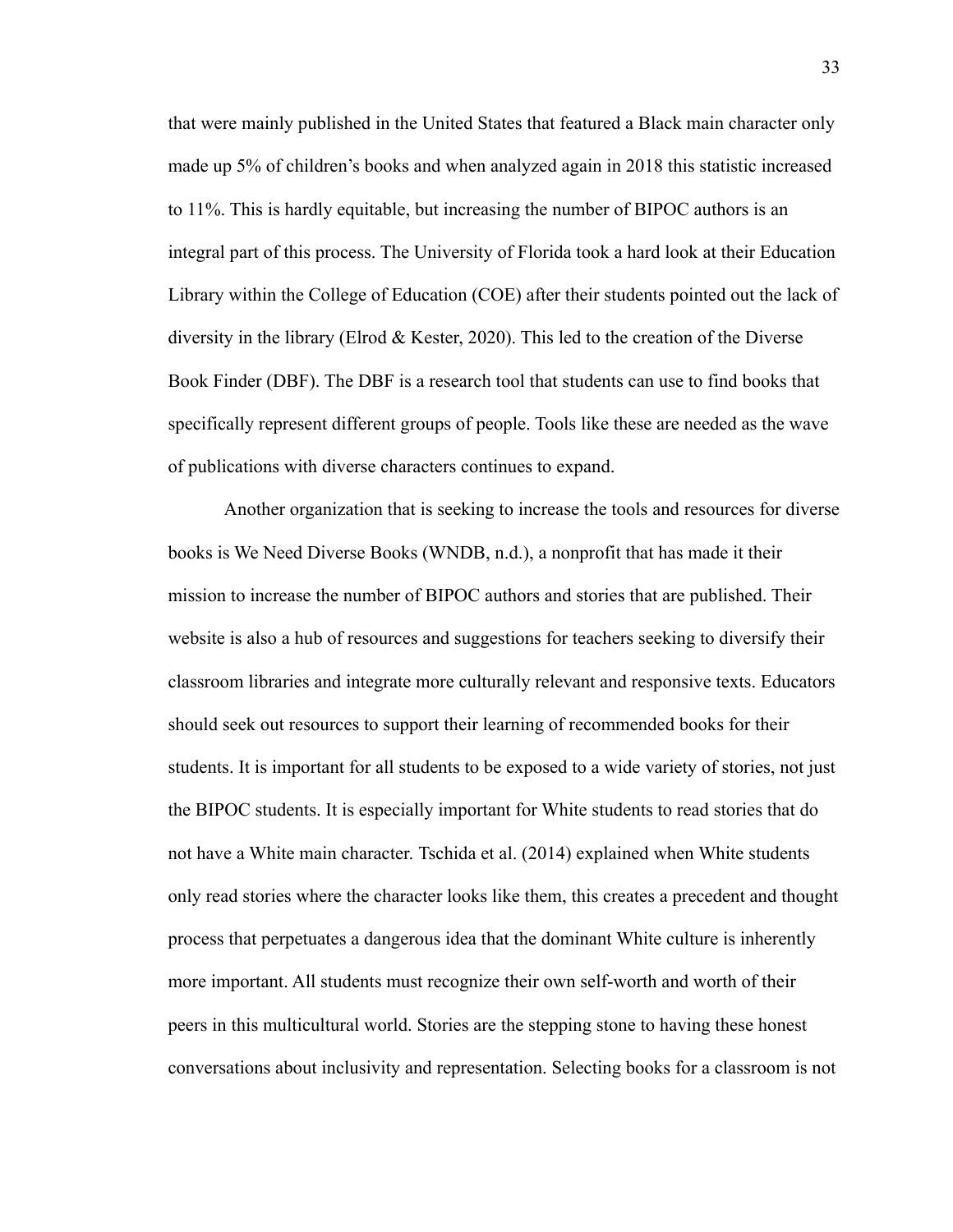as easy as clicking the purchase button. It is imperative that teachers consider all the factors involved in order to best choose books that establish classroom environments that are culturally-accepting and inclusive of all backgrounds.

#### <span id="page-34-0"></span>*Honoring Culture Differences*

Book inclusivity is just one important factor in creating a culturally inclusive classroom. To be culturally inclusive, teachers must find ways to honor and validate the home cultures that students bring with them into the classroom. Strong educators who can find ways to bridge home and school culture will find high engagement, students more willing to voice their opinions and thoughts and a learning environment that allows for differences to be celebrated and honored. Au (2013) stated that being a culturally inclusive and responsive teacher is not simply being a "good teacher" and applying the tried and true principles of strong instructional support. A culturally responsive teacher considers how the instructional choices they make might give preference or an upper hand to the students who have always experienced Westernized school systems. Au uses the example of competition-based learning and how that conflicts with the learning style of some students of varying cultural backgrounds. A key aspect to remember is that the dominant culture determines who will be most successful in school with the fewest amount of barriers. The students who have been explicitly taught how to function within this system will always have an edge, which more often than not, are the students who are not from diverse backgrounds.

#### <span id="page-34-1"></span>*Cultural Considerations Summary*

This section extends the opportunity to educators to reflect upon past decisions in the classroom and modify and adjust to consciously integrate more culturally responsive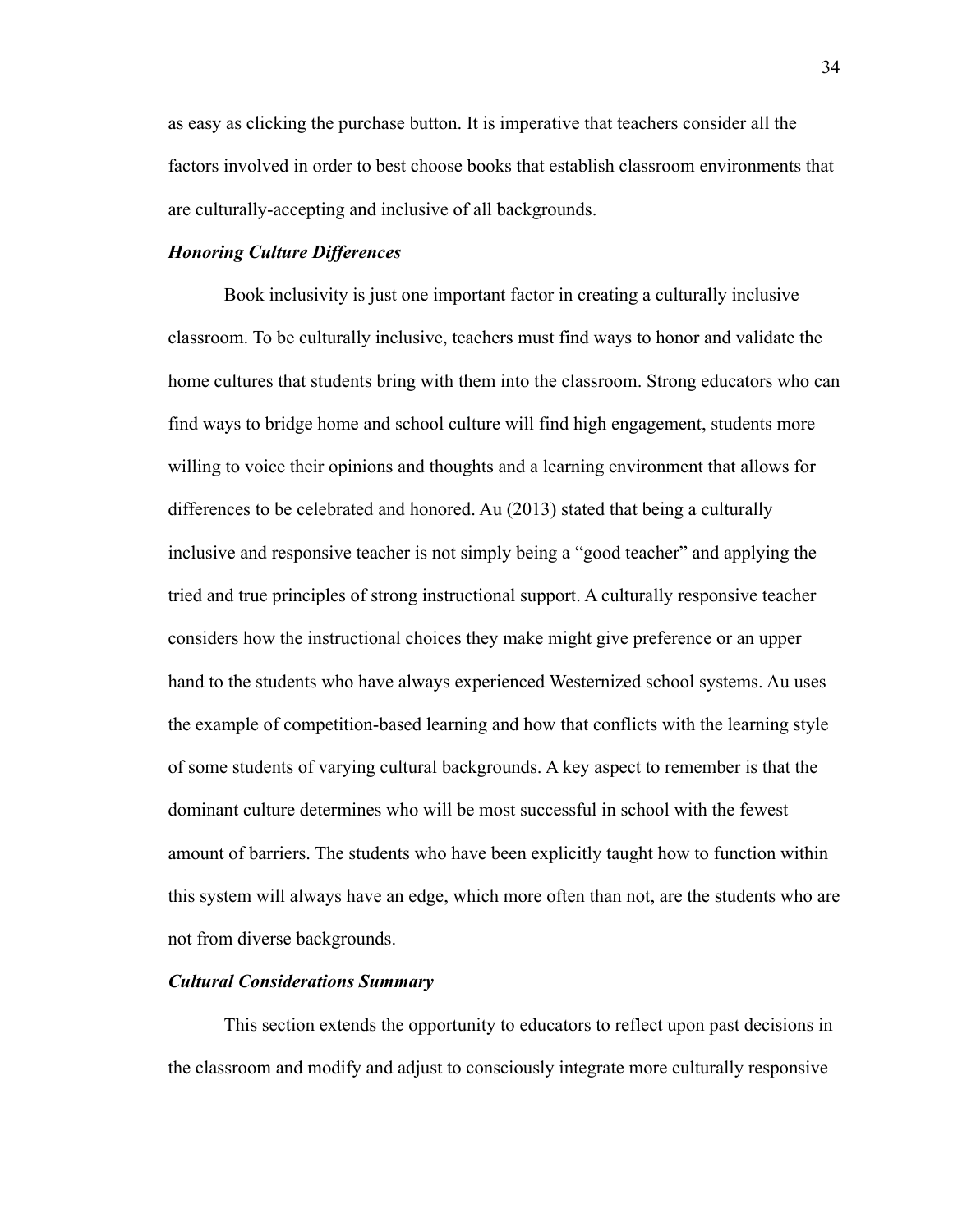practices. The United States is, and continues to be, a diverse country made up of many different cultures and backgrounds. Our educational system must honor and protect that diversity through valuing and incorporating those cultures into the classroom setting. There is not one "right" culture and by continuing to value dominant White cultural norms, we do a disservice to ourselves as teachers, our students and our society as a whole.

#### <span id="page-35-0"></span>**Rationale for Research**

The literature examined in this chapter covered necessary components and considerations for a successful ML framework. In order to successfully support MLs in literacy development, there needs to be research-proven strategies and scaffolding that allows MLs to be successful in the classroom, as well as culturally responsive approaches that create safe environments for learning. It is important that educators are intentionally thoughtful about their instructional practices as it pertains to their MLs. The research analyzed in this chapter indicates that students from different cultural and linguistic backgrounds have assets that should be considered and leveraged in the classroom. These considerations, paired with strong teacher planning and collaboration, will create an environment that will help MLs thrive.

#### <span id="page-35-1"></span>**Summary**

In this chapter, research was analyzed and synthesized on four subtopics: instructional models, engagement strategies, home language scaffolds, and cultural considerations, in order to address the research questions: *How can multilingual learners develop strong literacy skills within their mainstream classrooms? What strategies, resources, and instructional models best support them in this learning?* The information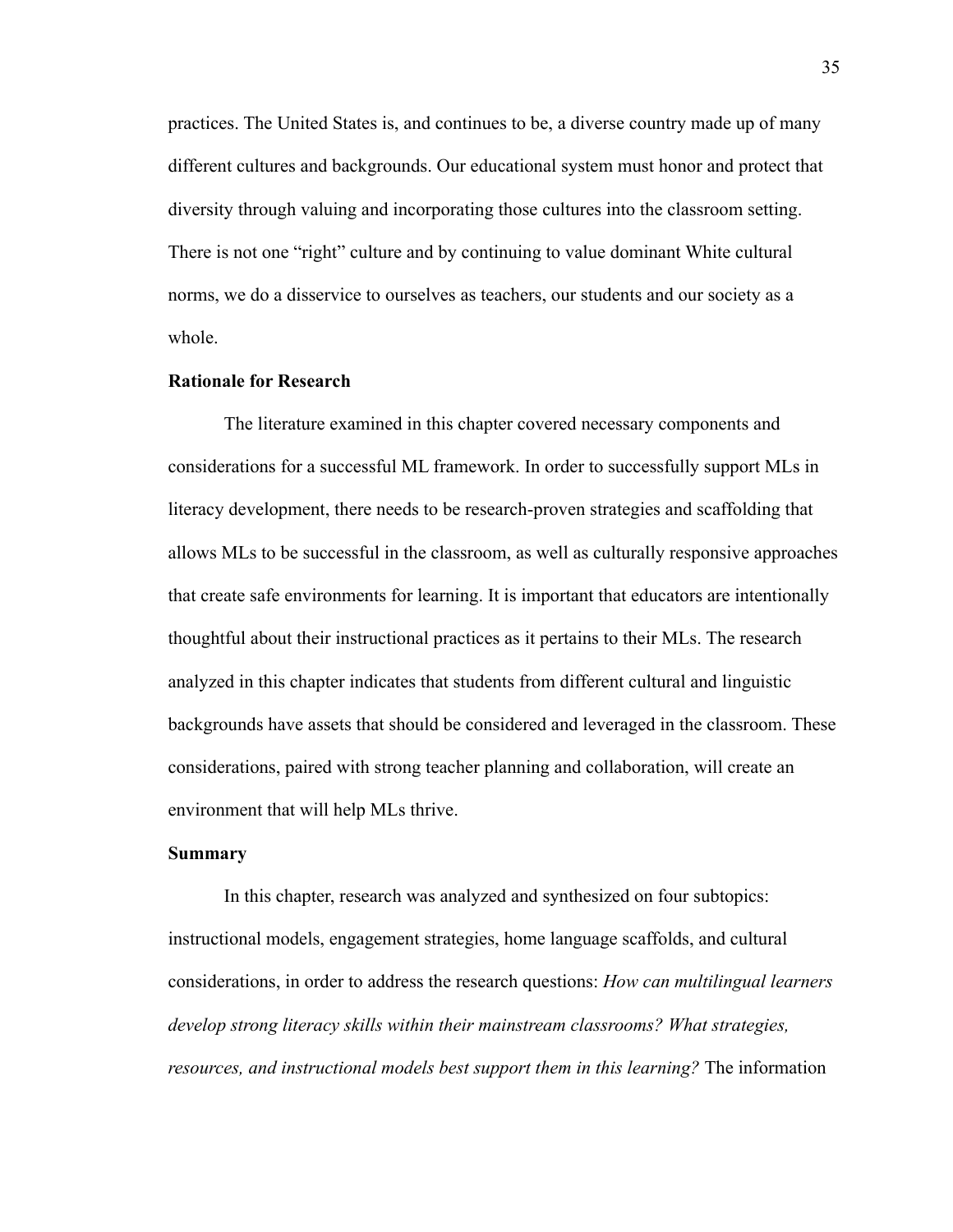covered helped deepen understanding of how multilingual learners can thrive and succeed in the mainstream classroom, specifically in the area of literacy development.

There were some overarching ideas that can be taken away. First, supporting multilingual learners in the classroom takes careful considerations, including appropriate support and models that will adequately provide opportunities for language and content learning to happen together. Secondly, educators have a responsibility to find ways to make learning accessible and engaging in order to pull all of their learners in as active participants. Implementation of appropriate strategies, such as graphic organizers, conversation structures, visual supports, and many more are integral to making learning something that all students want to participate in. Third, in continuation of appropriate scaffolding in the classroom, teachers should examine the possibility of using home languages as a means to boost literacy development, participation and language transfer to English. Last, all educators should consider how culturally responsive their classroom environment is and make intentional changes to provide the most inclusive learning space possible for all learners. By examining these aspects of teaching and learning, educators can have more confidence in their ability to meet the needs of their MLs and their students from diverse backgrounds.

In the forthcoming chapter, I will take the next step in supporting literacy development of MLs in the mainstream classroom by explaining my capstone project. I will use the research from this chapter to guide my creation of a supportive website. The intended use of this website is to help teachers understand how to go about strengthening their capacity to work with their MLs. Additionally, I will give an overview of the

36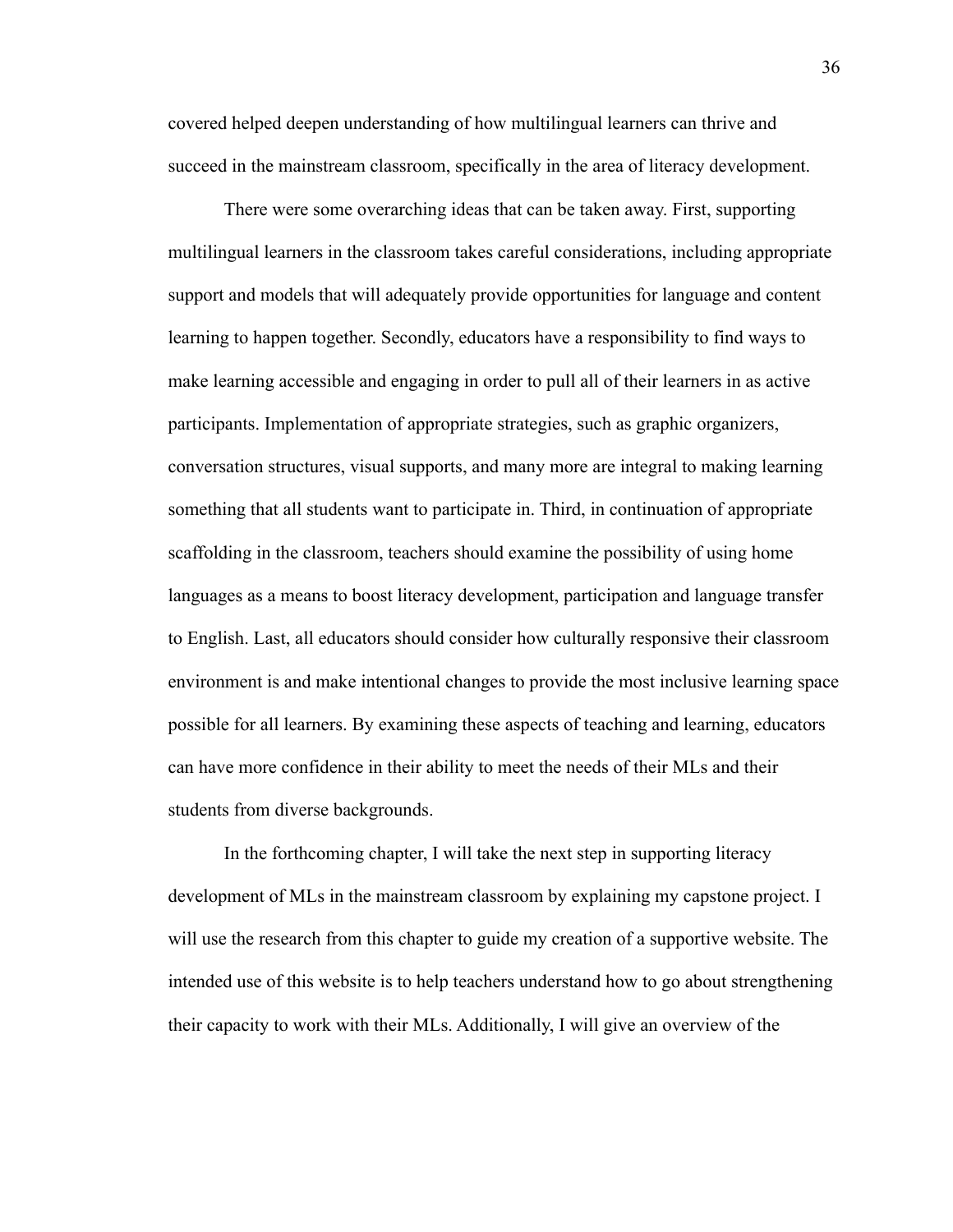project, discuss my intended audience and provide rationale for the creation of this website.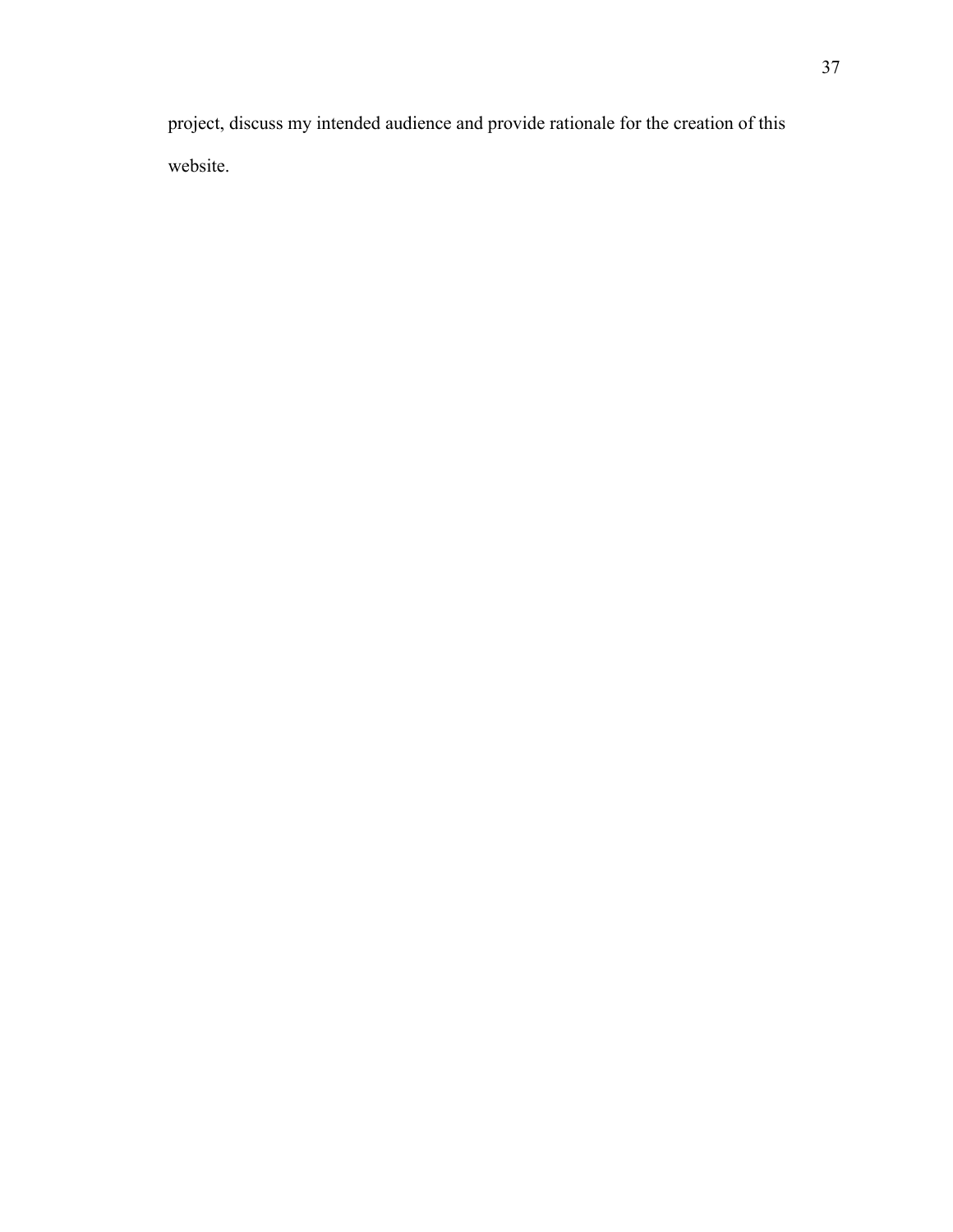#### **CHAPTER THREE**

#### **Project Description**

#### <span id="page-38-2"></span><span id="page-38-1"></span><span id="page-38-0"></span>**Introduction**

In this chapter I describe the capstone project that I created to support the work of mainstream teachers and ML program leaders. This project aims to provide applicable strategies and instructional examples for teachers to use with their multilingual students and relevant guidance and considerations for program design for administrators and teacher leaders. The project will delve deeper into my research questions: *How can multilingual learners develop strong literacy skills within their mainstream classrooms? What strategies, resources, and instructional models best support them in this learning?*

My chosen project is a website, designed to be used by teachers and multilingual learner (ML) program leaders to support planning and decision-making around best instructional models for ML program support. Through this chapter, I go into further detail about the project. First, I provide an overview of the website project and the rationale behind its creation. Then, I clarify the intended audience and how the viewer should navigate the project based on their position in the school setting. After that, I outline the timeline for the creation of the project, from start to finish. Next, I provide a description of how the effectiveness of the project will be assessed and the intended impact it will have on education professionals. Finally, I give a summary of the chapter and briefly outline the fourth, and final, chapter. The sections described will be integral to understanding the purpose and proposed implementation of the project in the educational setting.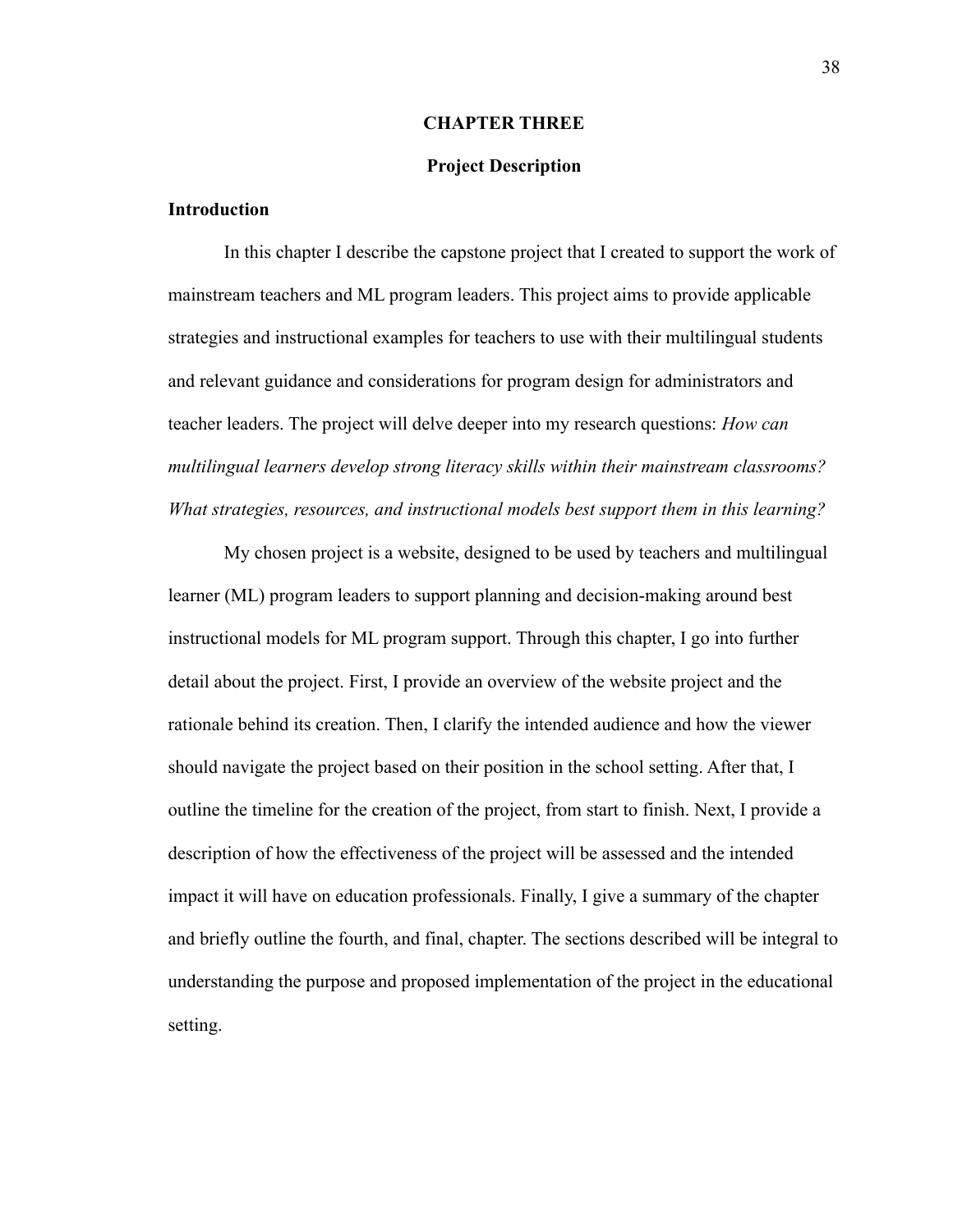#### <span id="page-39-0"></span>**Project Overview and Rationale**

The purpose of this project is to create a hub of information and examples for teachers to draw from when trying to best support the instructional needs of their multilingual students. It is imperative that educators are given strong examples and resources to utilize. It is a well known fact that teachers are prone to burnout because of the expectations of the profession. Time is precious and the implementation of this website would support giving teachers time back by providing a quick and easy way to access research-proven strategies and scaffolding for lessons that are developmentally and instructionally appropriate for the language acquisition of multilingual learners. Additionally, the website supports teachers and administrators in selecting the best instructional models for their ML population, language level needs, and staffing. The website is a source of information, strategies, examples, and flowcharts to guide educators towards a stronger and more effective multilingual learner program.

This website is intended for teachers who may not have worked with MLs before or any educators who would benefit from some relearning and exploring of new strategies and scaffolding they might not have previously tried. The rationale for the project is to build the capacity of all staff to support the multilingual students in a school, rather than isolating that responsibility to the ML teachers. In a society that continues to grow more diverse, we must recognize and purposefully plan for students who do not identify themselves within the dominant White culture. Educators need to acknowledge that all students come to the classroom with their own set of strengths and assets that must be accepted and advocated for. We can no longer live in this reality where the dominant culture sets the rules and dictates which students will succeed and which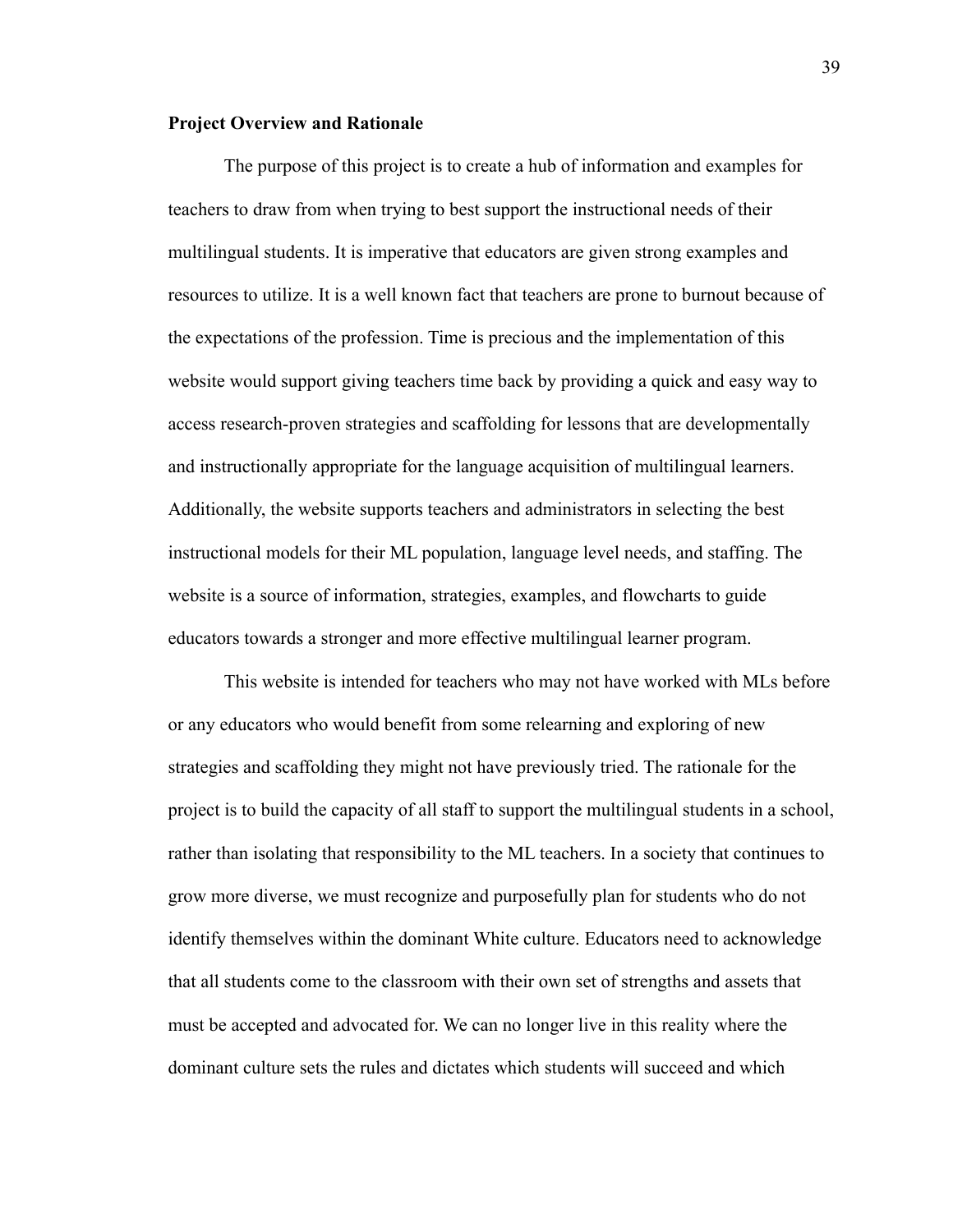students will struggle. We must be willing to differentiate our practice and meaningfully plan for the wide range of learners who will walk through our classrooms. That is the incredibly rewarding, yet demanding, challenge of this profession. The next section will provide greater context for the reader so that they can more effectively utilize the website to support their work towards meeting this challenge.

#### <span id="page-40-0"></span>**Project Description**

In order to provide the most user-friendly experience, I divided my website into the four areas that I researched in my second chapter. The website provides ideas and guidance that could be accessed in a few minutes or could be poured over for a few hours. Each section provides resources, strategies, guides, videos, or examples based on the subtopic. The website sections will be divided into: Instructional Models, Engagement Strategies, Home Language Scaffolds, and Cultural Considerations, as well as a homepage and about me page. The goal of this website is to provide an introduction to each subtopic, offer suggestions, resources, website links, and examples to spark ideas, and incorporate videos that showcase experts in the field as they discuss topics or model teaching.

One of the most impactful ways to support a teacher is to provide meaningful and applicable strategies that could be integrated into the classroom the next day. It is not my intention to teach my colleagues strategies that would potentially take hours of time to learn and understand, but instead I have provided powerful examples and suggestions that will help reshape teachers' thought processes during crucial instructional decision-making moments. In this way, the practices are woven into daily practice and they help redefine how teachers go about making choices in regards to their MLs. As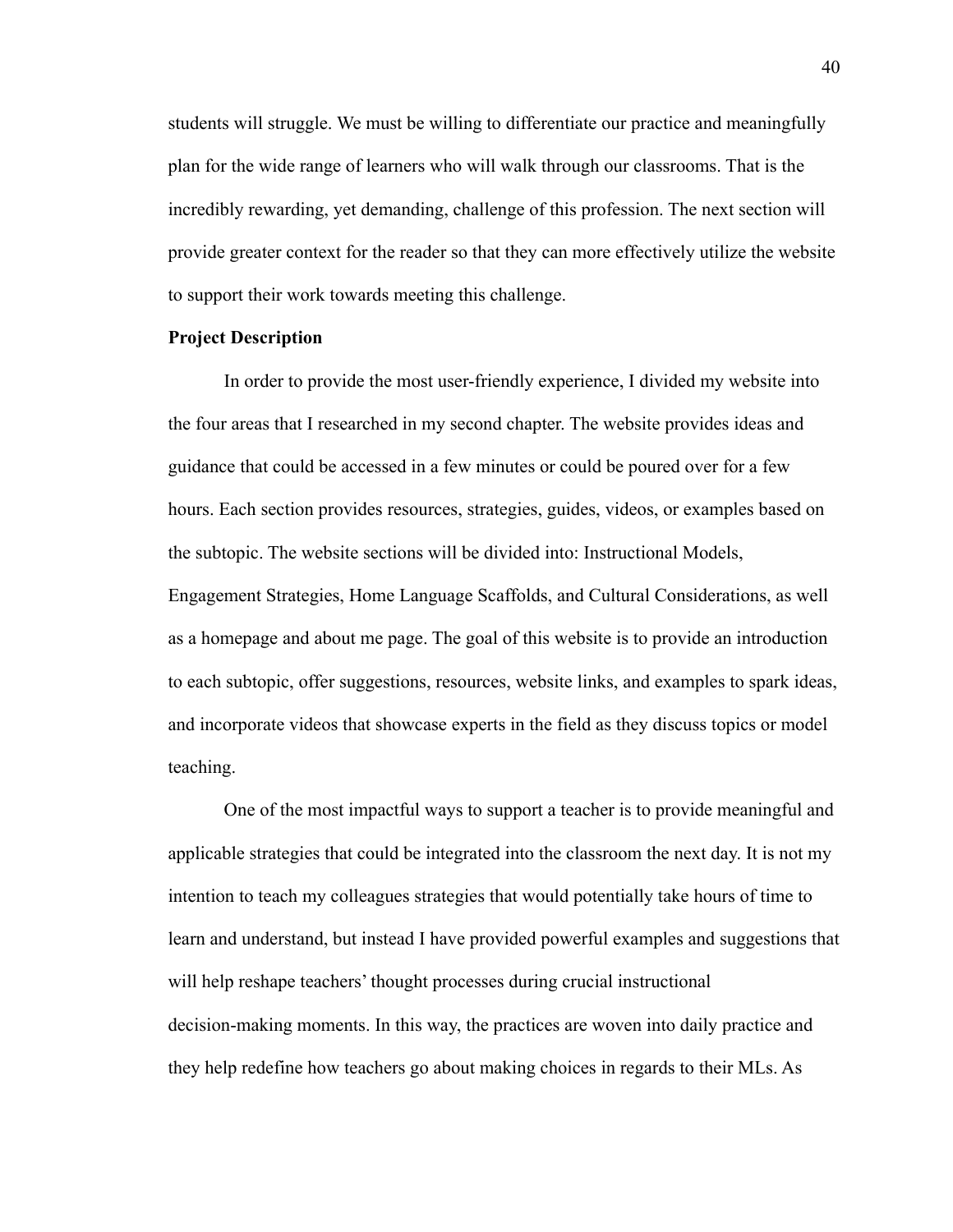teachers stop to consider language and how it plays out in a lesson or unit, they will become more comfortable recognizing where certain linguistic scaffolds would be most appropriate. By using this website, teachers can begin to recognize how certain scaffolds may benefit MLs more than others, and they will begin to embed those scaffolds more naturally on a daily basis. According to the U.S. Department of Education English Learner Toolkit (2016), Local Education Agencies (LEAs) must adequately train teachers to support MLs, especially if the LEA is unable to provide the appropriate number of certified ML teachers. It is encouraged that certified teachers are hired to teach MLs, but if that is not possible, training is required for all teachers. This website will be a perfect starting point for those who are interested in beginning the process of becoming more qualified to adequately meet ML needs.

The day-to-day stress of the education profession is overwhelming and taxing on teachers. Split-second decisions are made throughout the day and recreating the wheel takes time that many of us do not have. The website supports teachers in modifying their strategies and reshaping their approaches and thinking as they pertain to ML support. By doing this, decisions in the classroom will be more proactive rather than reactive. Providing examples and models to guide the instructional practice decisions, teachers feel more capable in their abilities to intentionally and effectively meet the needs of their MLs.

For this website, I considered the needs of administrators, ML teacher leaders, ML program leaders, or any other education professional who might be tasked with the decision making of a ML program. Each school and district has varied needs in regards to the instructional program that they will need to implement for their multilingual students.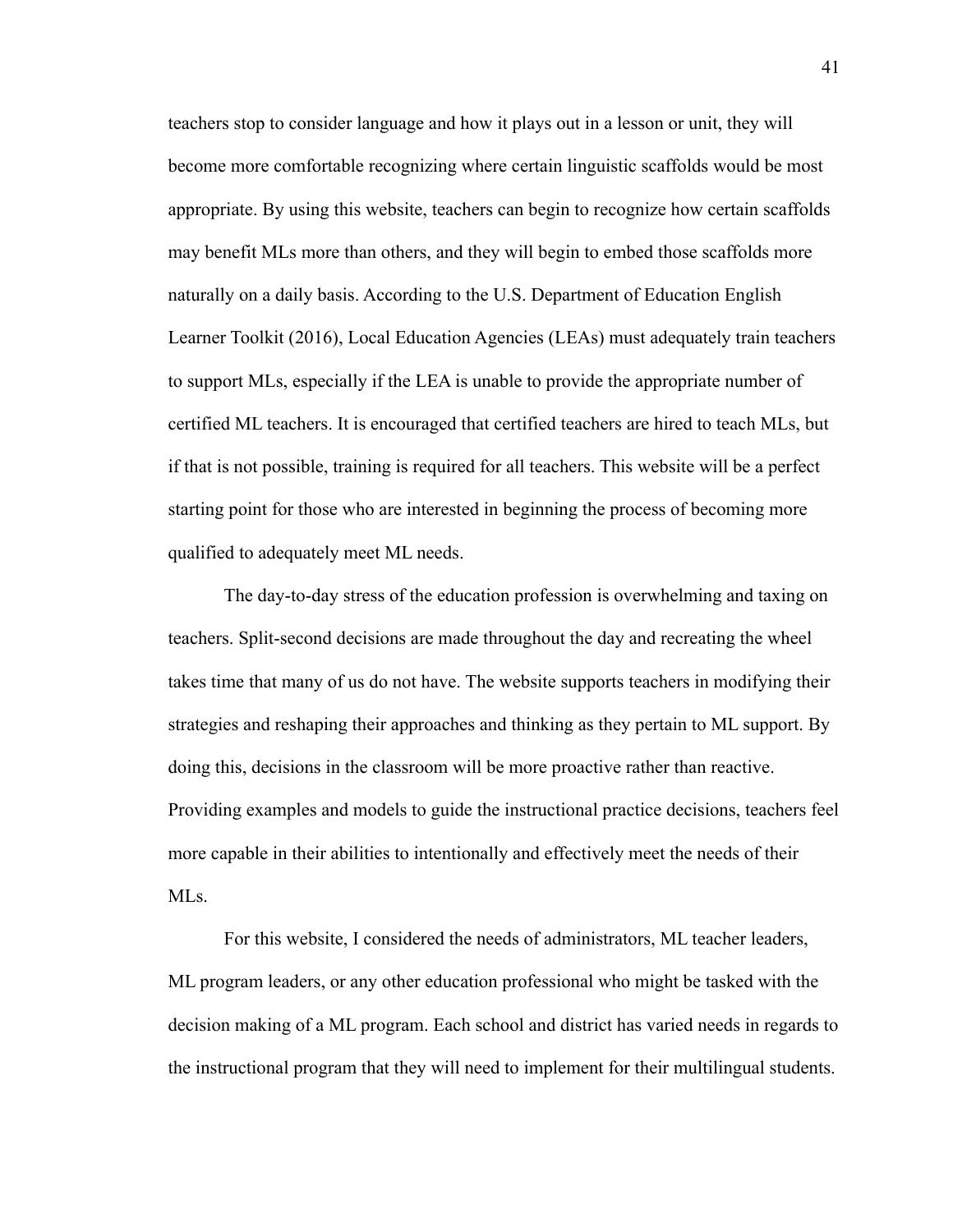Considerations around staffing of the ML program, the language level needs, the total number of students, and the capacity to support high quality instruction. This website focuses primarily on the benefits of a content-driven language program, which includes models such as co-teaching and small group support. Through instructional models that create space for collaboration between teachers, the program will only continue to flourish when added expertise is utilized appropriately. Fenner and Snyder (2017) outlined a similar goal in their guiding principles in their book *Unlocking English Learners' Potential*. They explained that MLs benefit when teachers collaborate to share the expertise that they bring to the table. By sharing expertise, the ML teachers are able to share specific knowledge of language acquisition and strategies to support, while content mainstream teachers can share skills and strategies that support the learning of a particular content. Through this collaborative partnership, both parties benefit from the strengths the other provides, and in doing so create wonderfully supportive learning opportunities for MLs. My website outlines instructional models that help the decision making process, while it simultaneously provides research-based recommendations for a program that supports a collaborative approach to instruction. In this way, ML programs are not only supporting the MLs, but also providing professional development support for mainstream colleagues and their ability to meet the needs of MLs in their homeroom classrooms.

As I considered how to engage my website viewers, I tried to analyze the ways in which I could make the platform easy to navigate. Most teachers, in my opinion, benefit from having examples and visuals to show how an instructional idea might take shape in the classroom. My website framework was built around an interactive homepage with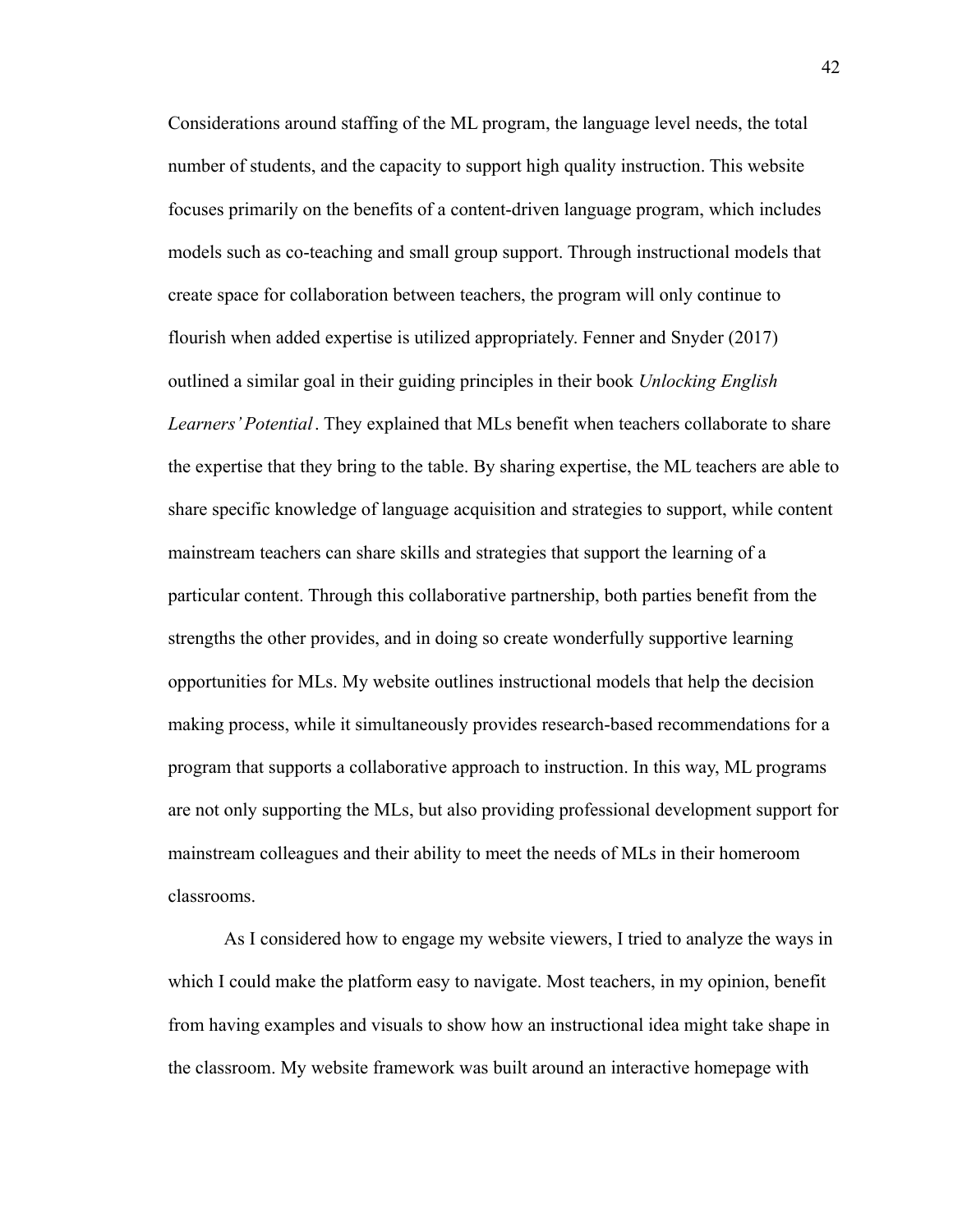visuals that lead to the four different subtopics, so viewers can find what they need quickly and efficiently. At the top center, the subtopics are hyperlinks that direct the viewer to those specific areas of research. Leavitt and Shneiderman (2006) explain that viewers tend to look at the top center area of a website first in order to navigate through to find their specific needs. They advise that all important navigation tools are posted at the top because a viewer's eyes are drawn to the top of the screen. Additionally, Leavitt and Sneiderman clarified the importance of descriptive headings and subheadings so the viewer understands the purpose of the integrated materials on the website. I considered the question, *"Is this easy to find and understand"* during the entire creation process. This question helped me reshape and alter my layout and the way I offered the information so that it was accessible to all. It was integral to my framework that viewers only need to focus on the content and not be burdened with a challenging website to navigate.

In summation, the four sections of my website were designed to cater to the viewers' needs and their role in a ML program. Effective instructional shifts and programs are developed when educators and administration have a shared vision and understanding of what must be done to support student learning. In this case, my website should provide a common shared knowledge of recommendations and strategies so that the collaborative work between informed and capable professionals is more aligned. **Audience**

<span id="page-43-0"></span>The intended audience of this website is broken into two groups. First and foremost, it was developed for instructional planning and collaboration purposes for mainstream teachers. The second intended audience group includes any staff members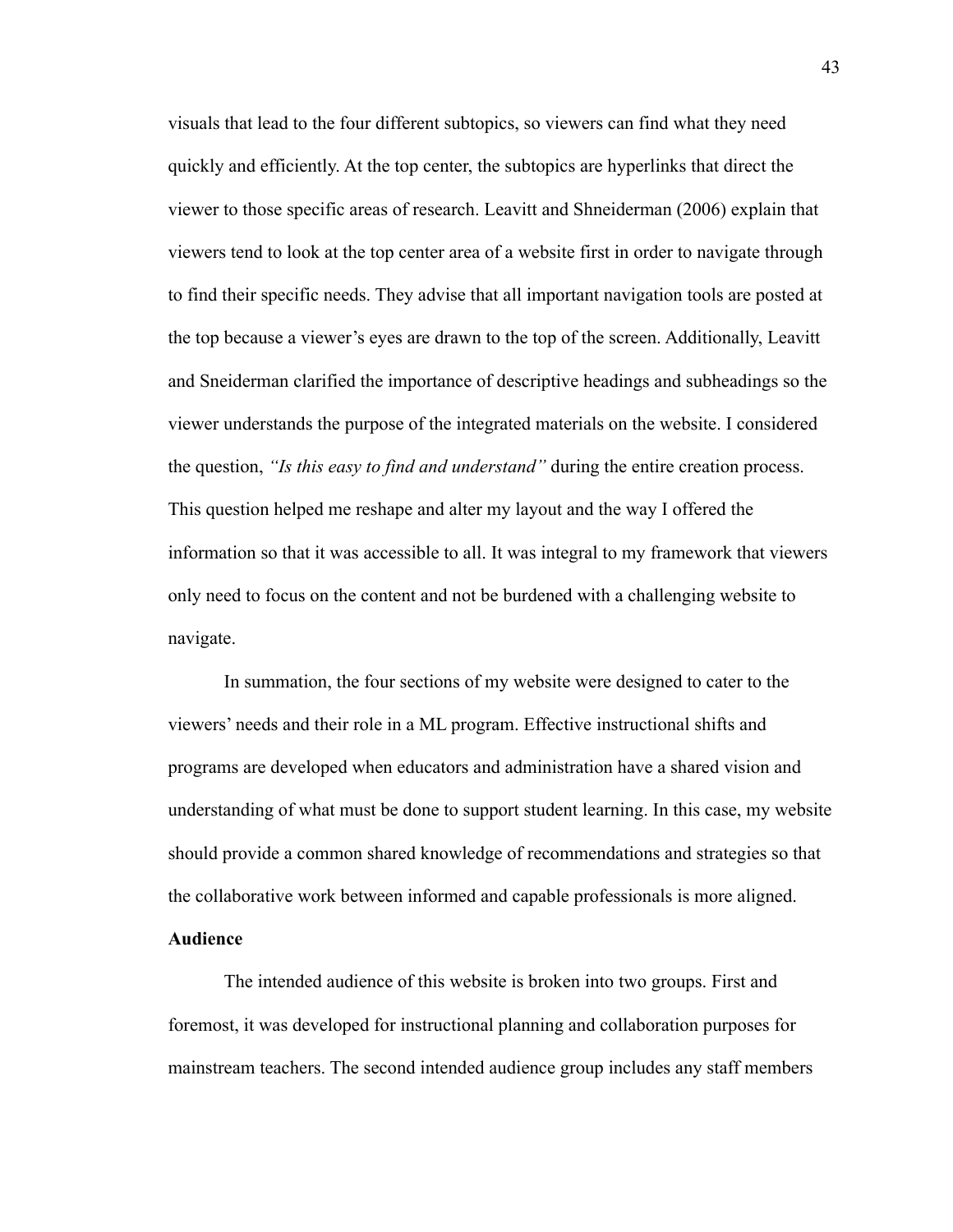who make ML programming decisions, such as administration, ML team leaders, ML teachers, or coaches. I chose to break the website into four sections in order to cater to both audiences more appropriately. Both groups serve MLs in different and meaningful ways, but the information that will support their work will differ.

Any education professional will benefit greatly from this website. So often I hear colleagues say that they are not confident in meeting the needs of MLs, typically because they have not had the opportunity to work with MLs, or it has been many years since they previously did. My school is slowly becoming more diverse each year, but it still has a significant majority of White students. My ML roster has nearly doubled in the five years since I started, so the likelihood of teachers working with MLs continues to rise. Therefore, this website will ease minds and build competence and confidence around effective strategies and scaffolds for MLs.

#### <span id="page-44-0"></span>**Timeline**

The creation of this website took place over the course of the 2022 spring semester. Over the course of the semester, I designed my website thoughtfully and carefully for ease of navigation and use. There are quite a few instructional models, teacher videos, lesson and resource examples incorporated throughout the website. The bulk of my time was spent on pulling and creating resources, in addition to the construction of the layout. It was my mission to make the website visually appealing and engaging, so regardless if teachers are spending hours exploring or just a few minutes, they will still take away some new learning to enhance their instructional practice in the classroom.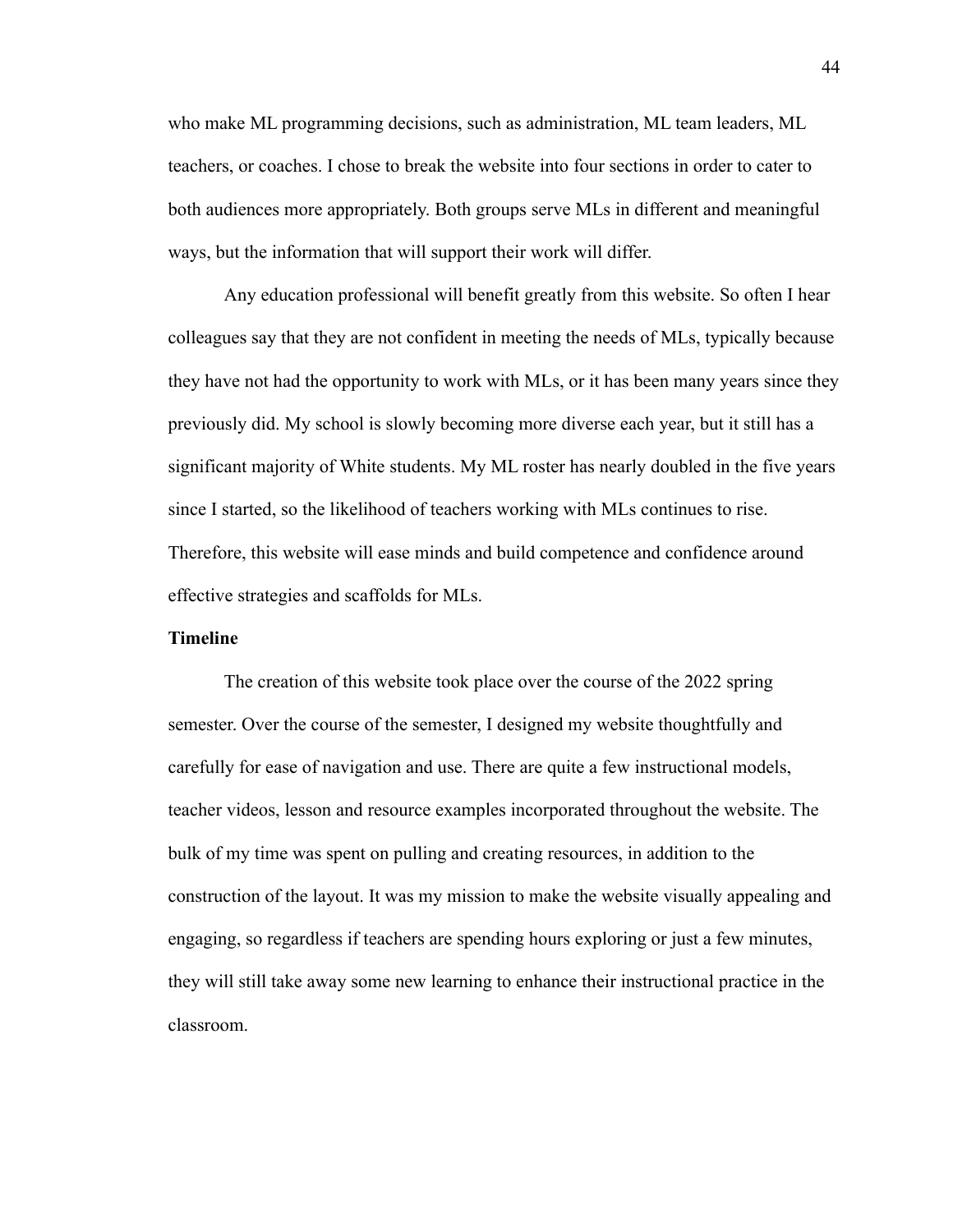At the completion of the semester, the website was shared with my fellow multilingual teachers in my Professional Learning Community (PLC), homeroom teachers, my administration, and any other staff members that I believe would benefit from this resource. My PLC has integrated time into our meetings that is spent sharing helpful information and resources. This provided me the opportunity to share with my colleagues how they might implement or utilize the website to better their practice and build the capacity of other teachers in our district. Through this implementation plan, a wider audience will be reached and impacted to become better educators and to better serve their MLs.

#### <span id="page-45-0"></span>**Assessment**

The creation of this project was intended to be used by teachers as a self-study to improve and guide their instructional practice and decision-making as it pertains to MLs. The success of this project will be measured by the increase in engagement and linguistic strategies, targeted and meaningful planning to support MLs, and feedback provided by those educators who access the website to support their work. It is my intention to continually engage colleagues in conversations to see what support they need and guide them to a supportive section of the website. Additionally, this will continue to be used as a support of my PLC team members who are also supporting mainstream teachers and helping to make ML program decisions. Ideally this website will continue to evolve and support as many education professionals as possible.

#### <span id="page-45-1"></span>**Summary**

In this chapter I discussed the creation and implementation of my capstone project, which is a website filled with resources to support the instruction of MLs in the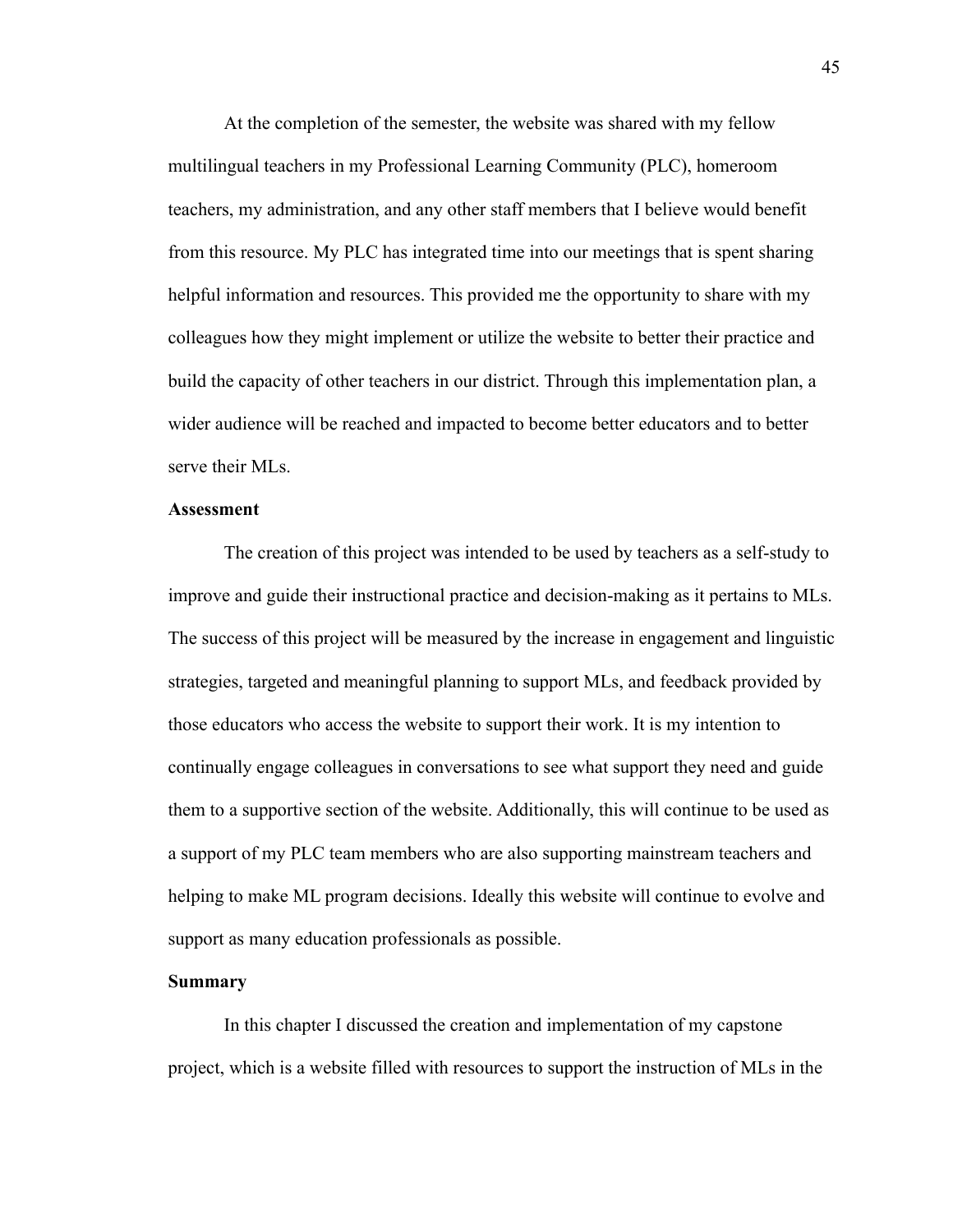<span id="page-46-0"></span>mainstream classroom. For many years, educators have operated under the expectations of the dominant culture. It has been this way in the education system for far too long. It is time for educators to step up to the plate and expand their ability to meet the needs of diverse learners through a culturally inclusive approach. Valuing the strengths of MLs and leveraging those assets in the classroom is the first step towards a more powerful and inclusive educational environment that should, and hopefully will, be the norm moving forward. In the upcoming final chapter, I reflect upon the completion of my project. This will conclude my study and provide closure for myself and the reader.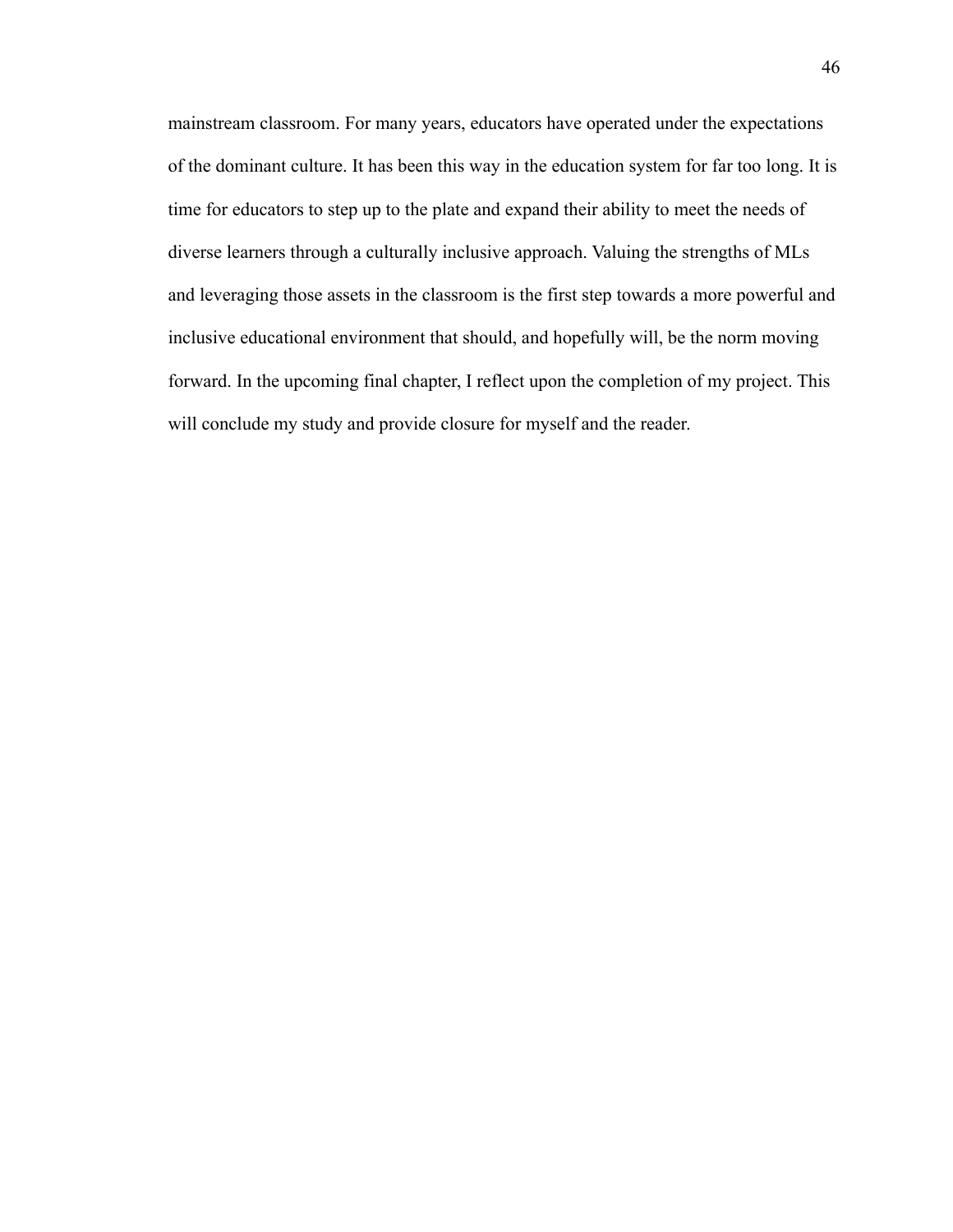#### **CHAPTER FOUR**

#### **Conclusion**

#### <span id="page-47-0"></span>**Introduction**

My entry into this masters program was initially intended as an opportunity to advance myself in the field and gain a better understanding of literacy development. While this was my original goal, I have also found a passion for supporting my colleagues on their journey towards best support of multilingual learners in the area of literacy. This journey has also led me to my guiding questions: *How can multilingual learners develop strong literacy skills within their mainstream classrooms? What strategies, resources, and instructional models best support them in this learning?* These questions led me to create my capstone project.

The resource website I created as my capstone project is meant as a first step for educators looking to grow their knowledge around literacy support for multilingual learners in the mainstream classroom. As a ML teacher, I know the importance of having a steady stream of instructional resources to pull from to support learners, especially in the area of literacy. It was my purpose to provide teachers with meaningful ideas that would support a wide range of learners with a variety of preferred learning styles. In this chapter I will offer a reflection of my major learnings, revisit the literature that made the largest impact on my project, explore some possible policy implications, explain the limitations I faced, any future research in area of ML literacy support that I may delve into, how I will communicate the results, how the capstone project will benefit the profession, and a chapter summary.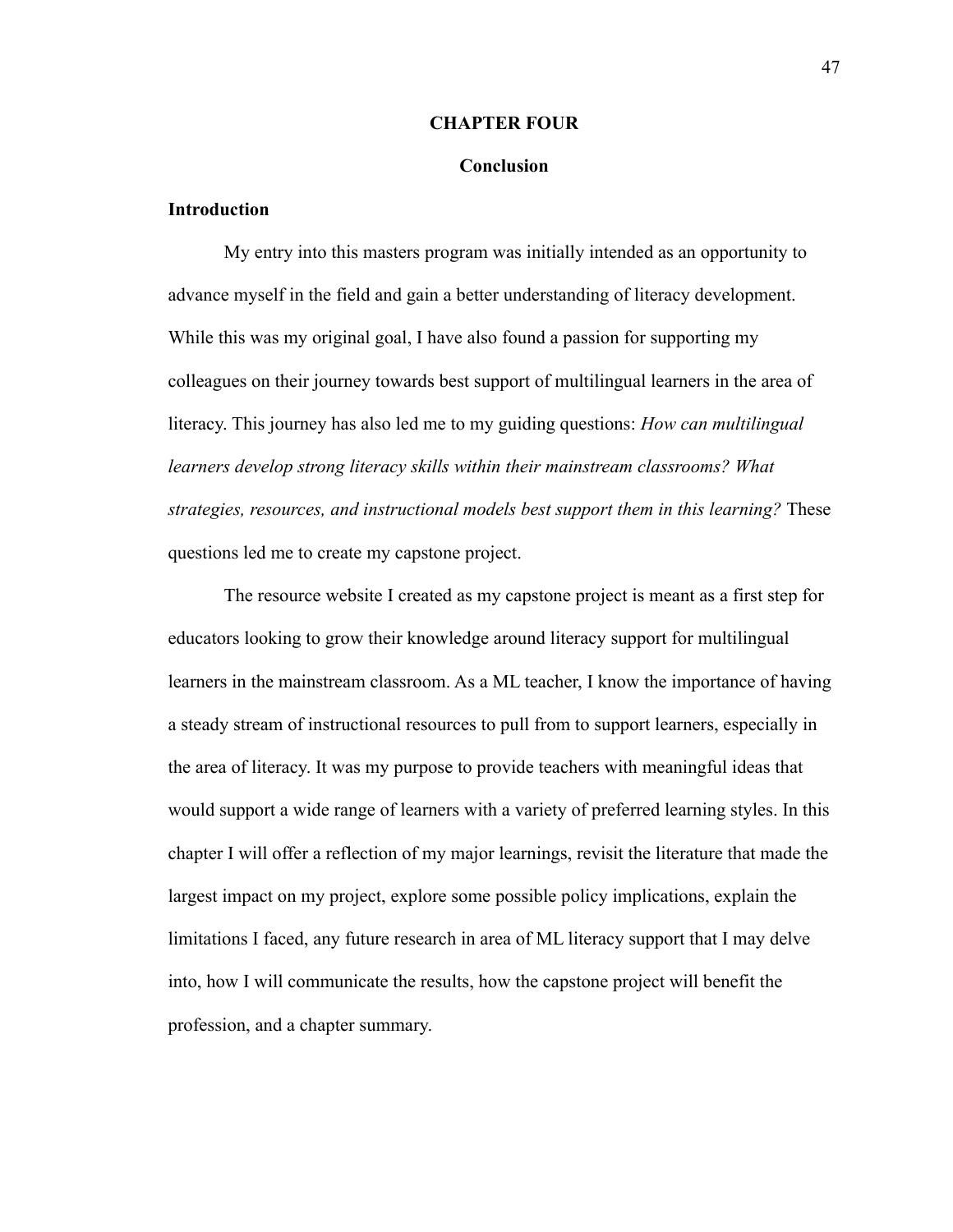#### **Major Learnings**

The process of creating this capstone project has been a labor of love. I was able to explore areas of my field that I have always been passionate about and in doing so I have expanded my knowledge and capabilities to better support my students and my colleagues. This project was made to create a stepping stone for my colleagues to find their own passion and understanding towards best instructional and inclusive support for multilingual learners, specifically in the area of literacy. It is my hope that educators, program leaders, and administrators use the website I created to think critically about how they are currently serving their MLs and how they might adjust their decisions to make the most equitable learning experiences for their students.

As I consider the major learnings I am taking away from this experience, I keep coming back to the same three. First, collaborative teaching models, such as co-teaching and small groups, are flexible and supportive. These instructional models are designed to meet the needs of learners by adjusting to the current needs of students. In my current role as an ML teacher in an elementary school, I am utilizing some of the models I researched, but I discovered a plethora of new models I had not considered implementing before.

Second, literacy learning for multilingual learners is best when it includes a multitude of engagement strategies and scaffolds. At the core of my project, I wanted to create a toolkit of accessible strategies for teachers to access. In doing so, I was able to explore new strategies and ideas from professional development books and articles that have been on my shelves or in my digital library for years. I am looking forward to including these strategies in my classrooms.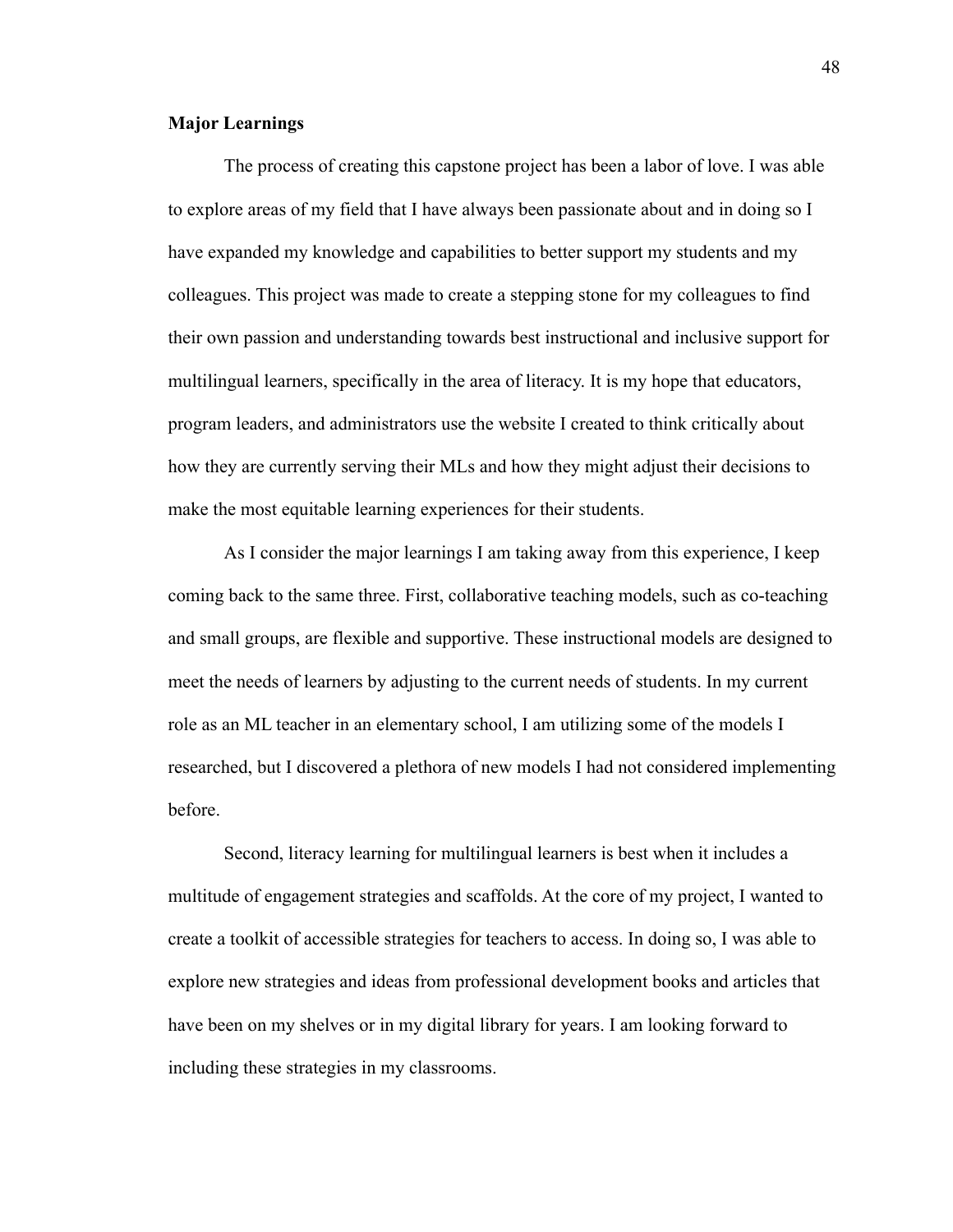Third, I learned that cultural inclusivity in the classroom cannot be surface level. Teachers must intentionally find books and resources that integrate a wide range of stories and backgrounds. This is something that I knew was important, but as I continued to read about the importance and the benefits of having a culturally inclusive classroom, I feel like my knowledge and passion to support this work grew even more. This leads me to consider some of the important literature that led me to these three major learning outcomes.

#### <span id="page-49-0"></span>**Revisiting the Literature**

There were many different articles and professional texts that I explored during the course of this program and capstone process. However, there were three that particularly stood out to me and made an impact on my project and my learning. First, the U.S. Department of Education English Learner Toolkit (2016) was so informative and offered guidelines for a ML program based on laws and policies to make sure districts and schools are serving their students. As I was researching instructional models, program requirements, and federal government guidelines, it was helpful to cross-reference with best practices for ML placement in the school setting. For example, the toolkit offered pointed considerations regarding staff development, stating that Local Education Agencies (LEAs) must hire qualified teachers, provide an adequate number of qualified ML staff, and adequate resources for language programming. This led me to feel more confident in my goal of creating a website to ensure that staff are qualified to meet the needs of MLs.

The second piece of literature that I found particularly helpful was *Co-Teaching for English Learners* by Maria Dove and Andrea Honigsfeld (2018). The book delved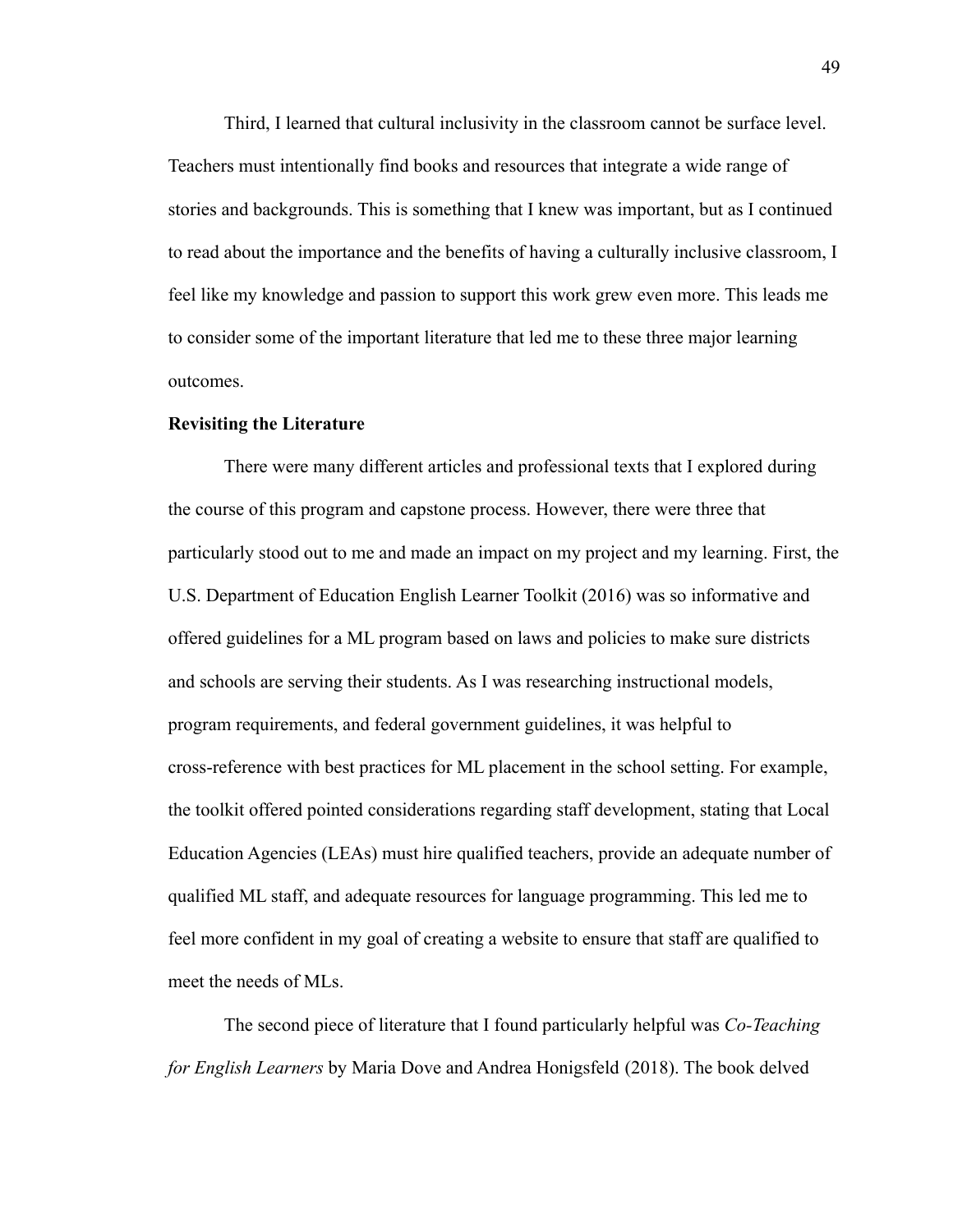deeper into a multitude of collaborative teaching models for co-teachers. This information offered very valuable information to my instructional models tab on my website. It showcased the wide range of flexibility a co-teaching model can offer a mainstream and ML teacher who are committed to a co-teaching partnership. I particularly appreciated the opportunity it gave me to rethink my current models with my co-partner and how I might explore different configurations to serve our students. This book also gave me the opportunity to model how each type of co-teaching structure might be utilized. On my website I took the opportunity to create a lesson topic in literacy that teaches students how to identify the main idea and supporting details of a nonfiction text. Using Dove and Honigsfeld models I created a short explanation of how each co-teaching model could execute that learning target and why it might be supportive to MLs in the classroom. For me, this was so valuable to explore the value in each structure and I hope that viewers of the website will also find the value in the examples I provided.

Lastly, I have learned something new every time I rewatch Chimamanda Ngozi Adichie's TedTalk titled *The Danger of the Single Story.* No matter how many times I view it, I still find a new piece of information that sticks with me and allows me to reconsider choices I have made in the classroom. Adichie warns us that if we assume the truth in only one single story that represents a group of people, we are often creating assumptions that are quite dangerous regarding that group of people. This same idea can easily transfer into the classroom as teachers select books, mentor texts, classroom library additions, etc. Throughout the creation of my project, I continued coming back to Adichie's warning because literacy development cannot be done without quality books in the hands of students. I think it is important to consider what books we actually select,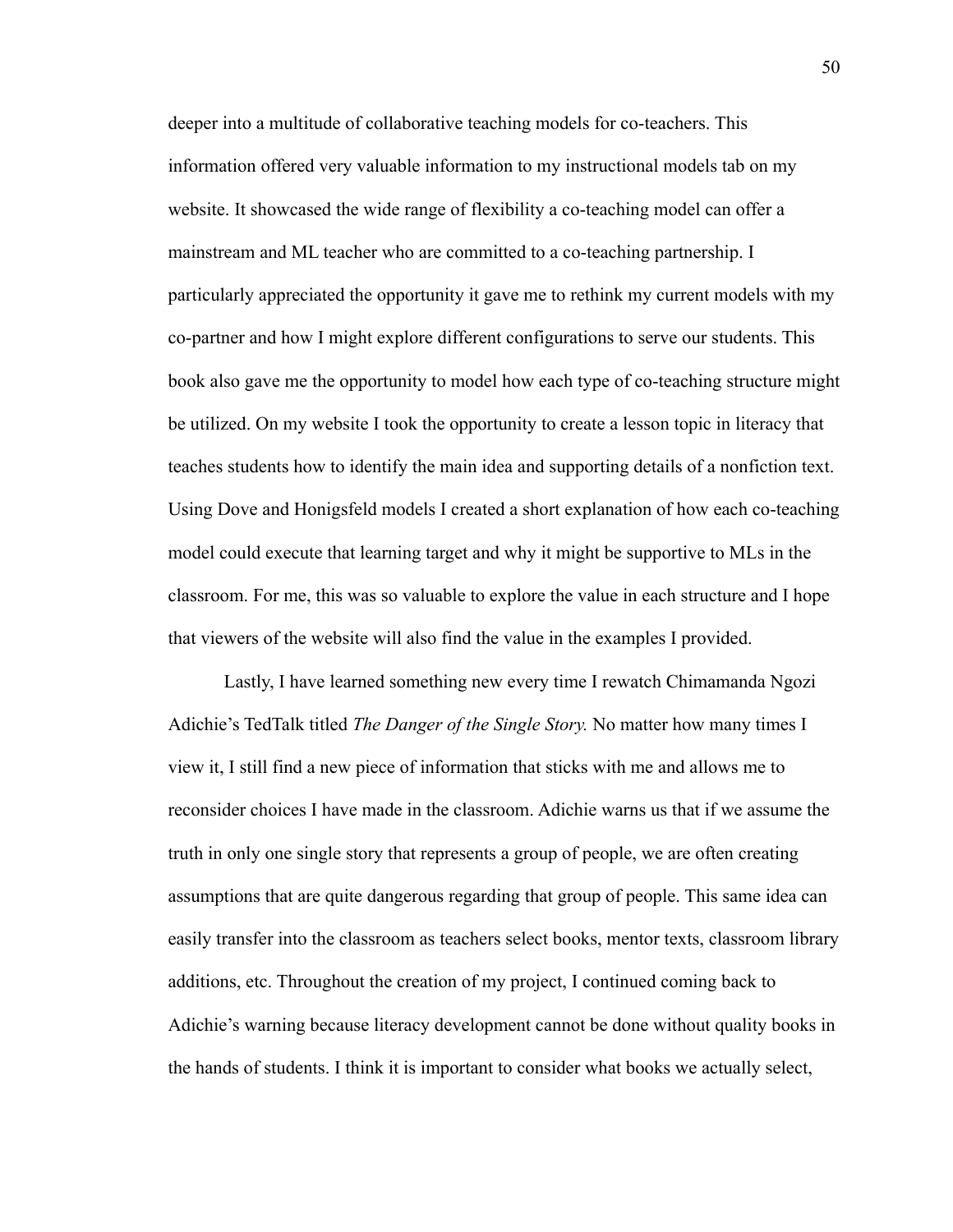and that those choices are made with careful consideration. I was conscientious of the fact that my students are diverse and should have books that represent their lives and have characters that look like them. This prevailing theme was something that had a lasting impact on the completed website. I hope that message was explicit for the viewers and if they take anything away, it is the importance of diverse stories.

#### <span id="page-51-0"></span>**Implications**

The field ML education has changed in recent years, moving from a pull-out model to a more collaborative push-in model, which is a large section of my website. As it is outlined in the U.S. Department of Education English Learner Toolkit (2016), LEAs should consider whether or not their staff, including ML teachers, core-content teachers, and special education teachers, have the necessary training and strategies to support multilingual learners. This will cause a shift in how districts hire teachers and the professional development they plan. Additionally, teachers will be pushed towards a more collaborative style of teaching, and less of a "closed door" style of teaching. This means administrators will look to hire staff that are willing to be a team player and they will place a hirer value on teachers who have co-taught previously.

#### **Limitations**

There are always challenges and roadblocks during a large undertaking and this project was no exception. I think one of the most difficult challenges for me was trying to think through a mainstream teacher lens. I thought it would be fairly easy since I work in mainstream classrooms every day and many of my colleagues are close friends. I hear about their struggles on a daily basis and I feel like I understand what it is that they need from an ML support standpoint. I do think I was able to capture the essence of what is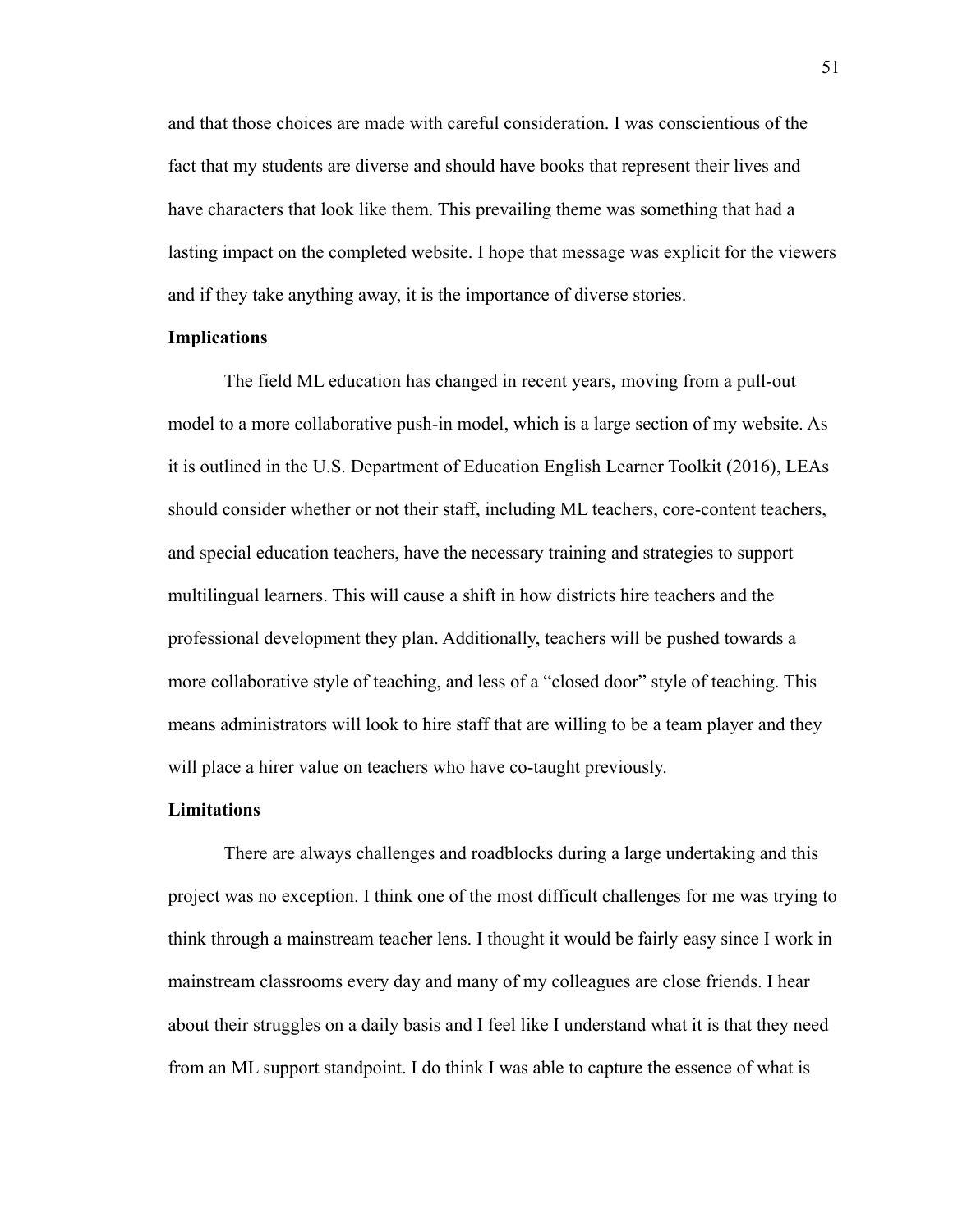needed for my colleagues to grow in the area of ML support; however, I think there will always be additions to be made to the resource website as I receive feedback from mainstream teachers. I have no intention of being a mainstream teacher and I have never been a mainstream teacher. As much as I believe that I have created a resource that would be easy to access and navigate, I will not know how effective it truly is until I have had my peers use it for its intended purpose.

#### <span id="page-52-0"></span>**Future Research**

The nature of professional development, especially in the area of education, is that the learning is never done. We simply cannot learn it all, as much as we might try. Our field and the students in front of us will continue to change and therefore the research, scaffolds, strategies, and more will have to evolve along with them. I think at this particular moment, my website is relevant and current, but I imagine I will need to make adjustments as our field advances, especially as we learn more about the ramifications of learning during a pandemic. I particularly think I would like to continue developing strong home language scaffolds, especially as my newcomer population grows and the need for those resources becomes more necessary. I believe the technology will also continue to advance, which will make translating classroom resources more accessible and more reliable. I look forward to advancements in this particular area of ML learning.

Another advancement I look forward to is the push for more publications of diverse stories. I believe that we are making great strides towards the inclusion of more characters, cultures, and backgrounds so it is an exciting time to be an educator. There are more stories to choose from and there are more being written each year. I look forward to continuing exploring a multitude of stories and finding a more equitable balance of story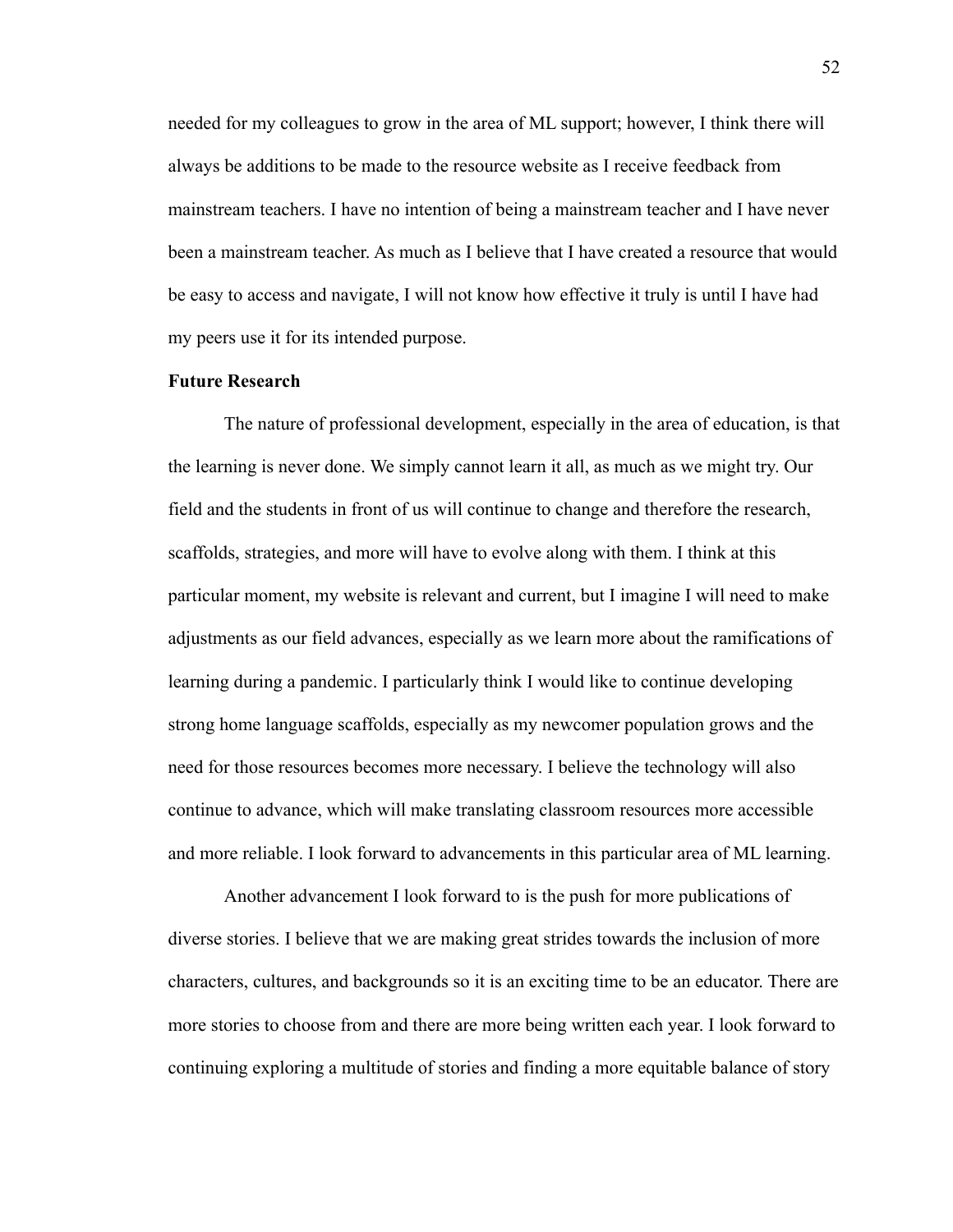types. I look forward to staying up to date on current publications and I will continue to update my own classroom library with these new stories and communicate the continued need for these stories on my website.

#### <span id="page-53-0"></span>**Communication of Results**

The plan to share this website has evolved for me over the past few weeks. I intend to share this at my school, specifically with my administrators, co-teaching partners, and instructional leadership team with the purpose of benefiting their work. Additionally, I plan to take some time at my next ML team meeting to showcase the benefits of my website to my job-alike colleagues. I will offer them the opportunity to share the website at their school, if they feel it will be useful for the same peers I mentioned. Lastly, I will share my project on the Hamline University Digital Commons for students and staff to view and benefit from. During this process I used examplars from the Digital Commons to guide me, especially during particularly challenging moments. As a visual learner, I especially appreciated the opportunity to view other capstone websites. It allowed me to wrap my mind around the project and gave me a vision for how I wanted my website to look when it was completed. I can only hope that my website will provide the same guidance for future Hamline graduate students.

I do not view this website as complete, and as I receive feedback, I will continue to add and modify. I think the best resources continue to adjust based on the most current research, needs, and changes in the field. I think that is the best way to ensure a resource continues to benefit those in the profession.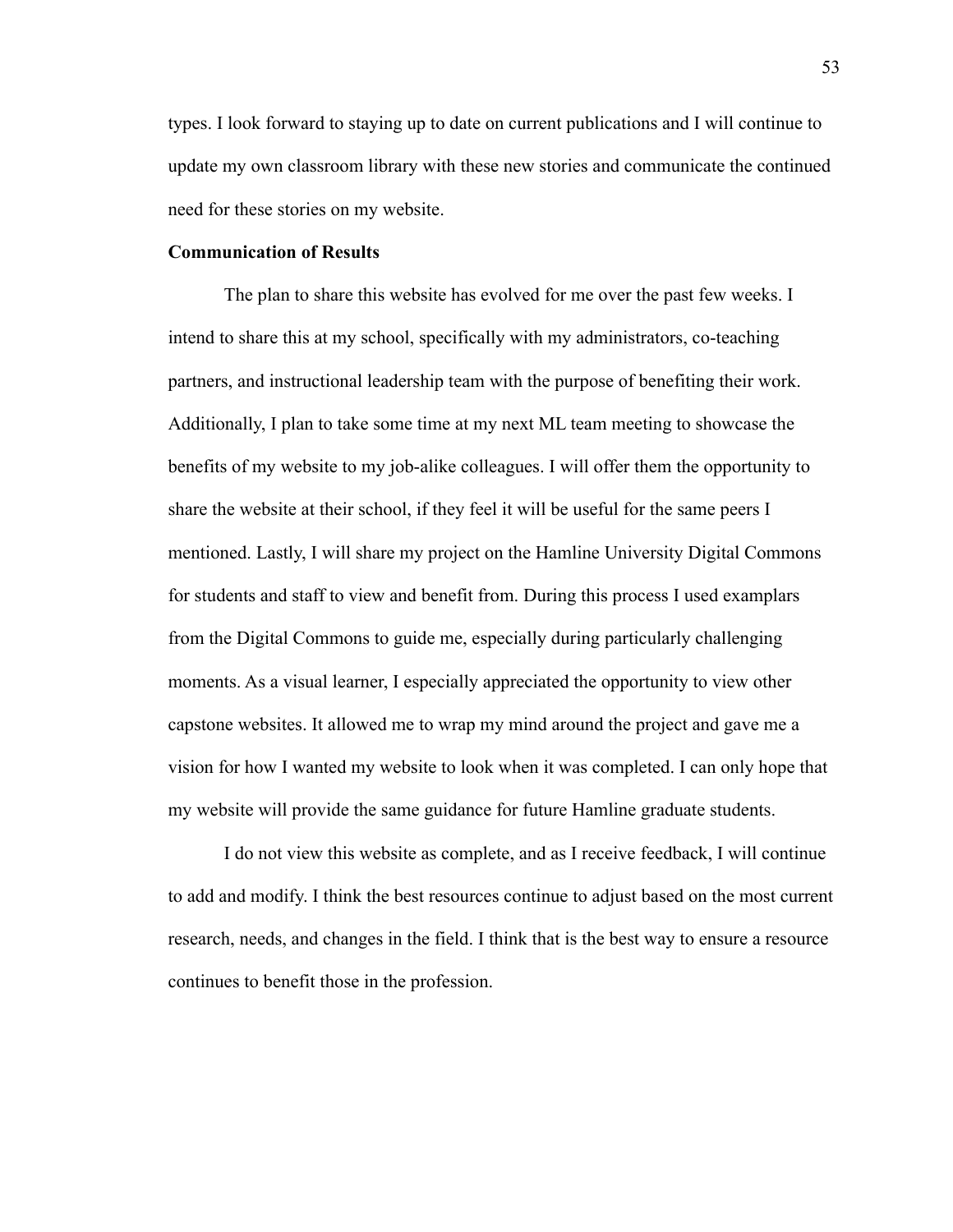#### <span id="page-54-0"></span>**Benefit to the Profession**

Our society is facing a turning point. The dominant White culture does not hold the same standing as it once did and as we continue to include and value diversity, we must recognize the need for change. Mainstream teachers need to have as many resources at their disposal. This website will benefit the profession because it will offer mainstream teachers new strategies and scaffolds that are linked to research and embedded in a collaborative model, which in and of itself is supportive. I strongly believe that educators benefit from examples so they can see how it might be utilized in the classroom. I find it helpful when I can take an idea, consider how it might work for my particular students, modify it for my needs, and then implement it in the classroom. I believe my website will create this support for other teachers as well and hopefully they will continue building their own capacity in other areas of ML support.

#### <span id="page-54-1"></span>**Chapter Summary**

In this chapter I reflected on the creation of my capstone project, a resource website that includes relevant information about the best literacy support of multilingual learners in the mainstream classroom. This project has helped me to develop into a stronger ML teacher and I have found new and creative ways to support my mainstream colleagues through the research I have explored. I look forward to the collaborative discussions that this website will prompt and the increased capacity for educators to meet the needs of their MLs.

The prevailing message I hope to pass on through the use of this website is that we, the teachers, share the responsibility of ML learning. It is not the sole responsibility of the ML teacher to meet their needs and incorporate useful strategies and scaffolds. The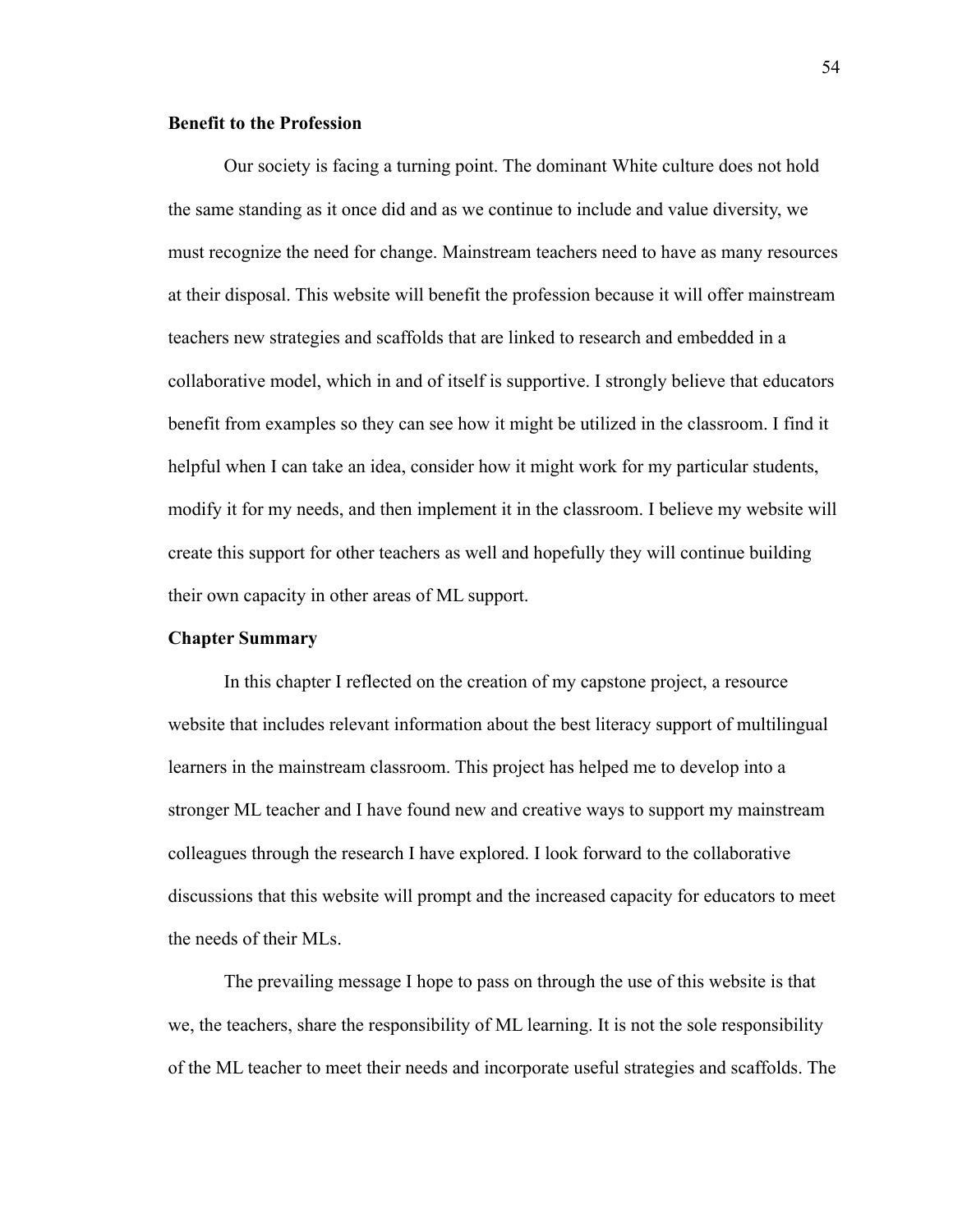collaborative work between mainstream teachers and ML teachers will benefit everyone involved and create a more inclusive learning environment and experience for all involved.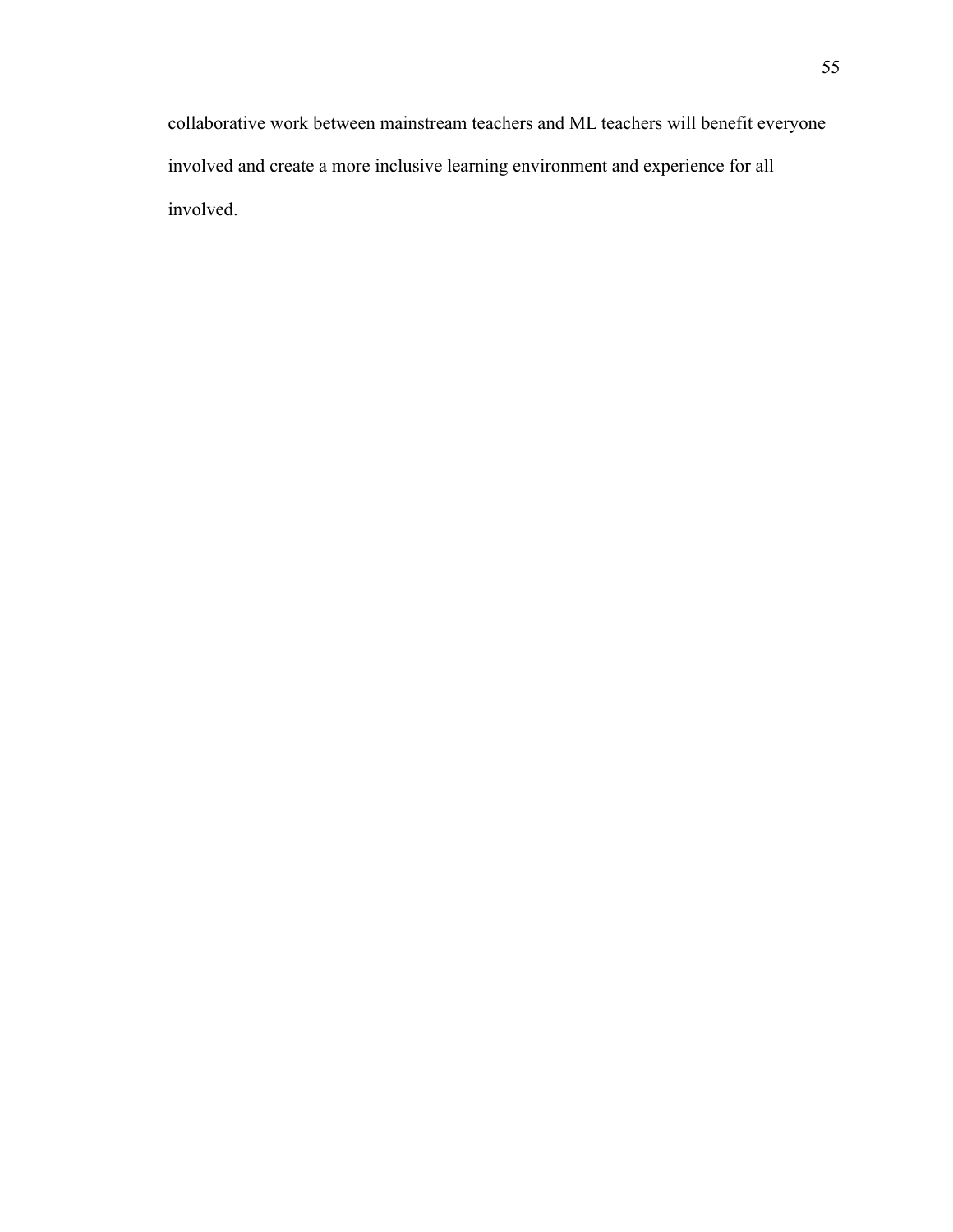#### **REFERENCES**

- <span id="page-56-0"></span>Adichie, C. N. (2009, July). *The danger of a single story*. [Video]. TED Conferences.https://www.ted.com/talks/chimamanda\_adichie\_the\_danger\_of\_a\_si\_ ngle\_story?l anguage=en
- Arkoudis, S. (2006). Negotiating the rough ground between ESL and mainstream teachers. *International Journal of Bilingual Education and Bilingualism*, *9*(4), 415–433. https://doi.org/10.2167/beb337.0
- Au, K. (2013). *Multicultural issues and literacy achievement*. Taylor and Francis.
- Balkaran, S.M., & Killingsworth Roberts, S. (2019). Equity audits of ethnicity in three transitional series: Moving toward diverse series books for today's young readers. *International Journal of the Whole Child*, *4*(2), 64–81.

https://doaj.org/article/03cdd2fb2e8b4bbc96695c480b194a64

Barr, S. M., Eslami, Z. R., Joshi, R. M., Slattery, G. P., & Hammer, J. (2015). Perceptions and knowledge of literacy constructs by elementary school teachers of ells. *The Educational Forum*, *80*(1), 61–78.

https://doi.org/10.1080/00131725.2015.1102364

- de la Luz Reyes, M. (2012). Spontaneous biliteracy: Examining Latino students' untapped potential. *Theory into Practice, 51*(4), 248-255.
- Dove, M. G., & Honigsfeld, A. (2018). *Co-teaching for English learners: A guide to collaborative planning, instruction, assessment, and reflection*. Corwin.
- Elrod, R., & Kester, B. (2020). Diverse bookfinder: BIPOC collection development for children's and Young Adult Collections. *College & Research Libraries News*, *81*(10), 481. https://doi.org/10.5860/crln.81.10.481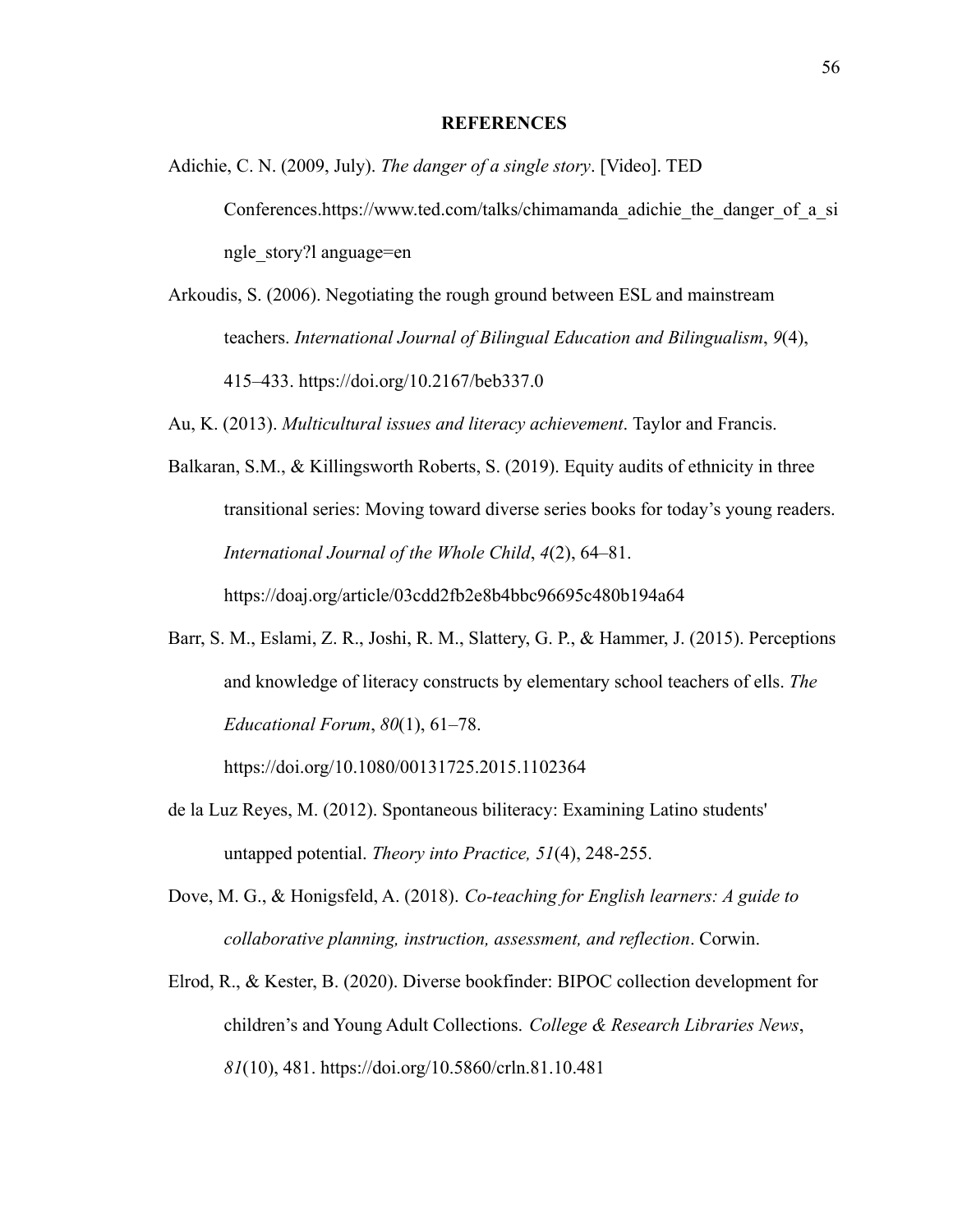- Fenner, D. S., Snyder, S., & Breiseth, L. (2017). *Unlocking English learners' potential: Strategies for making content accessible*. Corwin.
- Ferlazzo, L., & Hull-Sypnieski, K. (2018). *The ELL teacher's toolbox: Hundreds of practical ideas to support your students*. John Wiley & Sons.
- Gibbons, P. (2015). *Scaffolding language, scaffolding learning: Teaching English language learners in the mainstream classroom*. Heinemann.
- Honigsfeld, A. (2019). *Growing language & literacy: Strategies for english learners: Grades K-8*. Heinemann.
- *Identify & explore multicultural picture books*. Diverse BookFinder. (2018, December 10). Retrieved April 30, 2022, from <https://diversebookfinder.org/>
- Leavitt, M. O., & Shneiderman, B. (2006). *Research-based web design & usability guidelines*. U.S. Dept. of Health and Human Services.
- Méndez, L. I., Crais, E. R., Castro, D. C., & Kainz, K. (2015). A culturally and linguistically responsive vocabulary approach for young Latino dual language learners. *Journal of Speech, Language, and Hearing Research, 58*(1), 93-106.
- Serravallo, J. (2010). *Teaching reading in small groups: Differentiated instruction for building strategic, independent readers*. Heinemann.
- Tschida, C., Ryan, C., & Ticknor, A. (2014). Building on windows and mirrors: Encouraging the disruption of "single stories" through children's literature. *Journal of Children's Literature*, *40*(1), 28–39

<http://search.proquest.com/docview/1538319787/>

Unamuno, V. (2008). Multilingual switch in peer classroom interaction. Linguistics and Education 19, 1-19.